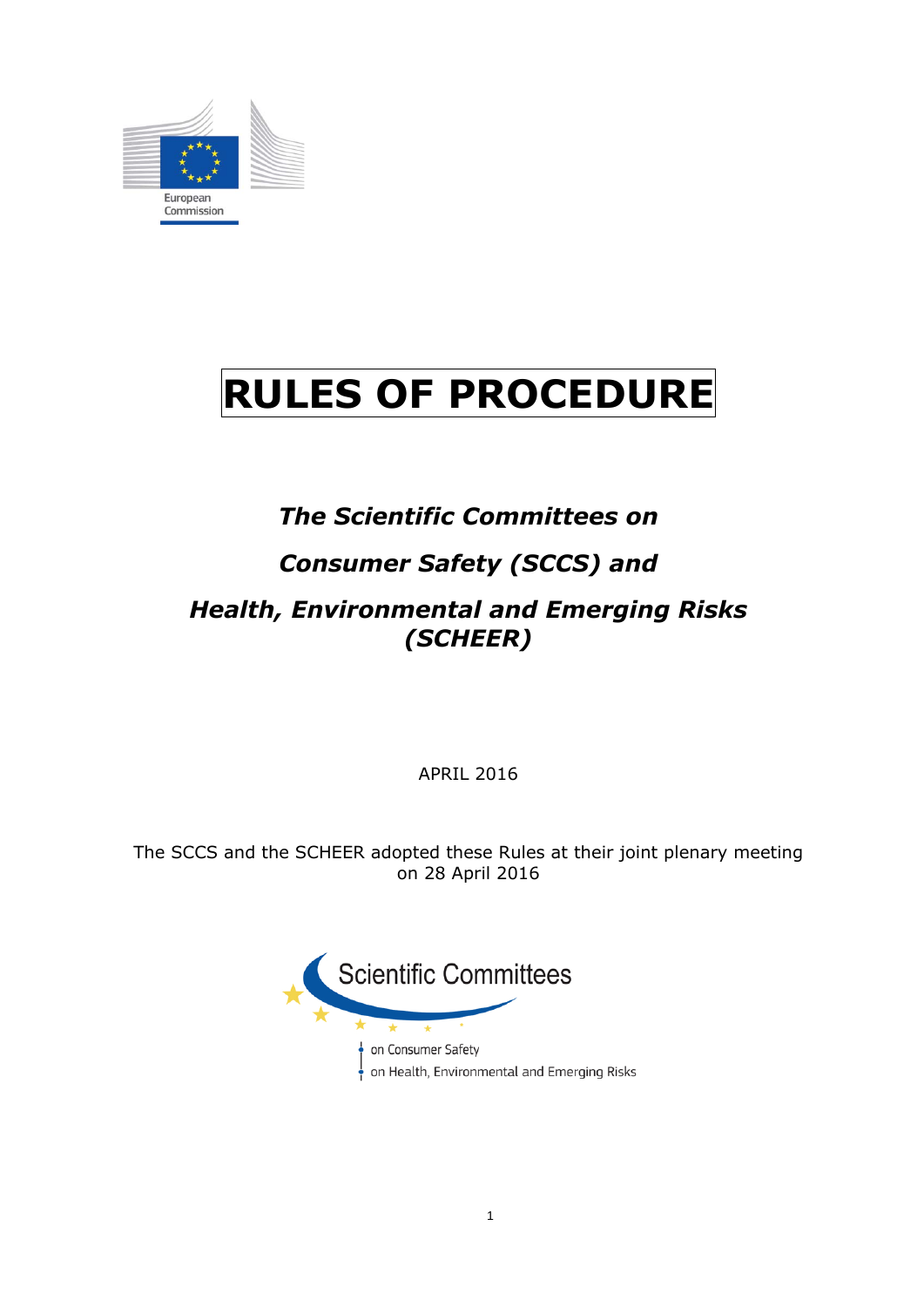# **TABLE OF CONTENTS**

| I.          |                |                                                                    |
|-------------|----------------|--------------------------------------------------------------------|
| II.         |                | OBJECTIVES OF THE RULES OF PROCEDURE  4                            |
| III.        |                |                                                                    |
|             |                |                                                                    |
|             |                |                                                                    |
|             |                |                                                                    |
|             |                |                                                                    |
|             |                |                                                                    |
| IV.         |                | RULES AND PROCEDURES RELATED TO EXCELLENCE 6                       |
| V.          |                | RULES AND PROCEDURES RELATED TO INDEPENDENCE  6                    |
| VI.         |                | RULES AND PROCEDURES RELATED TO CONFIDENTIALITY 8                  |
| VII.        |                | RULES AND PROCEDURES RELATED TO COMMITMENT 8                       |
| VIII.       |                | RULES AND PROCEDURES RELATED TO TRANSPARENCY  9                    |
| IX.         |                | RELATIONS AND DIALOGUE WITH STAKEHOLDERS AND THE                   |
| $X_{\cdot}$ |                | FUNCTIONING OF THE SCIENTIFIC COMMITTEES 12                        |
|             | a.             | of Chairs and Vice-Chairs of the Scientific<br>Election            |
|             | b.             | Role and replacement of Chairs and Vice-Chairs of the              |
|             | $\mathsf{C}$ . | Requests for Scientific opinions (mandates) 13                     |
|             | d.             |                                                                    |
|             | e.             | Establishment and role of working groups  14                       |
|             | f.             |                                                                    |
|             | g.             |                                                                    |
|             | h.             | Selection of external experts to participate in working groups  16 |
|             | i.             | Meetings (Notice, Agendas, Deadlines, Minutes, Access)  17         |
|             | j.             |                                                                    |
|             | k.             |                                                                    |
|             | Ι.             |                                                                    |
|             | m.             | Coordination of the Scientific Committees. The Inter-              |
|             | n.             | Risk-related issues raised by the Scientific Committees 21         |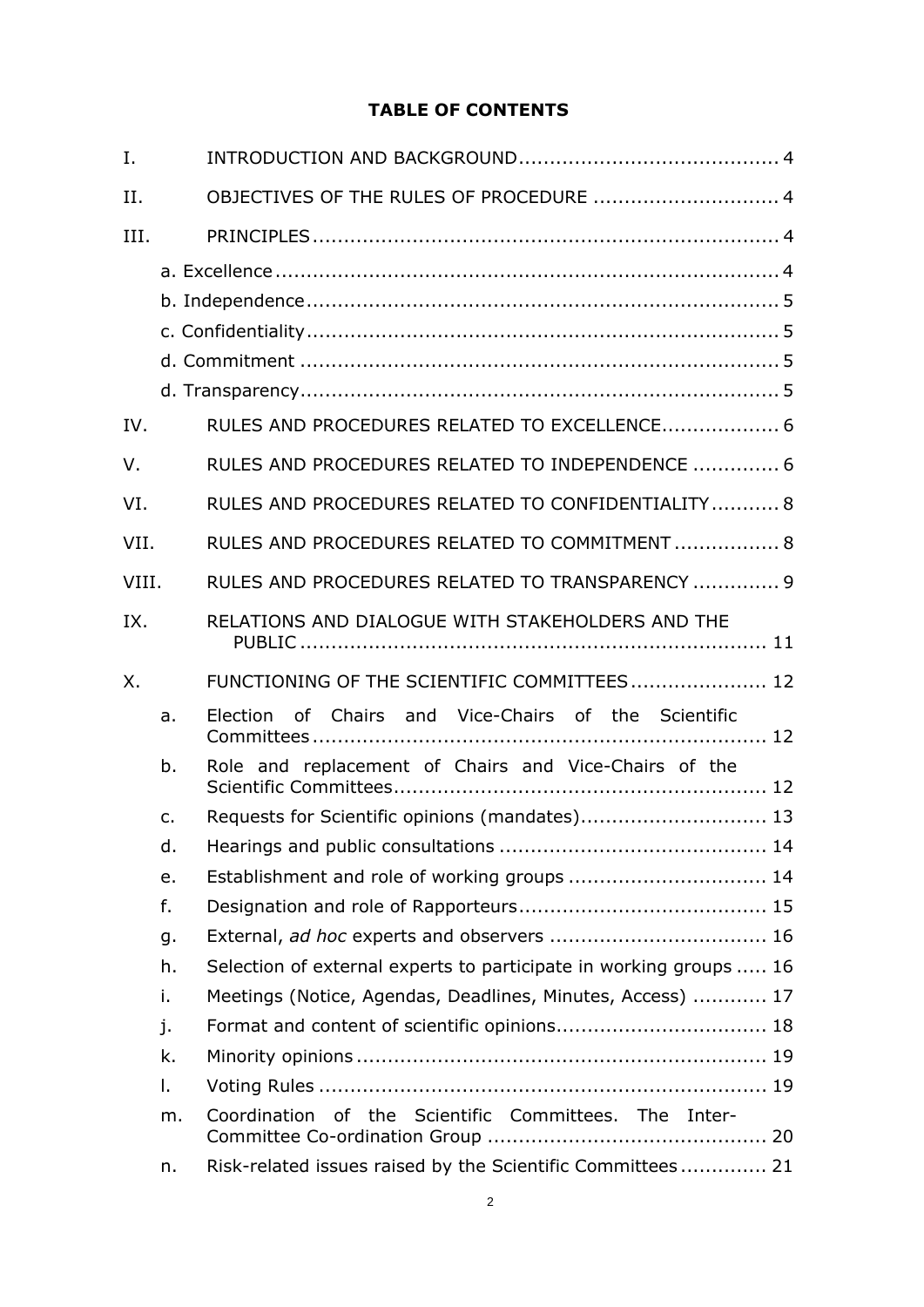|       | $\Omega$ . |                                                                                             |  |
|-------|------------|---------------------------------------------------------------------------------------------|--|
| XI.   |            | CO-OPERATION WITH OTHER SCIENTIFIC BODIES 23                                                |  |
|       | a.         |                                                                                             |  |
|       | b.         | Co-operation with other EU, national, international and non-                                |  |
| XII.  |            |                                                                                             |  |
| XIII. |            |                                                                                             |  |
| XIV.  |            | REPRESENTATION OF THE SCIENTIFIC COMMITTEES 26                                              |  |
| XV.   |            | THEMATIC WORKSHOPS, SCIENTIFIC MEETINGS, NETWORKS  26                                       |  |
| XVI.  |            | TRAVEL EXPENSES AND SPECIAL ALLOWANCE FOR MEMBERS<br>AND EXPERTS, CHAIRS AND RAPPORTEURS 26 |  |
|       |            | ANNEX I - PRINCIPLES AND STANDARDS FOR SCIENTIFIC ADVICE ON                                 |  |
|       |            | ANNEX II - GUIDANCE TO DECLARATION OF INTERESTS AND DOI FORM 33                             |  |
|       |            | ANNEX III - DECLARATION CONCERNING CONFIDENTIALITY  40                                      |  |
|       |            |                                                                                             |  |
|       |            | ANNEX V- STAKEHOLDER DIALOGUE PROCEDURES  44                                                |  |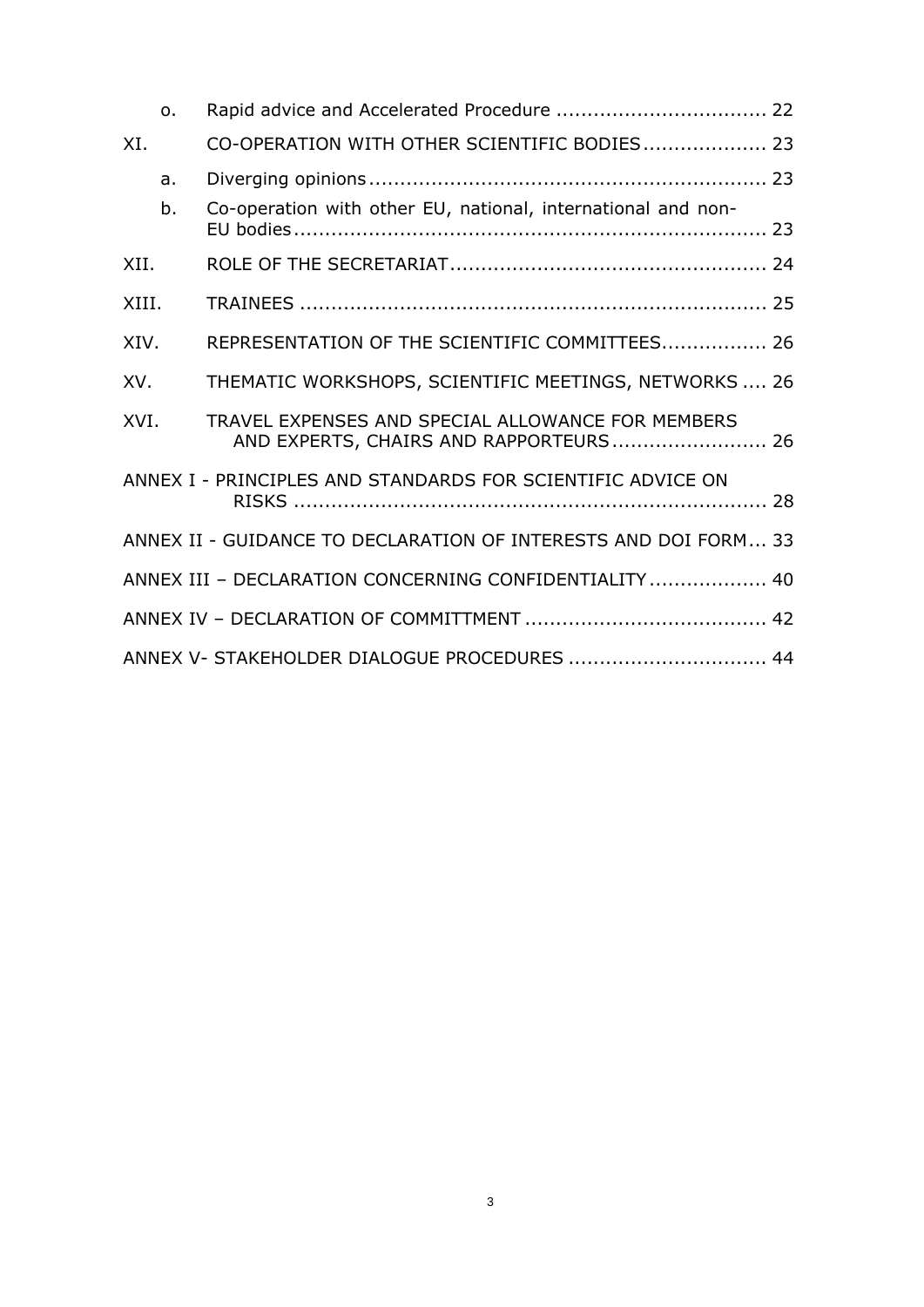# <span id="page-3-0"></span>**I. INTRODUCTION AND BACKGROUND**

- 1. Commission Decision of 7 August 2015  $C(2015)5383<sup>1</sup>$  (hereinafter "the Decision") reorganises the structure of the Commission Scientific Committees and establishes two Scientific Committees: the Scientific Committee on Consumer Safety - SCCS and Scientific Committee on Health, Environmental and Emerging Risks - SCHEER.
- 2. The Scientific Committees support the European Commission in evidencebased policy making by providing risk assessment and scientific advice on matters related to public health, consumer safety and the environment.
- 3. In accordance with Article 12(1) of the Decision, common Rules of Procedure are to be adopted by the Committees on proposal by and in agreement with the Commission and they shall cover in particular the subjects listed in Article 12(3) of the Decision.

# <span id="page-3-1"></span>**II. OBJECTIVES OF THE RULES OF PROCEDURE**

- 4. In accordance with Article 12(2) of the Decision, the Rules of Procedure shall ensure that the Committees perform their tasks in compliance with the principles of independence, confidentiality, commitment and transparency, as well as with the Commission rules on expert groups and principles and standards for scientific advice on risk assessment which may be established by the Commission Departments in light of the experience and in view of its policy in this area.
- 5. In order to achieve these objectives and ensure the effective functioning of the Scientific Committees, these Rules of Procedure regulate the functioning of the Scientific Committees, their working groups, the role and responsibilities of members and experts<sup>2</sup>, other activities related to the functioning of the Scientific Committees, as well as the role and responsibilities of the secretariat of the Scientific Committees (hereinafter "the Secretariat").

# <span id="page-3-3"></span><span id="page-3-2"></span>**III. PRINCIPLES**

 $\overline{a}$ 

6. The Scientific Committees shall perform their tasks in compliance with the principles of excellence, independence, confidentiality, commitment and transparency, in accordance with Articles 16-19 of the Decision.

# **a. Excellence**

7. The scientific advice must represent the best information and guidance on the assessment of the risks considered that science can provide at the time of adoption of the opinion under the conditions and deadlines

<sup>&</sup>lt;sup>1</sup> http://ec.europa.eu/health/scientific\_committees/docs/call\_2015\_5383\_decision\_with\_annexes\_en.pdf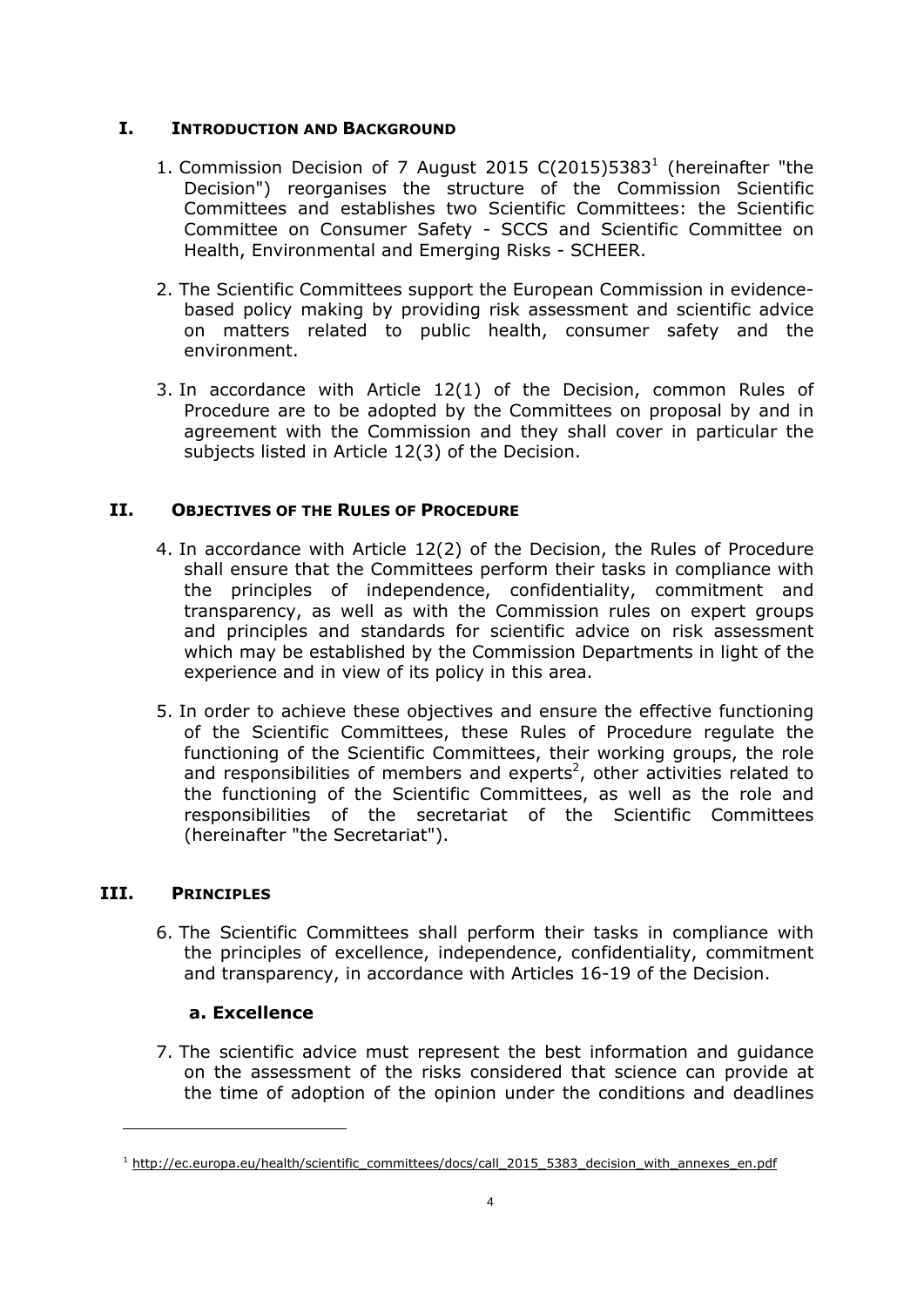imposed. It shall be based on the best data, scientific knowledge and methodology available at the time of preparation of an opinion.

8. The principle of excellence refers to the performance and outcome of the entire process. It refers in particular to the intrinsic scientific quality of the opinion, its adequacy in relation to the aims of the mandate, its clarity, completeness and transparency. It also refers to the effective communication of the contents and conclusions of the opinions and the actual and perceived credibility of the process.

## **b. Independence**

- <span id="page-4-0"></span>9. The scientific advice must not be influenced by any consideration other than the scientific assessment of the risks in question.
- 10. This principle implies in particular, independence from any external economic or political interests, but also from bias related to political, economic, social, philosophical, ethical or any other non-scientific considerations.
- 11. The principle of independence refers to the organisation and results of the process, including in particular the independence criteria and conditions and arrangements for the participation of members and experts.

#### **c. Confidentiality**

<span id="page-4-1"></span>12. The scientific advice delivered by the Committees is sometimes based on confidential information. Participants and observers of the work of the Scientific Committees shall respect the principle of confidentiality and professional secrecy, and to exercise due diligence in not divulging confidential information acquired as a result of the work of the Scientific Committees, thematic workshops, working groups or other activities related to the application of the Decision and these Rules of Procedure.

#### **d. Commitment**

<span id="page-4-2"></span>13.The members and experts shall commit themselves to act independently, in the public interest and to contribute actively to the work of the Scientific Committees. They shall set an exemplary conduct in all activities related to the Scientific Committees.

#### **d. Transparency**

<span id="page-4-3"></span>14. The meaning of the scientific advice, the way conclusions were drawn, the limits of their validity and the relevant uncertainties must be clear and understandable for users, relevant stakeholders and the public. Equally, the organisation and process leading to the scientific advice, as well as their rationale, must be presented in a clear and understandable manner. Openness, dialogue and collaboration with other bodies and third parties should also contribute to transparency.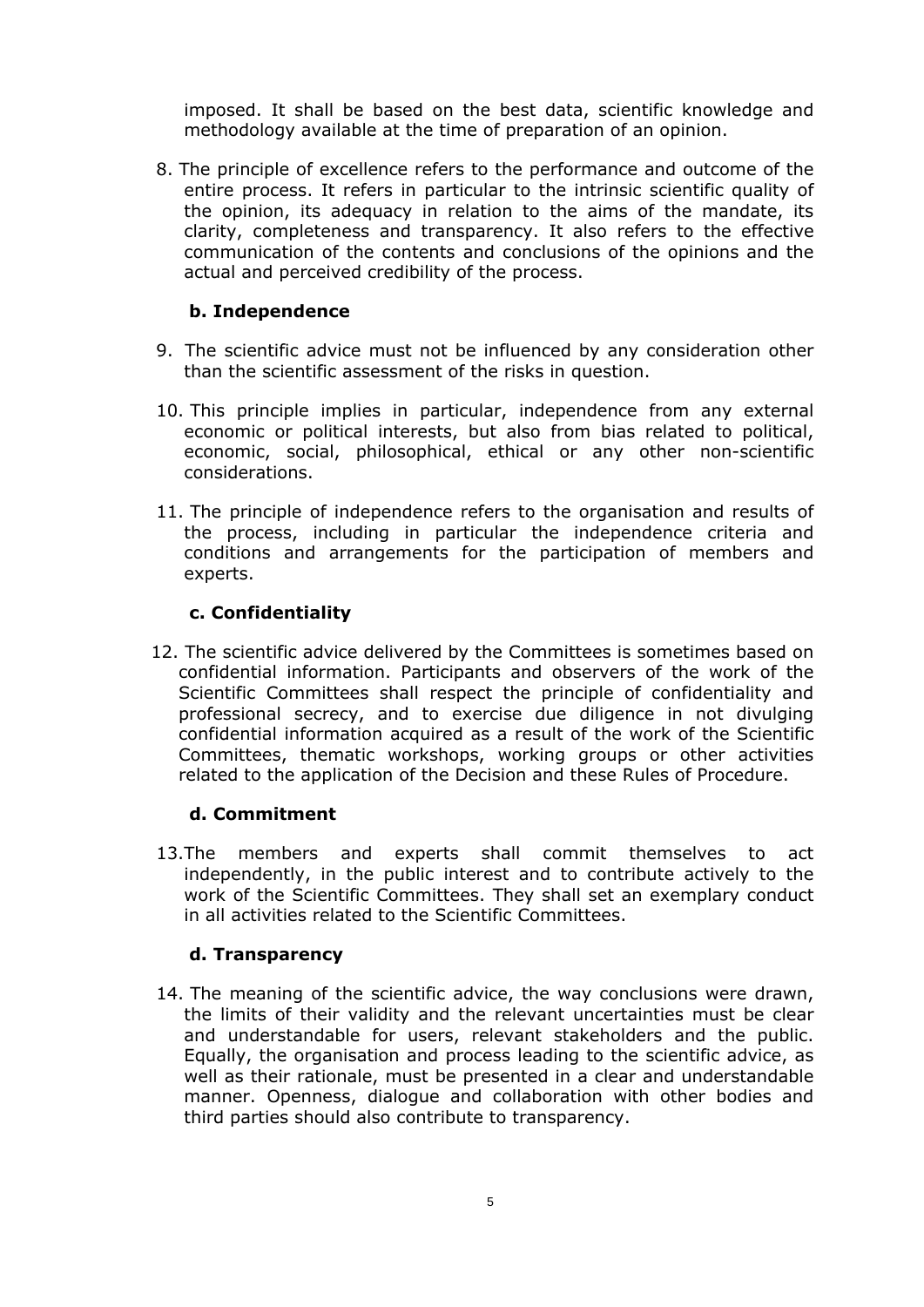# <span id="page-5-0"></span>**IV. RULES AND PROCEDURES RELATED TO EXCELLENCE**

- 15. The Rules of Procedure shall be applied in such a way as to ensure that the principles and standards for scientific advice on risks as laid down Annex I are complied with.
- 16. The application of the principles and standards for scientific advice on risks shall be monitored by the Secretariat in collaboration with the Chair, Vice-Chairs of the Committee and, as appropriate, by the Chair of the working group or the rapporteur, in order to ensure that action is taken, as appropriate, to achieve conformity with the principles and standards in question.

# <span id="page-5-1"></span>**V. RULES AND PROCEDURES RELATED TO INDEPENDENCE**

- 17. Members and experts shall undertake to act independently from any external influence. They shall ensure that they do not directly or indirectly delegate their responsibilities to any other person or allow themselves to be influenced in any way during the execution of their duties.
- 18. For this purpose, members and experts shall make in writing a Declaration of Interests (see Annex II) at the beginning of their mandate and then annually. *Ad hoc* experts shall make in writing a Declaration of Interests before the meeting to which they are invited.
- 19. A Declaration of Interests shall not be required in relation to observers, since they do not have voting rights and do not participate in the formulation of recommendations or advice.
- 20. Members and experts shall be in a position to show beyond question that they can act independently. They are under a continuing duty to declare before undertaking any activity, situation, circumstance or other fact potentially involving an interest, as indicated in Annex II, in order to enable the Scientific Committee and/or the Commission services to identify those interests which might be considered prejudicial to their independence.
- 21.Declarations of Interests shall be published on the Scientific Committees' website and in the Register of Commission expert groups and other similar entities<sup>3</sup>. They must be complete and updated accordingly with any relevant additional or new information.
- 22. Members and experts participating in meetings of the Scientific Committees or in a working group, or in any other activity, shall declare at the beginning of each meeting or event any activity, situation, circumstance or other fact potentially involving an interest, as indicated in Annex II, in order to enable the Scientific Committee and/or the Commission services identify those interests which might be considered prejudicial to their independence in relation to the items on the agenda

 $\overline{a}$ 

<sup>3</sup> <http://ec.europa.eu/transparency/regexpert/>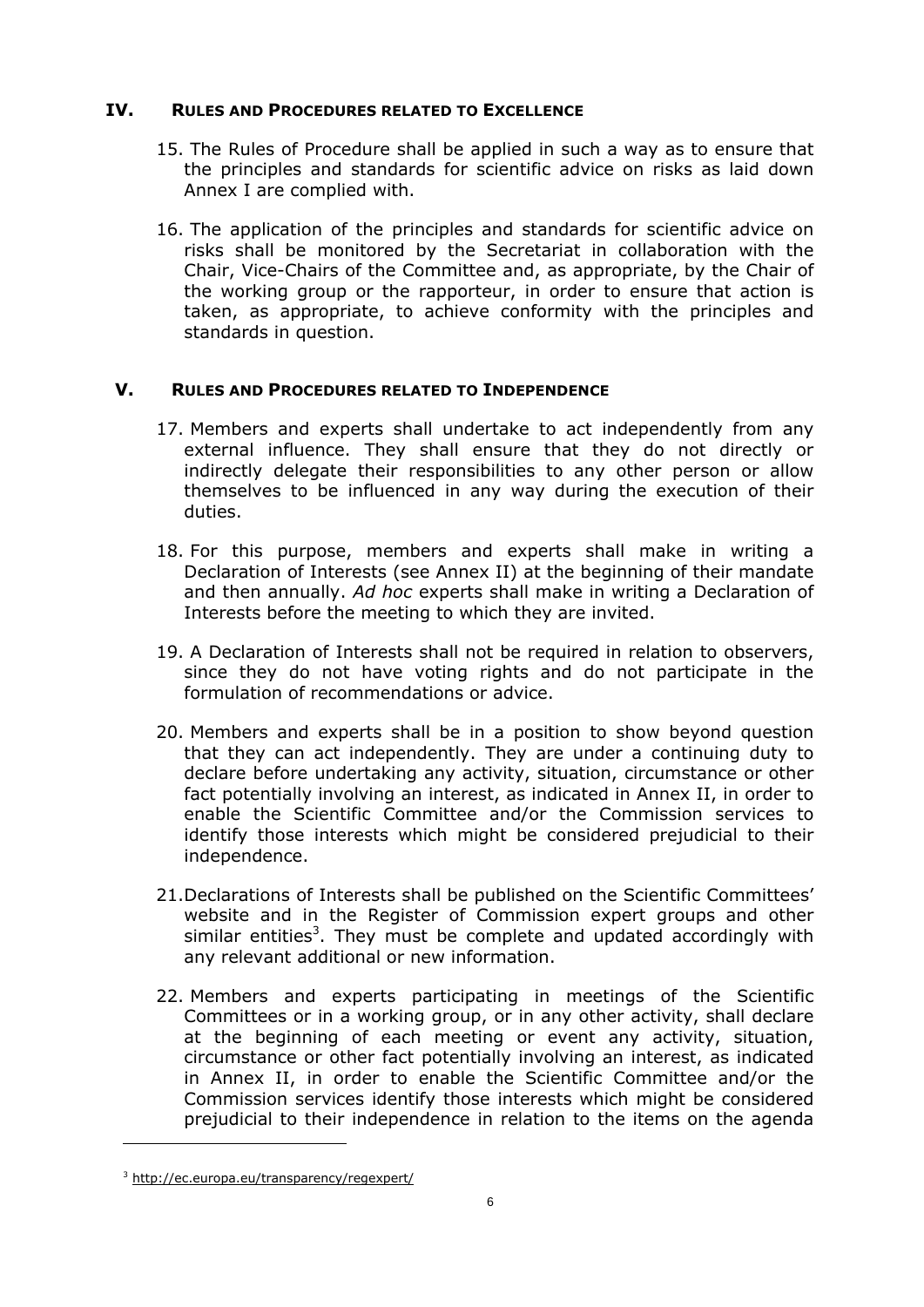for that meeting or event. This declaration shall be made in writing or verbally, following a request of the Chair or the Secretariat and should be noted in the minutes of the meetings.

- 23. The Secretariat, the Chairs and the Committees shall ensure that the principles of independence of members and experts are complied with at all times. Members shall draw the Committee's and the Secretariat's attention through the Chair to any factual matter that could undermine credibility of Committee's work. The Committee's discussions of the matter shall be recorded.
- 24. The Secretariat shall draw the Commission services' attention to all cases where it appears that a member or expert might have ceased to fulfil the requirement to act independently from any external influence and address the measures to be taken, included as appropriate, the revocation of his/her appointment.
- 25. Any member or expert who, in accordance with his/her Declaration of Interests, or according to the opinion of the Scientific Committee, the working group or the Commission services, may not be able to act independently, shall be excluded from the activities considered or may only be allowed to participate to the extent and in a way compatible with the objective to preserve the process from any undue influence. In such case, the member or expert may not act as a Chair or rapporteur in relation to the specific matter and may not have voting rights. The extent of the concerned individual's participation in the Committee's work shall be decided by the Chair in consultation with the Committee or working group members and in agreement with the Commission services, within the framework of these Rules of Procedure. Measures may include the physical withdrawal from the meeting for the point under discussion, or limited participation.
- 26. Conclusions and decisions taken in relation to the Declarations of Interests, as well as their rationale, shall be recorded. In the case of declarations made at the meetings, the records shall be part of the minutes.
- 27. Members or experts contacted by third parties in connection with their participation on a specific question in Committee meetings, a working group or any other activity of the Scientific Committee shall inform the Secretariat and refer the third party to the Secretariat.
- 28. Members and experts shall inform the Secretariat of any relevant contacts they might have with petitioners, special interest groups, other stakeholders or other Union or international bodies in relation to the fields of work undertaken by the Committees (including Working Groups). The Secretariat, in consultation with the Scientific Committee in question, shall advise on any action to be taken if and when necessary should there be any possibility of a potential conflict of interest.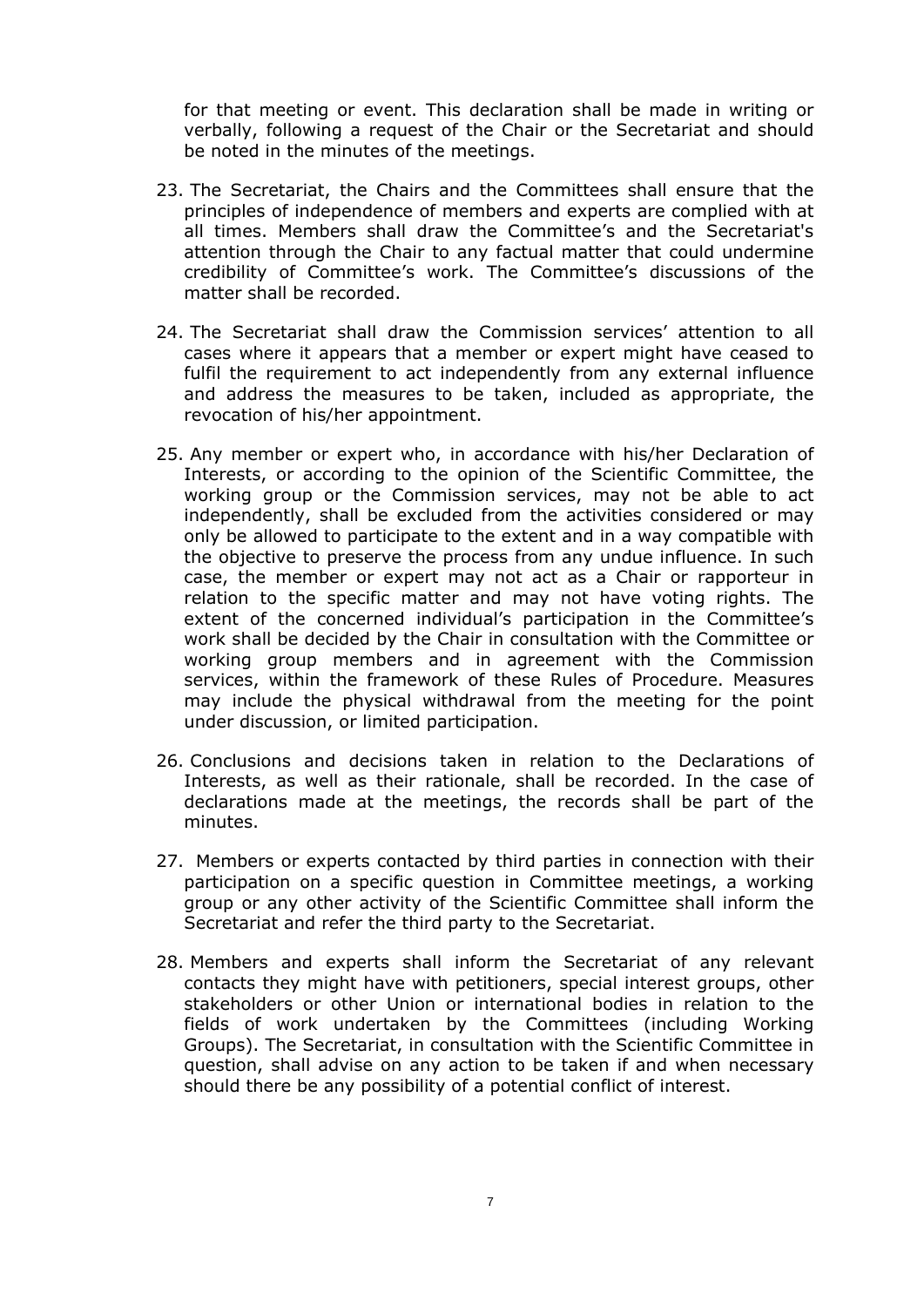#### <span id="page-7-0"></span>**VI. RULES AND PROCEDURES RELATED TO CONFIDENTIALITY**

- 29. Participants and observers shall not divulge confidential information acquired as result of their work in the Scientific Committee, thematic workshops, working groups, or other activities related to the application of the Decision and these Rules of Procedure. This will include in particular, documents provided by third parties concerning sensitive industrial and commercial matters, and/or for which confidentiality has been requested and agreed by the Commission services in accordance to the applicable provisions.
- 30. The obligation of the participants and observers not to disclose confidential information shall continue to apply even after their involvement in the work of the Scientific Committees has ceased.
- 31. Members and experts shall make in writing a Declaration of Confidentiality (see Annex III) at the beginning of their mandate. *Ad hoc* experts and observers shall make in writing the Declaration of Confidentiality before the meeting to which they are invited.
- 32. With the exception of minority opinions referred to in Article 19(1) of the Decision, individual views, whether expressed orally or in writing by members and experts during deliberations within the Scientific Committee or a working group, shall be confidential.
- 33. All participants and observers of the work of the Scientific Committees shall comply with Commission's security rules for protecting European Union classified information and sensitive non-classified information, as laid down in Commission Decisions (EU, Euratom) 2015/443<sup>4</sup> and 2015/444<sup>5</sup>. Should they fail to comply with those obligations, the Commission may take all appropriate measures.

#### <span id="page-7-1"></span>**VII. RULES AND PROCEDURES RELATED TO COMMITMENT**

 $\overline{a}$ 

- 34. Members and experts shall make in writing a Declaration of Commitment (see Annex IV) at the beginning of their mandate. *Ad hoc* experts shall make in writing the Declaration of Commitment before the meeting to which they are invited,
- 35. Members and experts are expected to contribute actively to the discussion and deliberations on subjects within their field of competence during meetings of the Committees and the working groups and, when requested, with written comments. They shall take into account that meetings, in general, involve preparatory work and that requested

<sup>&</sup>lt;sup>4</sup> Commission Decision (EU, Euratom) 2015/443 of 13 March 2015 on Security in the Commission (OJ L 72, 17.3.2015, p. 41).

<sup>&</sup>lt;sup>5</sup> Commission Decision (EU, Euratom) 2015/444 of 13 March 2015 on the security rules for protecting EU classified information (OJ L 72, 17.3.2015, p. 53).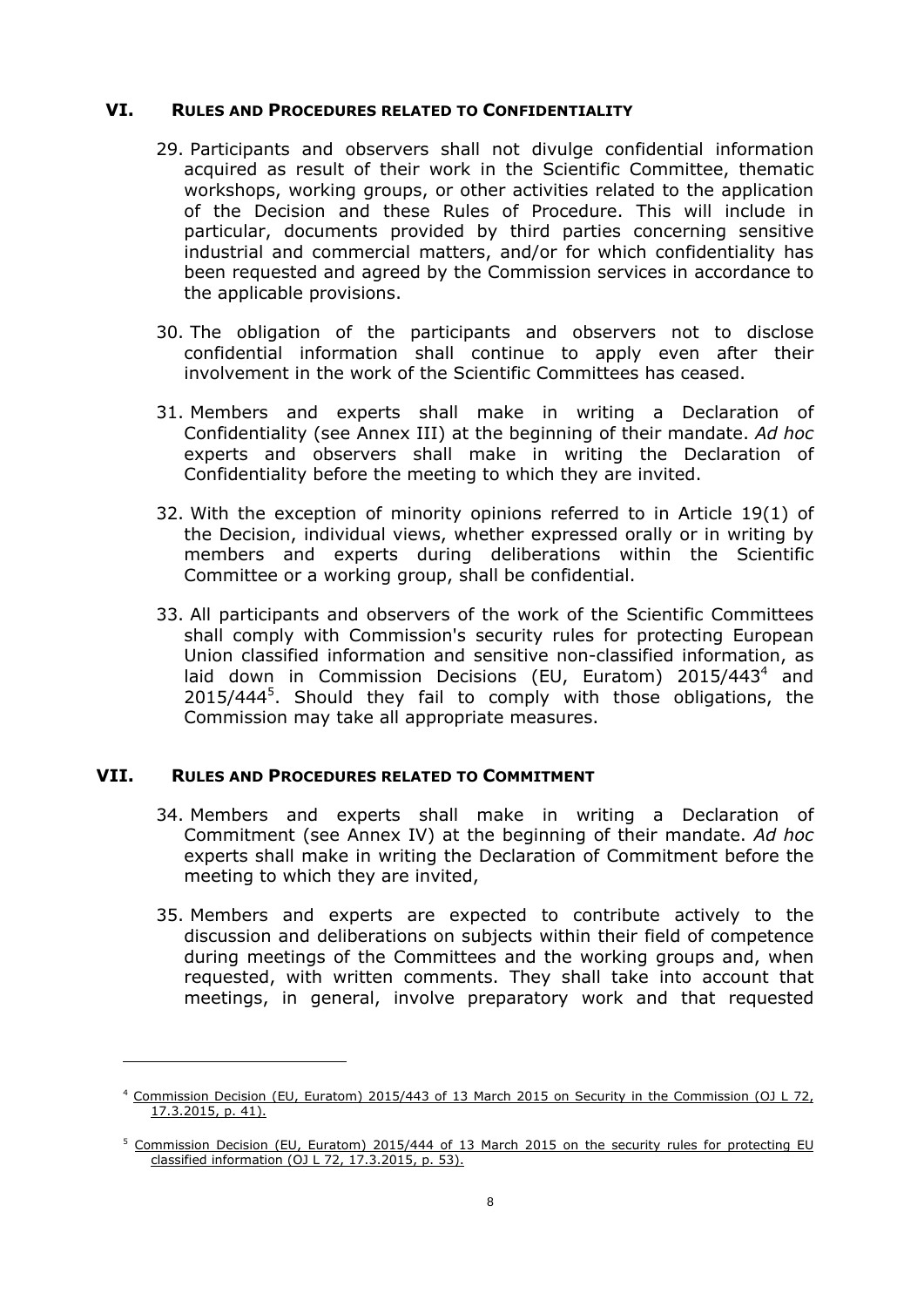contributions (e.g. studies, reports or drafting opinions) shall be provided in due time.

- 36. Members are expected to participate in a fair share of working groups when their expertise is thus required, and act as a rapporteur or Chair of working groups on a rotating basis that fairly divides these tasks among members.
- 37. Members are expected to represent the Committee in meetings with stakeholders, hearings and workshop on invitation by the Secretariat.
- 38. In each calendar year, it is expected that members and experts will be in a position to attend at least 70% of the meetings of the relevant Committee and working groups in which they have been invited.
- 39. The extent to which members and experts have been in a position to participate in the work of their Committee related to the particular work they were assigned to, will be assessed by the Secretariat on a yearly basis. After consultation with the Chair, the Secretariat shall examine the situation with the members and experts who have not been in a position to comply with the participation criteria. They could be dismissed from the working group or from the Committee.
- 40. When invited to represent a Scientific Committee, members and experts shall ensure that they convey the views of the Scientific Committee, without expressing personal views or interpreting adopted opinions in a way that goes beyond the established position of the Scientific Committee. In such cases, they should inform and consult with the Secretariat in advance. Moreover, they should use the formats, templates and logos provided by the Secretariat in order to make visible the contributions of their presentations to the Committee. Finally, they shall report to the Secretariat in writing and orally at the relevant Committee meeting(s).
- 41. Members and experts shall not speak on behalf of the Commission unless formally requested by the relevant Commission services to do so.
- 42. Members and experts shall inform the Secretariat on all issues concerning their external activities directly related to the Committee's work, e.g. relations with the media (interviews, articles, letters, etc.), presentations/speeches, and other communication regarding the work of the Committee.

#### <span id="page-8-1"></span><span id="page-8-0"></span>**VIII. RULES AND PROCEDURES RELATED TO TRANSPARENCY**

43. The Scientific Committees shall operate in accordance with the high level of transparency, without prejudice to legitimate requests for confidentiality or the need to safeguard the freedom and scientific integrity of the scientific debate and the independence of members and experts vis-à-vis external influence.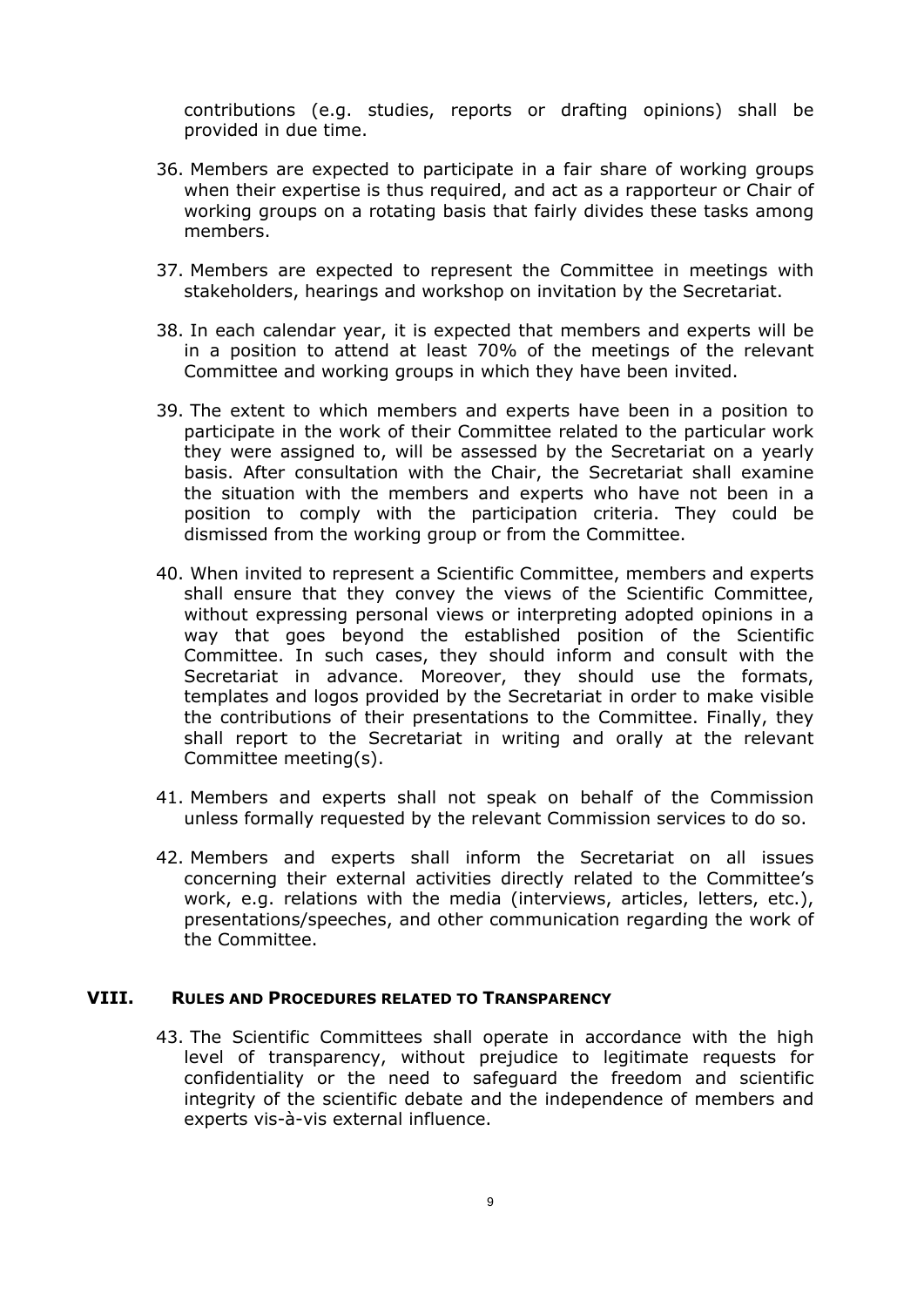- 44. Requests for access to documents will be handled in accordance with the provisions of Regulation  $1049/2001^6$  .
- 45. The following documents of the Scientific Committees shall be published on the Scientific Committees' website without undue delay by the Secretariat, subject to respect of confidentiality requirements as well as protection of personal data:
	- draft agendas of plenary meetings of the Committees, and meetings of the Inter-Committee Coordination Group established in accordance with Chapter X point m.
	- minutes of plenary meetings and meetings of the Inter-Committee Coordination Group and working groups,
	- requests for opinions (mandates),
	- preliminary opinions published for public consultation and final opinions, including minority opinions and the names of the participants in the working groups that contributed to the opinion concerned. Minority opinions shall be attributed to the members concerned,
	- Declarations of Commitment and Confidentiality of members and experts,
	- Declarations of Interest of members and experts who participated in working groups; declarations of interest made in relation to items on the agendas of plenary meetings and working groups shall be published as part of meeting minutes,
	- the names of the members of the Scientific Committees and experts, together with their brief CVs,
	- Scientific Committee reports clarifying contentious issues as a result of a substantive divergence over scientific issues with other Union bodies (Article 13(3) of the Decision),
	- Rules of Procedures,

 $\overline{a}$ 

- stakeholder dialogue activities (consultations on mandates, calls for information, calls for experts, calls for hearings, public consultations on preliminary opinions etc.).
- 46. For any other document, the Secretariat, in agreement with the relevant Commission services, shall decide about the publication and the dissemination case by case.
- 47. Names of members and experts appointed to working groups as well as their declarations of interest shall be published after the adoption of the opinion to which they have contributed. Nevertheless, their names may be disclosed earlier if necessary for their participation in hearings or other public events.

<sup>&</sup>lt;sup>6</sup> Regulation 1049/2001 of the European Parliament and of the Council of 30 May 2001 regarding public access to European Parliament, Council and Commission documents (OJ L 145, 31.5.2001, p. 43)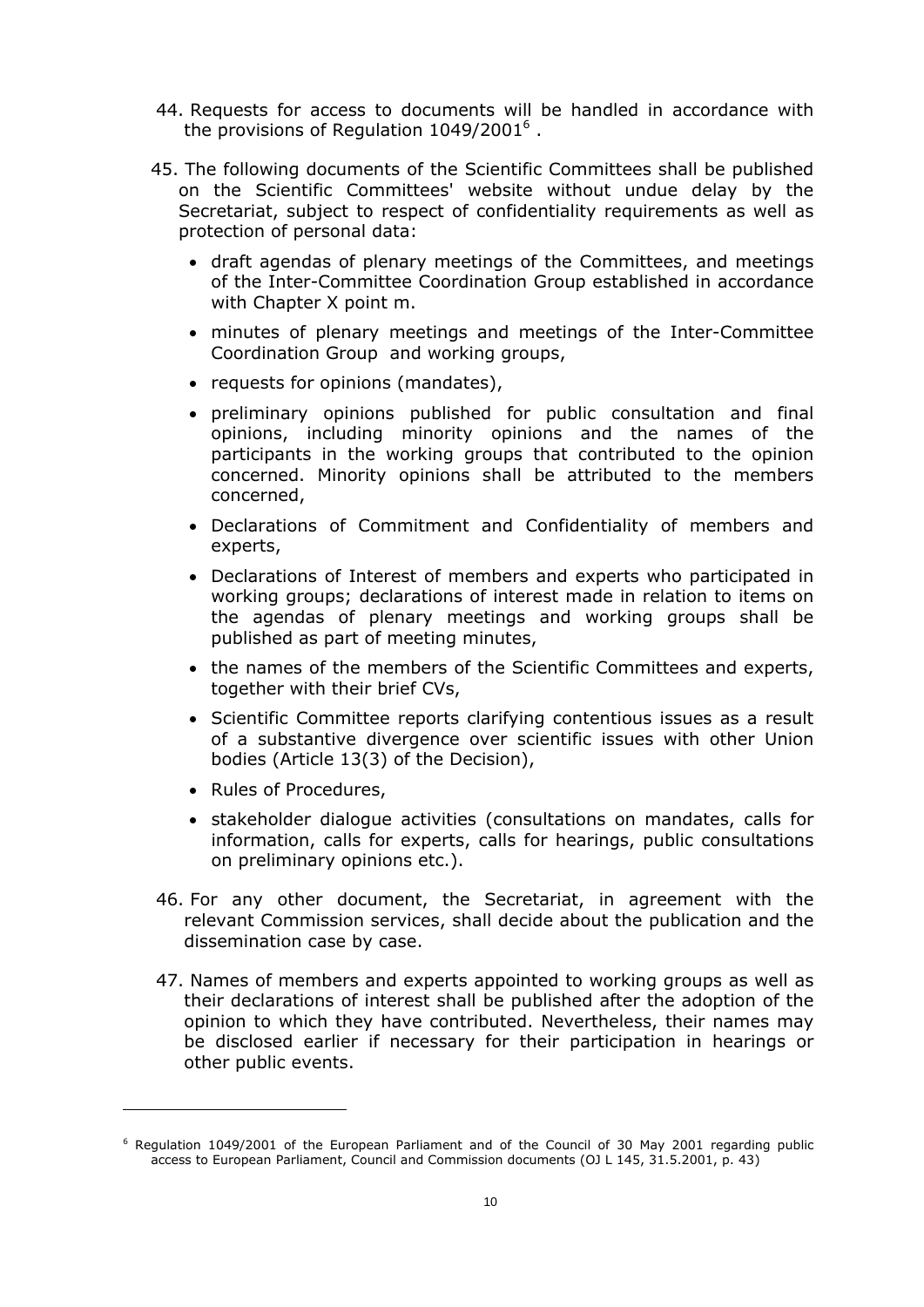- 48. Availability of preparatory and draft working documents shall be restricted, on a need-to-know basis, to members, experts, the Secretariat and representatives of the Commission services with competence for a specific question. They shall not be given to third parties unless a different decision is taken in specific cases by the Scientific Committee concerned in agreement with the Secretariat, in view of a specific need to involve or inform urgently a third party as part of the process to complete the relevant work.
- 49. Without prejudice to Article 19 of the Decision, the Commission services shall be responsible for determining the appropriate level of publicity to be given to a scientific opinion and may request the assistance of the Chairs, rapporteurs or other members and experts to ensure the scientific validity of its press releases or related communication actions.

#### <span id="page-10-0"></span>**IX. RELATIONS AND DIALOGUE WITH STAKEHOLDERS AND THE PUBLIC**

- 50. The Scientific Committees may require additional information from stakeholders for the completion of a scientific opinion. This may involve in particular invited face to face meetings, consultations, hearings, request for the submission of information etc. To this end, targeted calls for information may be organized by the Secretariat in agreement with the Committee. A deadline for the submission of required information shall be given in agreement with the Commission services. If the required information has not been submitted within the deadline, the Scientific Committees may adopt the opinion on the basis of the available information. No aspect of the stakeholder procedure and its actual application may be invoked as a reason to delay the adoption of, modify or reconsider a scientific opinion.
- 51. A stakeholder dialogue procedure is laid down in Annex V. The aim of the procedure is to enhance the quality of the scientific opinions. The procedure shall be applied in agreement and co-operation between the Scientific Committee concerned and the Secretariat.
- 52. The stakeholder dialogue procedure shall apply when and as compatible with the fundamental requirement to ensure the full independence and autonomy of the Scientific Committees in elaborating, determining and deciding the contents and conclusions of their opinions and to preserve the integrity of the process for the establishment of scientific advice. The Secretariat shall suspend the application of the procedure in a particular case if there is any risk to the independence and integrity of the process and shall alert the Commission departments of the nature and extent of such risk.
- 53. In cases where an opinion is prepared in light of information submitted by a party to a procedure in response to specific regulatory requirements of that procedure (applicants), the Secretariat shall, when appropriate, seek comments of that party on a draft of the opinion, and submit those comments to the Committee before the adoption of the final opinion.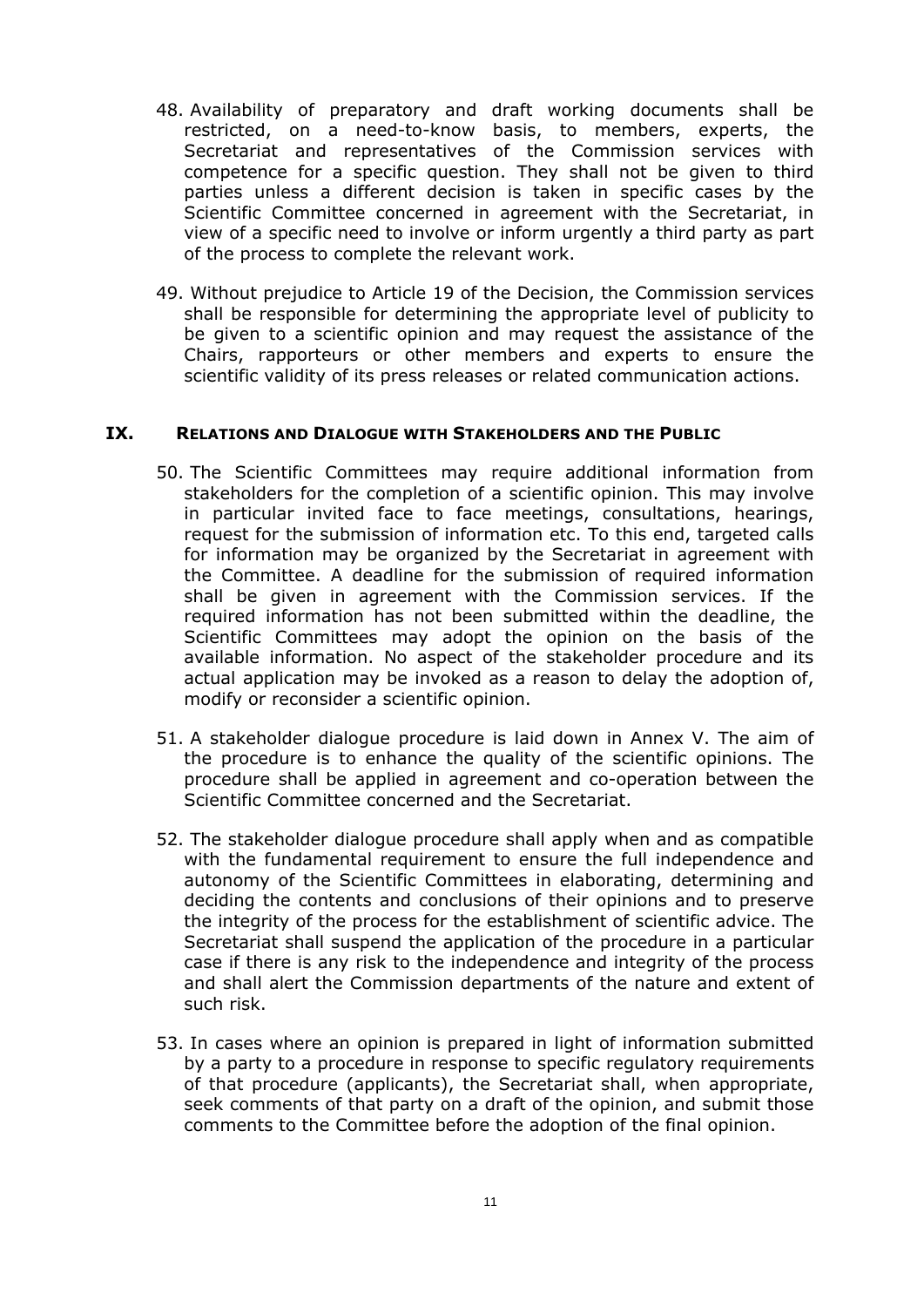#### <span id="page-11-2"></span><span id="page-11-0"></span>**X. FUNCTIONING OF THE SCIENTIFIC COMMITTEES**

#### **a. Election of Chairs and Vice-Chairs of the Scientific Committees**

- 54. Each Scientific Committee shall elect from among its members a Chair and two Vice-Chairs.
- 55. The terms of office of the Chair and Vice-Chairs shall be 5 years, renewable.
- 56. The names of the Chair and the two Vice-Chairs of each of the Committees shall be made public.
- 57. The Chair and Vice-Chairs shall be elected by secret ballot and in writing by the members present at the meeting.
- 58. The election procedure shall be chaired by the Secretariat.
- 59. The procedure shall be as follows:
	- The election of the Chair and of each of the Vice-Chairs shall be held separately. A separate record shall be kept of the election procedure.
	- The names of those wishing to stand as candidates shall be notified to the Secretariat before the meeting or be announced at the meeting. Members may present themselves as candidates or be proposed by another member.
	- The candidates must, prior to the vote, declare that they are prepared to accept the post of Chair (or Vice-Chair) of the Committee and be prepared to assist the Commission services on matters relating to the coordination of the Scientific Committees, including if necessary participating in coordination meetings organised and chaired by the Commission services.
	- The candidate receiving the simple majority of the total number of the members of the Committee shall be elected.
	- If none of the candidates receives a simple majority, a second ballot shall be held between the two candidates with the highest individual totals of votes in the first ballot. The candidate obtaining the simple majority of the votes of the members of the Committees shall be elected.
	- Candidates may withdraw their candidature at any time during the procedure.

#### <span id="page-11-3"></span>**b. Role and replacement of Chairs and Vice-Chairs of the Scientific Committees**

- <span id="page-11-1"></span>60. The Chair of the Scientific Committee, in collaboration with the Secretariat shall be responsible for:
	- planning the work of the Committee in agreement with the Secretariat,
	- chairing, steering and moderating the discussions at meetings and drawing conclusions,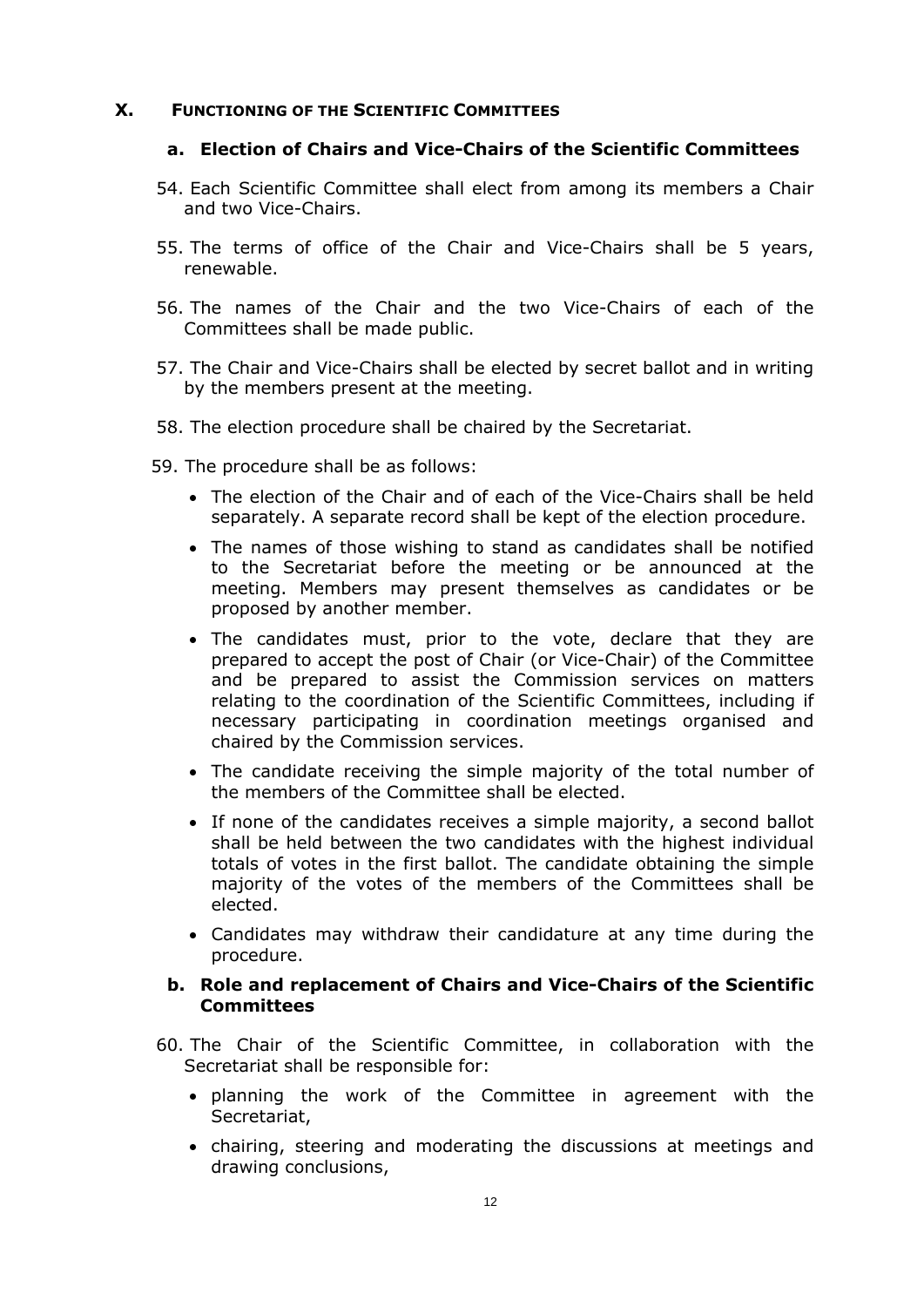- keeping a good balance between rapporteurs and the number of dossier allocated,
- advising the Commission services on any selection of additional experts, if needed,
- taking the necessary measures to ensure that the deadline for delivery of the opinion is respected,
- examining the Declarations of Interest, deciding, in consultation with the Committee and in agreement with the Commission services, the relevant conclusions and action in order to ensure the effective application of the independence requirements,
- in collaboration with the Secretariat, monitoring the conformity of the activities of the Committee with all the relevant procedural methodological and substantive requirements, principles and standards established or deriving from the Decision, these Rules of Procedure and the state of the art on risk assessment, and taking, or requesting the Commission services to take as appropriate, the necessary measures,
- representing the Committee.
- 61. If the Chair is not in a position to fulfil his/her function, he/she shall be replaced by one of the Vice-Chairs or, failing that, another member chosen in common accord by the members.
- 62. In case of conflict of interest of the Chair with an item on the agenda, he/she shall be replaced by one of the Vice-Chairs or failing that another member chosen in common accord by the members.
- 63. The Vice-Chairs shall support the Chair in fulfilling his/her responsibilities. The Chair shall consult the Vice-Chairs on a regular basis and as appropriate on emerging issues requiring urgent decisions that could not be postponed for discussion at plenary meetings.

#### <span id="page-12-0"></span>**c. Requests for Scientific opinions (mandates)**

- 64. Requests for scientific opinions (mandates) shall be submitted by Commission services to the Secretariat. The terms of reference of the mandate shall be limited to risk assessment.
- 65. The request shall consist of the background information explaining the European Union interest in relation to the request, the scientific context, and the terms of reference. Required timeline and supporting documents may be indicated.
- 66. The Commission services may specify in the request for an opinion the consultations, hearings, or collaboration with other scientific bodies deemed necessary for the preparation of the opinion.
- 67. All mandates shall be reviewed by the Secretariat before submission to a Committee, for conformity with the applicable template, clarity and completeness, relevance in relation to the fields of competence of the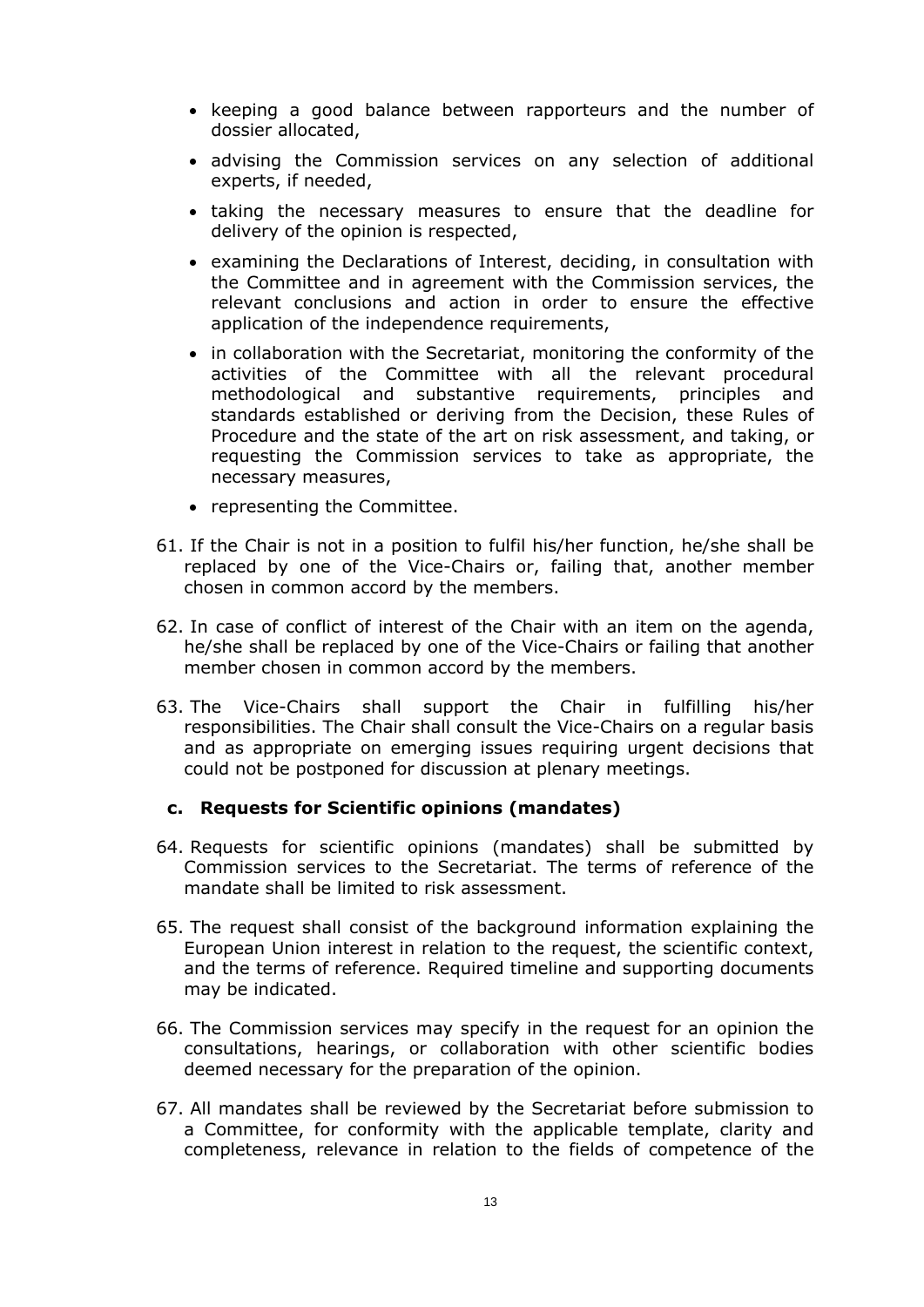Committee, appropriateness of the terminology and absence of risk management aspects in the questions proposed.

- 68. The Secretariat shall allocate the mandates to the responsible Scientific Committee having regard to the subject matter of the mandate, the respective on-going mandates of the Committees, the expertise of the members, the need for methodological consistency and a broad, multisectorial and multi-disciplinary approach.
- 69. The Secretariat shall inform the Chair without delay of the allocation of the mandate.
- 70. The mandate shall be presented to the Committee for adoption by a representative of the requesting Commission service, assisted by the Secretariat, or by the Secretariat on behalf of the requesting Commission service.
- 71. The Scientific Committee may ask the Commission services to clarify the mandate and/or to supply additional information.
- 72. Mandates adopted by the Scientific Committee shall be published as soon as possible on the Scientific Committees' website.
- 73. The Commission services may require the adoption of a joint opinion on mandates not falling exclusively within the fields of competence of a single Committee or which otherwise need to be considered by the two Committees. Requests for joint opinions will be considered by the Inter-Committee Coordination Group and the Secretariat. In this case, the lead Committee may be designated.
- 74. Mandates may be submitted to public consultation according to the procedures set out in Annex V. The mandate may be modified on the basis of the public consultation. In either case a proper justification should be provided in the opinion so as to ensure and document the transparency of the process.
- 75. When the Commission services require the Scientific Committee to adopt a scientific opinion within a specified deadline, the Committee shall take the necessary measures to ensure that the deadline is respected.

#### <span id="page-13-0"></span>**d. Hearings and public consultations**

76. The Scientific Committees, in agreement with the Commission services, may decide to hold a hearing and/or a public consultation if considered necessary for completing an opinion. The practical aspects of such hearings and consultations shall be decided upon and managed by the Secretariat according to the procedures set in Annex V.

#### <span id="page-13-1"></span>**e. Establishment and role of working groups**

77. In agreement with Commission services, the Scientific Committees may establish working groups to undertake tasks which are clearly defined and directly linked to the mandates received. In particular, a working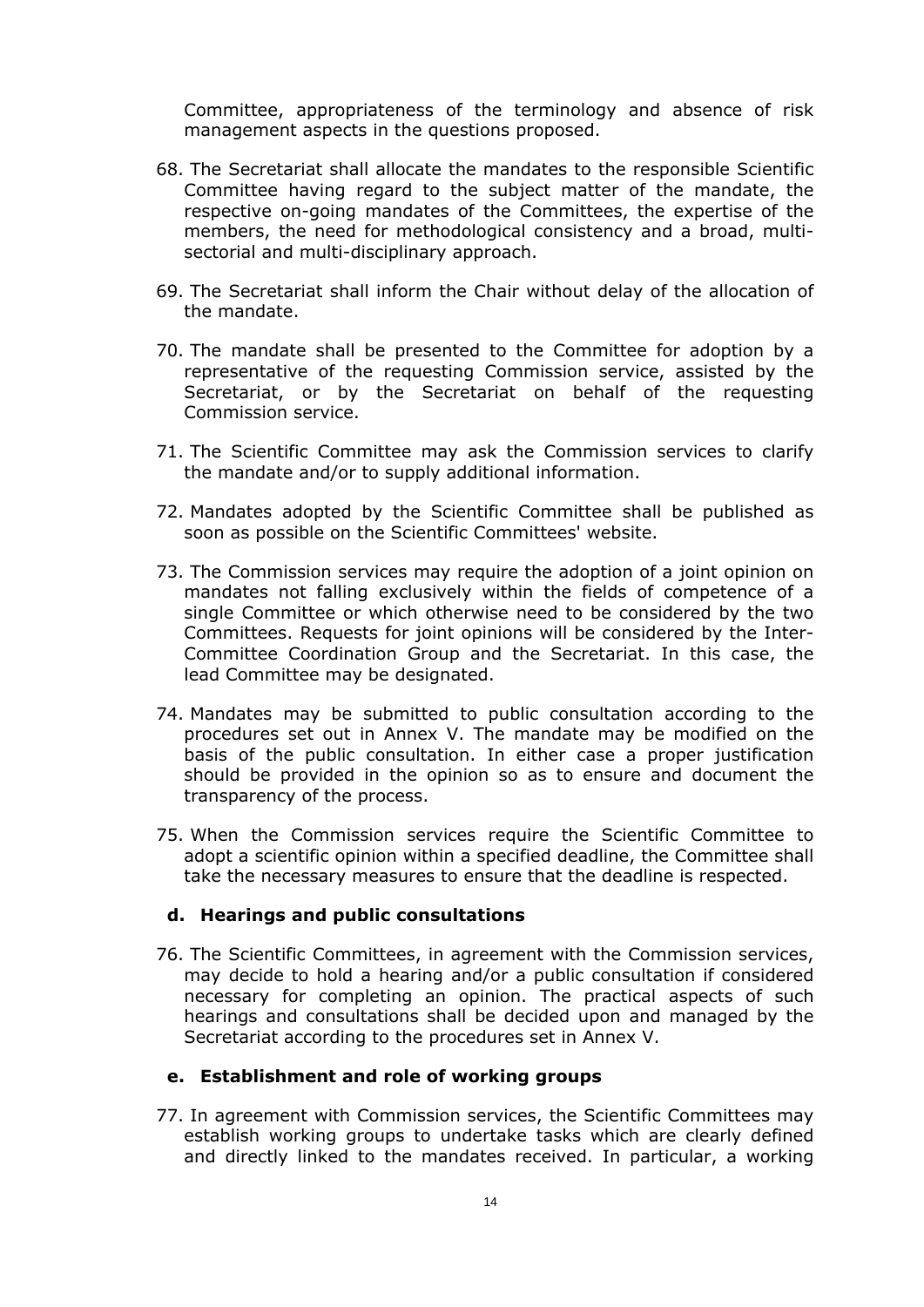group shall be established when there is a need for external expertise on a particular subject. The working group may be asked to undertake all necessary tasks in relation to preparing and drafting opinions. The Scientific Committees can require that these tasks are completed within a specified period.

- 78. A working group shall report to the Scientific Committee to whose work it contributes to, providing it with such scientific advice or draft opinions as the Committee has requested within the specified period.
- 79. Working groups shall comprise of at least one member of the Scientific Committee that established them and may include external or *ad hoc* experts, as well as experts from other Union bodies. Other Commission services and EU agencies can also participate as observers in the working groups' meetings.
- 80. The working group shall be chaired by a member of the Scientific Committee that established it. The Chair of the working group shall be responsible for organising and steering the work of the working group and reporting to the Committee and to the Secretariat.
- 81. Members and experts of a working group shall be designated by its Chair in agreement with the Chair of the Scientific Committee and with the Secretariat, following the procedures described in point h. They shall be invited to meetings by the Secretariat.
- 82. A working group shall endeavour to reach a consensus. In the absence of a consensus, the position of the working group shall be approved by a simple majority of its members. Nevertheless, the Chair of the working group shall inform the Committee of all expressed positions.
- <span id="page-14-0"></span>83. The names of participants in the working groups shall be comprised in the opinion to which they have contributed.

#### **f. Designation and role of Rapporteurs**

- 84. The Chair of the working group, in agreement with the working group and the Secretariat, may appoint a rapporteur among the members or external experts. For particularly complex questions of a multidisciplinary nature, more than one rapporteur may be appointed. The designation may be revoked. An appointment of the rapporteur shall be followed by a written arrangement between the rapporteur and Commission Departments.
- 85. Rapporteurs shall be responsible for assembling information, editing and revising draft opinions and ensuring that draft reports, scientific advices and scientific opinions are prepared within a set time period, where appropriate. The rapporteur should ensure that these documents are well structured, written in clear and simple language and are coherent. The rapporteur should also deal, together with the Chair of the working group, with the comments received during the public consultation and prepare the replies, where applicable. The rapporteur shall work in close cooperation with the Chair, the other members of the working group and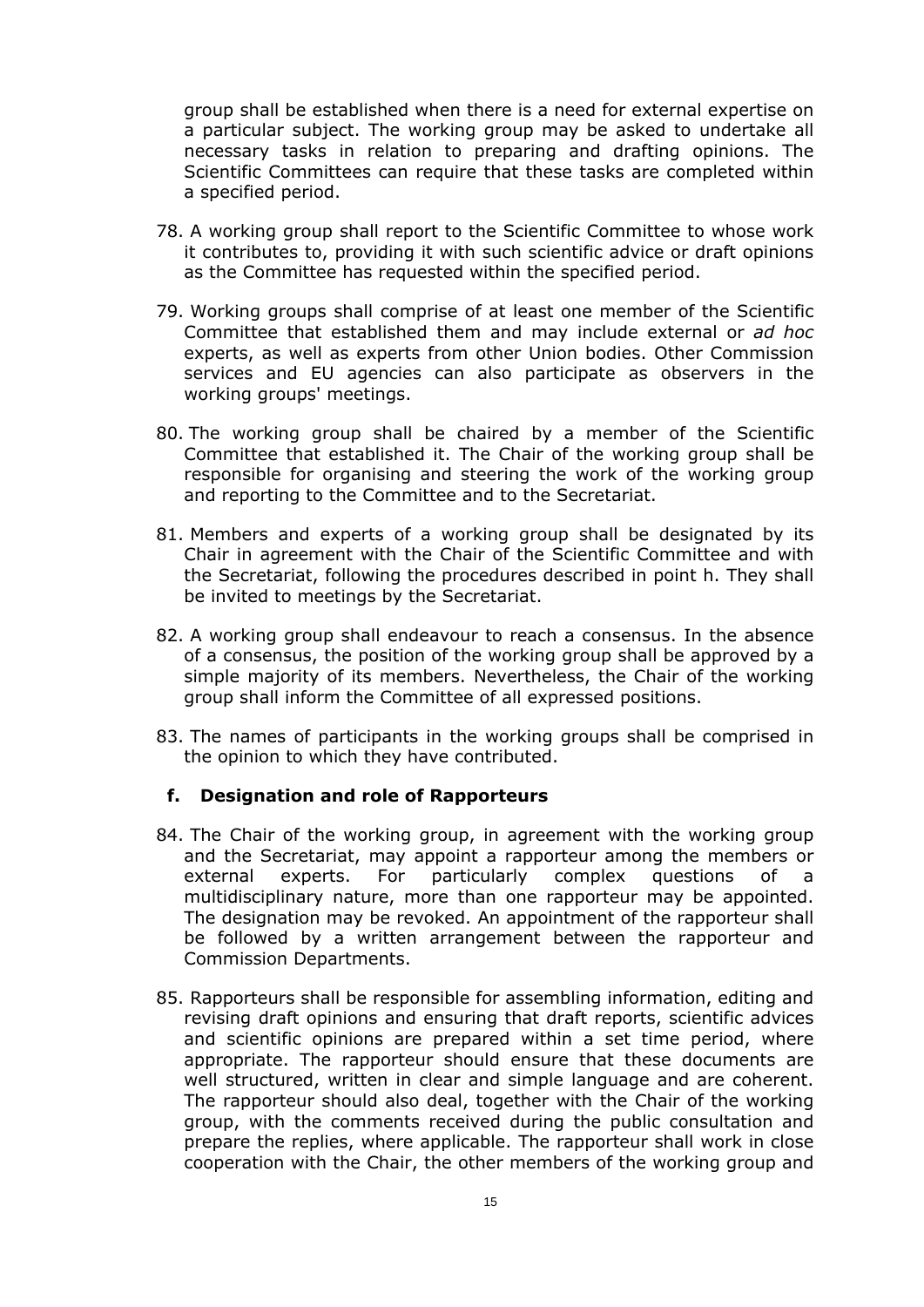the Secretariat. The rapporteur (or the Chair of the working group in case the rapporteur is an expert) shall present the draft opinion to the Committee during a plenary meeting.

<span id="page-15-0"></span>86. The work of a rapporteur is concluded when the final opinion is published on the Scientific Committees' website.

# **g. External,** *ad hoc* **experts and observers**

- 87. External and *ad hoc* experts possessing particular and relevant scientific knowledge may be invited to contribute to the work of the Scientific Committees and its working groups. This will include in particular the preparation, compilation and presentation of the scientific evidence base which serves as a basis for the opinions of the Scientific Committee.
- 88. External experts may participate in a working group. They can act as rapporteurs, contribute to preparing and drafting opinions to be submitted to the relevant Committee, but have no voting rights.
- 89. *'Ad hoc'* experts are experts whose role is limited to testify and give specialist advice on specific issues by providing information and replying to any questions only (in written and oral form). Such experts can be invited to participate in working group meetings and hearings on *ad hoc* basis for limited time. They cannot be appointed as rapporteurs, cannot draft opinions and have no voting rights.
- 90. The Secretariat, in agreement with the Chair of the relevant Committee and the Chair of the working group, may give observer status to staff of Commission services and Union bodies concerned, and other individuals by direct invitation.
- 91. Third countries' authorities which are not candidate countries may be granted observer status if their participation in the work of Scientific Committees is in the interest of the Union, in particular in the light of the application of any international agreement, administrative arrangement or Union legislation.
- 92. Although observers may be permitted by the Chair to take part in the discussion of the group and provide expertise, they shall not have voting rights and shall not participate in the elaboration of opinions.

# <span id="page-15-1"></span>**h. Selection of external experts to participate in working groups**

- 93. External experts designated to participate in working groups may be selected from the reserve list of suitable candidates<sup>7</sup>, from the database of experts, or from a specific open call for experts launched by the Secretariat, in that order of priority.
- 94. A shortlist of suitable candidates shall be established by the Secretariat on the basis of the required fields of expertise needed to complete the assigned tasks as defined by the Scientific Committee.

 $\overline{a}$ 

 $7$  Established following an open call for expression of interest.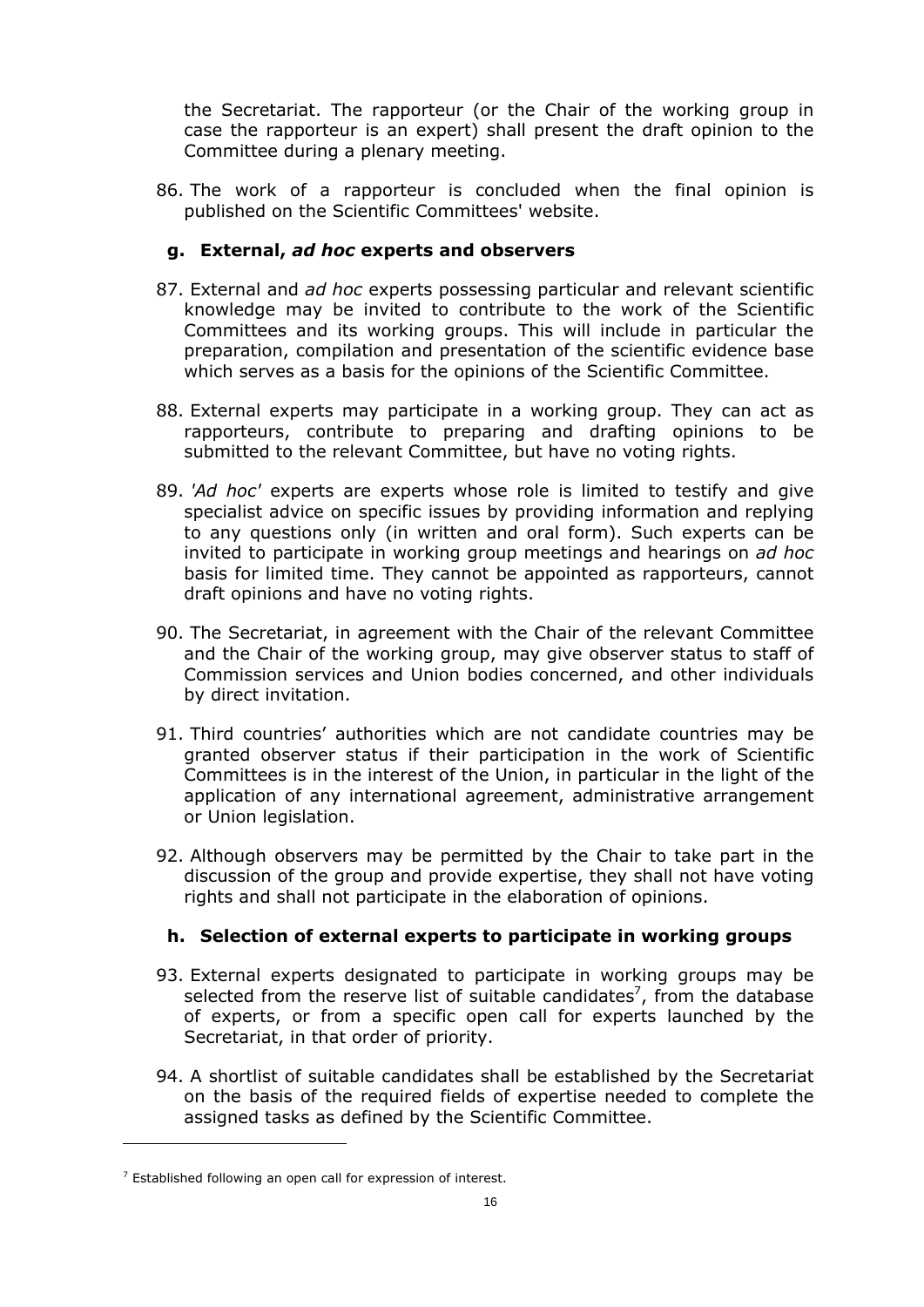95. The Chair of the Scientific Committee and of a working group, in collaboration with the participants to the working group, as appropriate, shall be consulted by the Secretariat to select the candidates from the shortlist. The selection process shall be properly recorded in order to document the transparency of the process. The final decision remains to the Commission services based on the assessment of the independence of the experts.

## <span id="page-16-0"></span>**i. Meetings (Notice, Agendas, Deadlines, Minutes, Access)**

- 96. The Secretariat shall establish with each Scientific Committee a schedule for the Scientific Committees' plenary meetings for the forthcoming calendar year.
- 97. As a general rule, the Secretariat shall confirm meetings of the Scientific Committees and working groups at the earliest possible date but no later than ten working days before the date of the meeting and shall give notification of cancellation not less than two working days before the date of the meeting.
- 98.Meetings of the Scientific Committees and working groups may be called at short notice according to the urgency of the matters.
- 99.The Secretariat shall prepare the draft agenda of meetings of the Scientific Committees and the working groups and circulate it to members and experts as soon as possible and no later than two weeks before the date of the meeting. The draft agenda of plenary meetings shall be published on the Scientific Committees' website before the meeting takes place.
- 100. The draft agenda shall include new mandates submitted by the Commission services and shall be accompanied by all appropriate and available supplementary information of relevance to the new mandates submitted. The Secretariat shall provide any additional information as soon as possible to the members.
- 101. Wherever possible, documents, including reports and draft opinions prepared by chairs, rapporteurs or members, shall be made available to the Secretariat for distribution to the members and experts at the latest one week before the meeting where they will be discussed. Chairs, rapporteurs and members entrusted with the drafting of documents, reports or draft opinions shall ensure that this requirement is complied with.
- 102. The agenda shall be adopted at the beginning of the meeting taking account of any agreed amendments.
- 103. Meetings of the Scientific Committees and their working groups shall not be open to the public.
- 104. Commission services concerned with the topics on the agenda shall be entitled to be present in the meeting. They may assist for the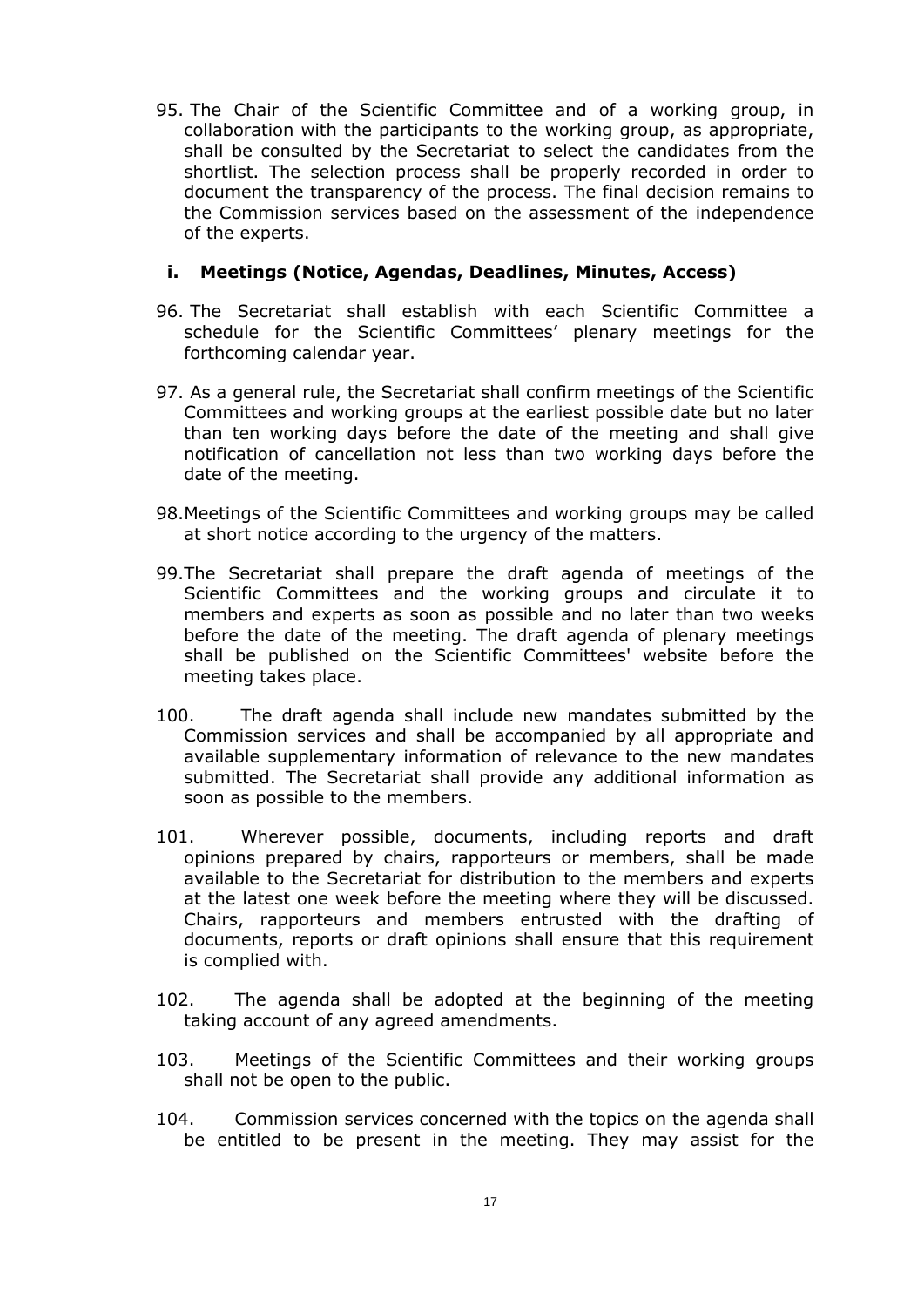purposes of clarification or provision of information but shall not seek to influence the outcome of the discussions.

- 105. The Secretariat of the Scientific Committees shall prepare draft minutes of plenary meetings. The minutes shall contain at least:
	- the list of participants and apologies for absence,
	- Declarations of Interests by participants concerning their independence including the relevant details, the action taken and its rationale. Information registered in the minutes must be adequate and relevant for the purpose of management of conflict of interest,
	- the adopted agenda,
	- a summary of discussions, including important minority stand points and agreed actions,
	- a record of decisions taken and opinions adopted,
	- any vote against or abstentions during voting and the reasons of their vote.

The minutes shall not mention the individual positions of the members during the Committee's deliberations.

- 106. The draft minutes of the plenary meetings shall be circulated to the members of the Scientific Committees for comments. They should be adopted not later than at the next meeting.
- 107. Without prejudice to the provisions of Chapter VI, minutes shall be published on the Scientific Committees' website as soon as possible after their adoption. Legitimate requests for commercial confidentiality shall be respected.
- <span id="page-17-0"></span>108. Correspondence relating to the Committees and their members shall be addressed to the Secretariat, for the attention of the Chair using the functional mailboxes indicated on the website<sup>8</sup>.

# **j. Format and content of scientific opinions**

- 109. The scientific opinion should comprise:
	- − composition of the working group,
	- − the background (European Union interests and scientific background),
	- the terms of reference providing specific question(s),
	- − an abstract (where appropriate),
	- an executive summary (where appropriate),
	- the considerations used by the Committee to reach its conclusions (scientific rationale),

 $\overline{a}$ 

<sup>&</sup>lt;sup>8</sup> http://ec.europa.eu/health/scientific\_committees/contact/index\_en.htm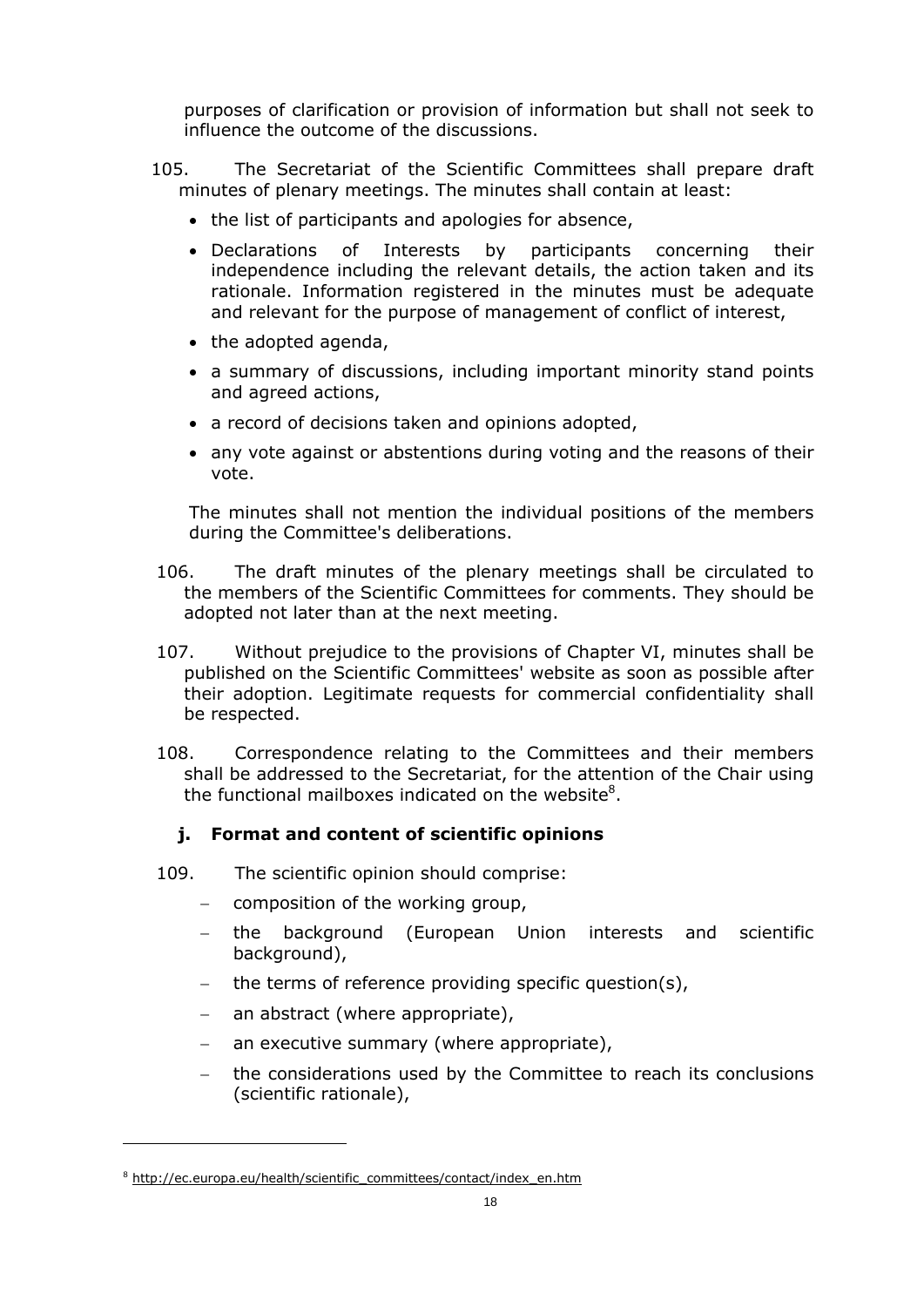- the conclusion (opinion), setting out the response to the question(s) posed by the Commission services. For complex opinions, the conclusions shall be accompanied by a summary in non-specialised language,
- − a bibliography,
- a list of abbreviations,
- a glossary (where appropriate),
- − any minority opinions.

More details about the format of the opinions may be provided in specific guidance papers prepared by each Scientific Committee.

- 110. The Scientific Committees shall adopt scientific opinions at their plenary meetings by a majority of the total number of its members.
- 111. If necessary, the Scientific Committees may adopt an opinion, previously discussed in a Committee meeting, by written procedure. In this case, the Secretariat shall send to the members of the Scientific Committee the opinion on which it is being consulted with a request for approval by a set deadline. The opinion shall be adopted if the majority of the members of the Scientific Committee have expressed their approval before the deadline. If majority is not reached, the opinion must be put on the agenda of the following meeting of the Scientific Committee or, if the urgency of the matter so requires, an *ad hoc* meeting shall be convened at the earliest date at which the quorum can be assured.
- <span id="page-18-0"></span>112. In case of urgency, opinions may be adopted by accelerated procedures.

#### **k. Minority opinions**

113. The Scientific Committees should strive to reach common conclusions. However, when it is not possible to reach such common conclusions, transparency should be ensured and the opinions of the Scientific Committee shall include any minority opinions together with supporting argumentation. Minority opinions can only be expressed by members and shall be attributed accordingly.

#### **l. Voting Rules**

- <span id="page-18-1"></span>114. The Scientific Committees shall adopt their opinions, rapid advice notes, memoranda and/or position statements by an absolute majority of their members.
- 115. Meetings are considered in force when the absolute majority of the members of the Committee concerned are present.
- 116. Members who have resigned or whose membership has been terminated shall not be taken into account for the calculation of the majority required.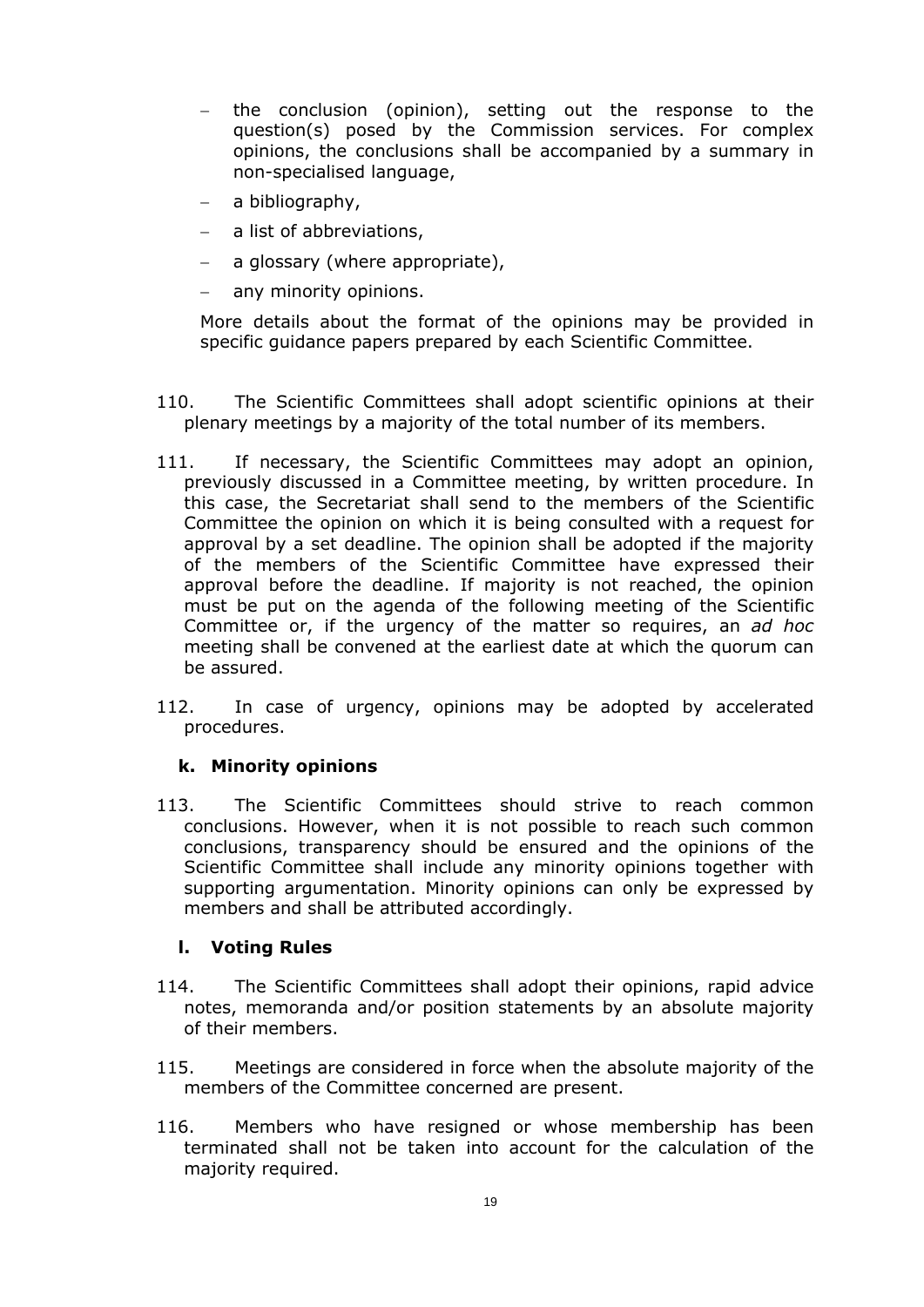#### **m. Coordination of the Scientific Committees. The Inter-Committee Co-ordination Group**

- <span id="page-19-0"></span>117. Chairs and Vice-Chairs of the Scientific Committees and the Secretariat shall assist the Commission services on matters relating to the coordination of the Scientific Committees. They form the Inter-Committee-coordination group that shall assist the Commission services in achieving a high level of harmonisation in the risk assessment procedures both between the Committees themselves and between the Committees and other European Union or international bodies charged with risk assessments in their domains.
- 118. Participation of the Chair or Vice-Chairs of one Committee in plenary meetings of the other Committee is encouraged.
- 119. The Inter-Committee-coordination group shall achieve its objectives by means of periodic meetings or exchange of documentation as appropriate to the matter at hand. Meetings shall be convened and chaired by the Secretariat.
- 120. The Inter-Committee Co-ordination Group may also provide support to the Commission services on matters and activities related to the EU and international dialogue on risk assessment, collaboration with other scientific bodies, establishment of networks, organisation of thematic workshops and scientific conferences, general advice on research programmes, and priorities.
- 121. Co-ordination shall cover, notably, the following areas:
	- Joint opinions

The Inter-Committee Co-ordination Group shall advise the Secretariat on the allocation of the joint opinions to the responsible Committee (the lead Committee) and to designate members of the associated Committee.

• Diverging scientific opinions

When the Secretariat is informed of divergence or risk of divergence between opinions of the Scientific Committees or of one of the Scientific Committee and an international or Union body, the Inter-Committee Coordination Group shall advise the Secretariat on the appropriate course of action and the optimum use of the Scientific Committees to avoid or resolve the divergence. In particular, the Chairs shall make a preliminary assessment of the nature of the divergence, advice on the need for a joint meeting with the parties concerned and on the Committee(s) and members to be involved.

• Coherence and improvement in structure and content of opinions

The Inter-Committee Co-ordination Group shall provide regular feedback and advice on the structure and content of scientific opinions of the Committees, with a view to improving coherence, consistency and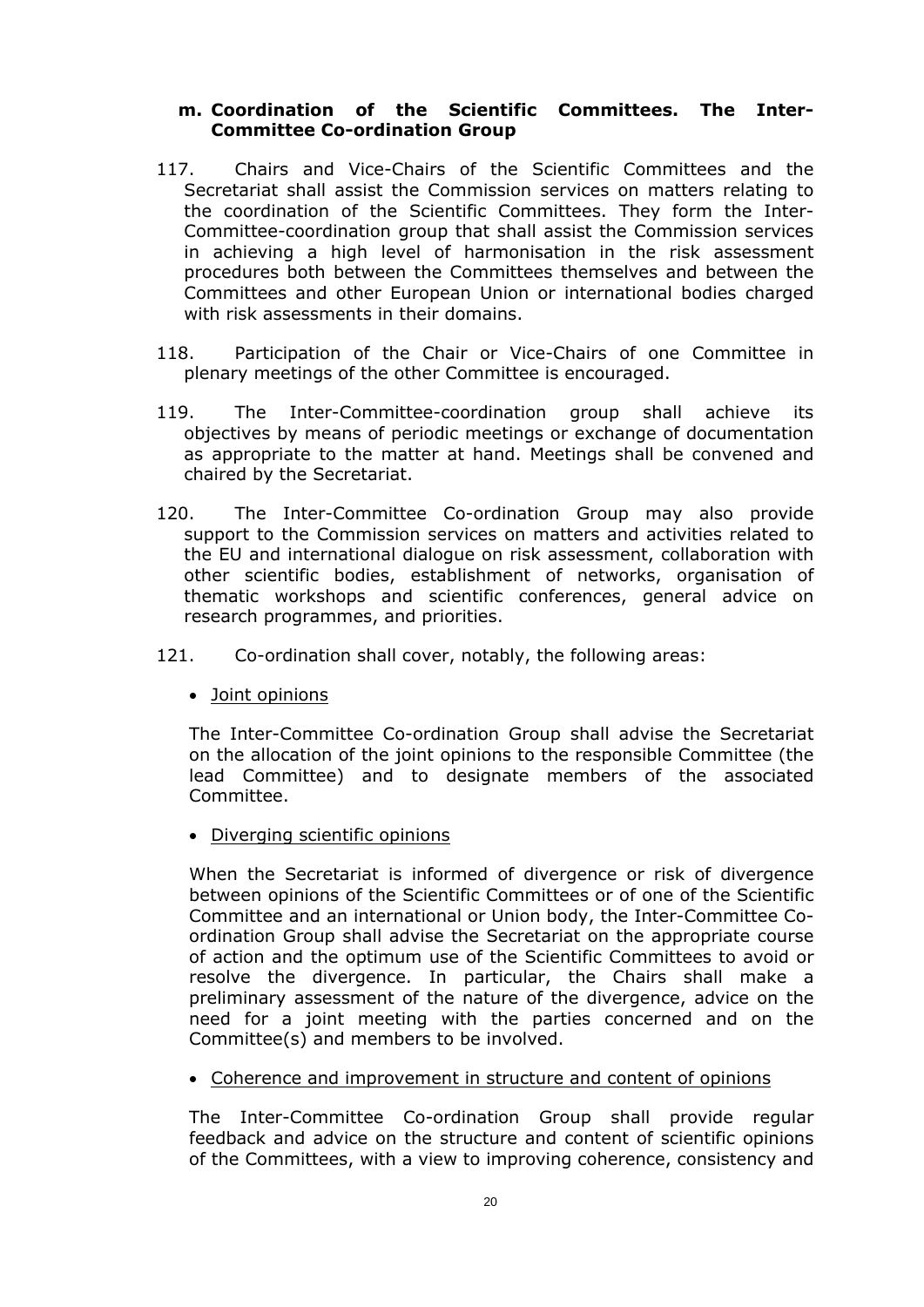clarity. Advice shall include in particular the establishment and updating of a risk assessment vocabulary for use in scientific opinions and recommendations for improvement based on retrospective review of the adopted opinions.

• Providing a single point of reference on matters of common concern

The Inter-Committee Coordination Group shall agree on a common position in cases where the Committees should be represented by a single view.

• Methodological approaches in the area of risk assessment

The Inter-Committee Co-ordination Group shall advise the Secretariat on the need for and the approach to establishing risk assessment methodologies of common interest to the work of the Committees.

• Exchange of information on the activities of the Committees

The Inter-Committee Co-ordination Group shall be invited to share information concerning activities undertaken by their own Committee and to raise organisational or scientific problems requiring a harmonised approach.

122. Minutes of each meeting of the Inter-Committee Co-ordination Group shall be published on the Scientific Committees' website.

# **n. Risk-related issues raised by the Scientific Committees**

- 123. The Scientific Committees shall draw attention of the Commission services to a specific or emerging problem falling within their remit, which they consider may pose an actual or potential risk to consumer safety, public health or the environment by adopting and addressing to the Commission services memoranda or position statements.
- 124. The Secretariat shall inform the Commission services interested of the intention to adopt a memorandum or position statement and facilitate the dialogue between the services in question and the Committee on the relevant subject.
- 125. The Secretariat, in consultation with the Commission services, shall arrange to publish on the Scientific Committees' website such memoranda and position statements and inform the Committee accordingly.

#### **o. Rapid advice and Accelerated Procedure**

<span id="page-20-0"></span>126. In case of urgent needs, the Commission services may request the Scientific Committees to provide rapid advice on the state of scientific knowledge concerning specific risks. The rapid advice is intended to support the Commission services with scientific information in case of crisis, sudden events or developments or urgent need to react to public concerns or requests from other institutions. This procedure is not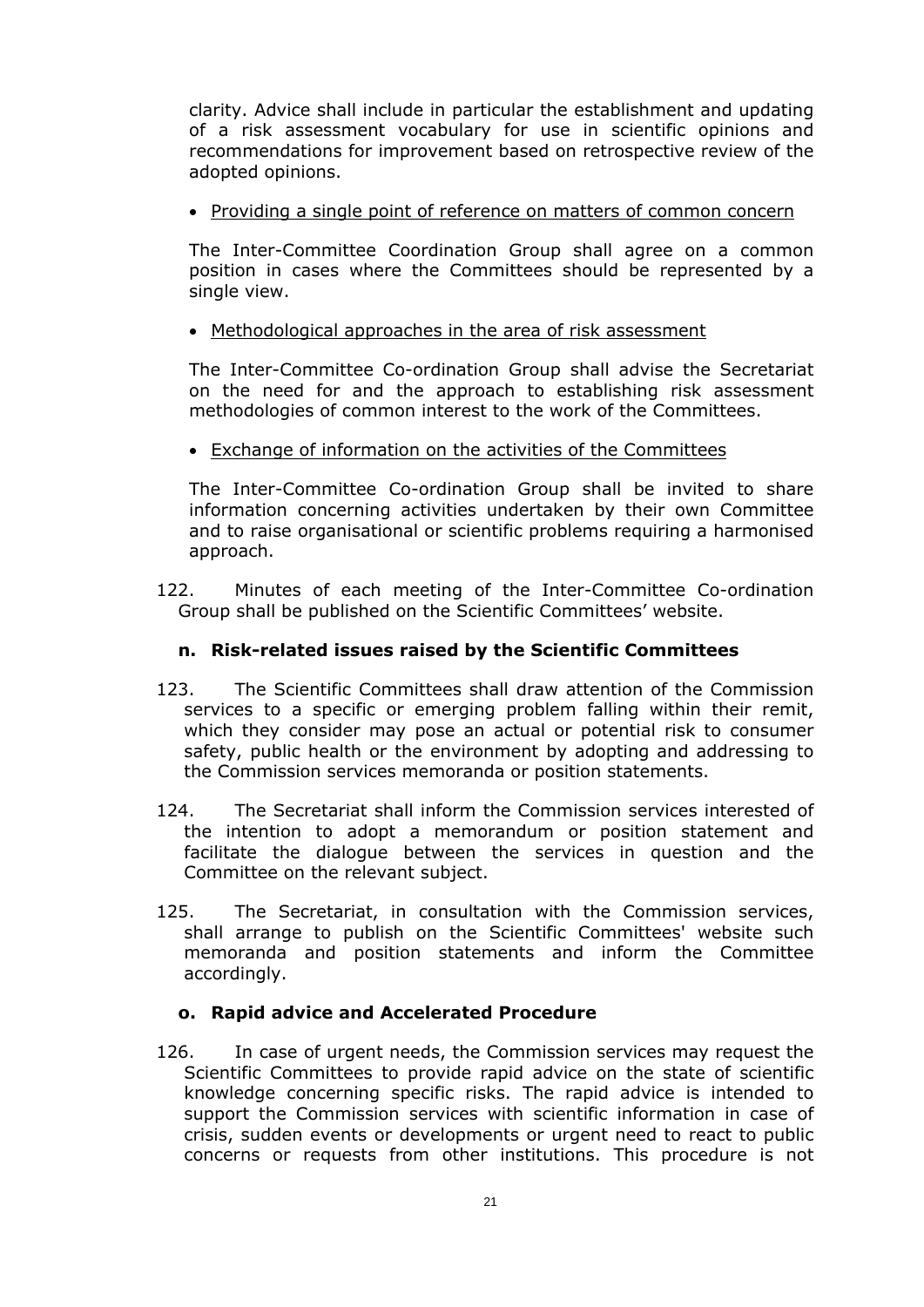intended to produce full risk assessment reports. Normally, it shall apply in cases where the advice is needed within at the latest a few days.

- 127. The rapid advice may take the form of:
- informative "Rapid Advice Notes on Specific Risk Issues" issued by the Secretariat, in the most urgent cases, prepared in accordance with the procedure laid down below or in accordance with a specific procedure (e.g. Guidance on Rapid Risk Assessment for serious cross-border chemicals threats, including environmental and biological threats not related to communicable diseases $9$ ),
- an opinion adopted by the relevant Committee through an accelerated procedure launched by the Secretariat in agreement with the Chair.
- 128. In the case of informative "Rapid Advice Notes on Specific Risk Issues", when requesting rapid advice, the Secretariat shall contact by the fastest means the Chair(s) and, if necessary, the Vice-Chairs for identifying the relevant expertise in the Committees and Working Groups, the appropriate sources of information on the subject matter and the scoping and formulation of the issue in question. On the basis of the indications obtained, the Secretariat shall collect from the appropriate members and experts the information needed and will summarize it in collaboration with the relevant Chairs and Vice-Chairs as appropriate. The names of contributors to the rapid advice will be acknowledged in the note.
- 129. In the case of accelerated procedure to adopt an opinion, the Secretariat shall request, whenever possible in agreement with the Chair of the Scientific Committee, a member, an expert and/or a working group to draw up a draft opinion and submit it to the Secretariat within a set deadline.
- 130. If the Chair and Secretariat consider that the nature and urgency of the matter require an emergency meeting, the Secretariat shall endeavour to organise a meeting at short notice. The Secretariat shall put the draft opinion on the agenda of the next meeting of the Scientific Committee. In the event that the circumstances do not require or allow holding a meeting, a draft opinion may be adopted by written procedure.

#### <span id="page-21-1"></span><span id="page-21-0"></span>**XI. CO-OPERATION WITH OTHER SCIENTIFIC BODIES**

#### **a. Diverging opinions**

 $\overline{a}$ 

131. Each Scientific Committee shall assist the Commission services and contribute in identifying, resolving or clarifying at an early stage potential or actual divergence between their scientific opinions and the scientific opinions of Union, national or international bodies carrying out

<sup>9</sup> Article 9 of Decision No 1082/2013/EU of the European Parliament and of the Council of 22 October 2013 on serious cross-border threats to health and repealing Decision No 2119/98/EC (OJ L 293, 5.11.2013, p. 1).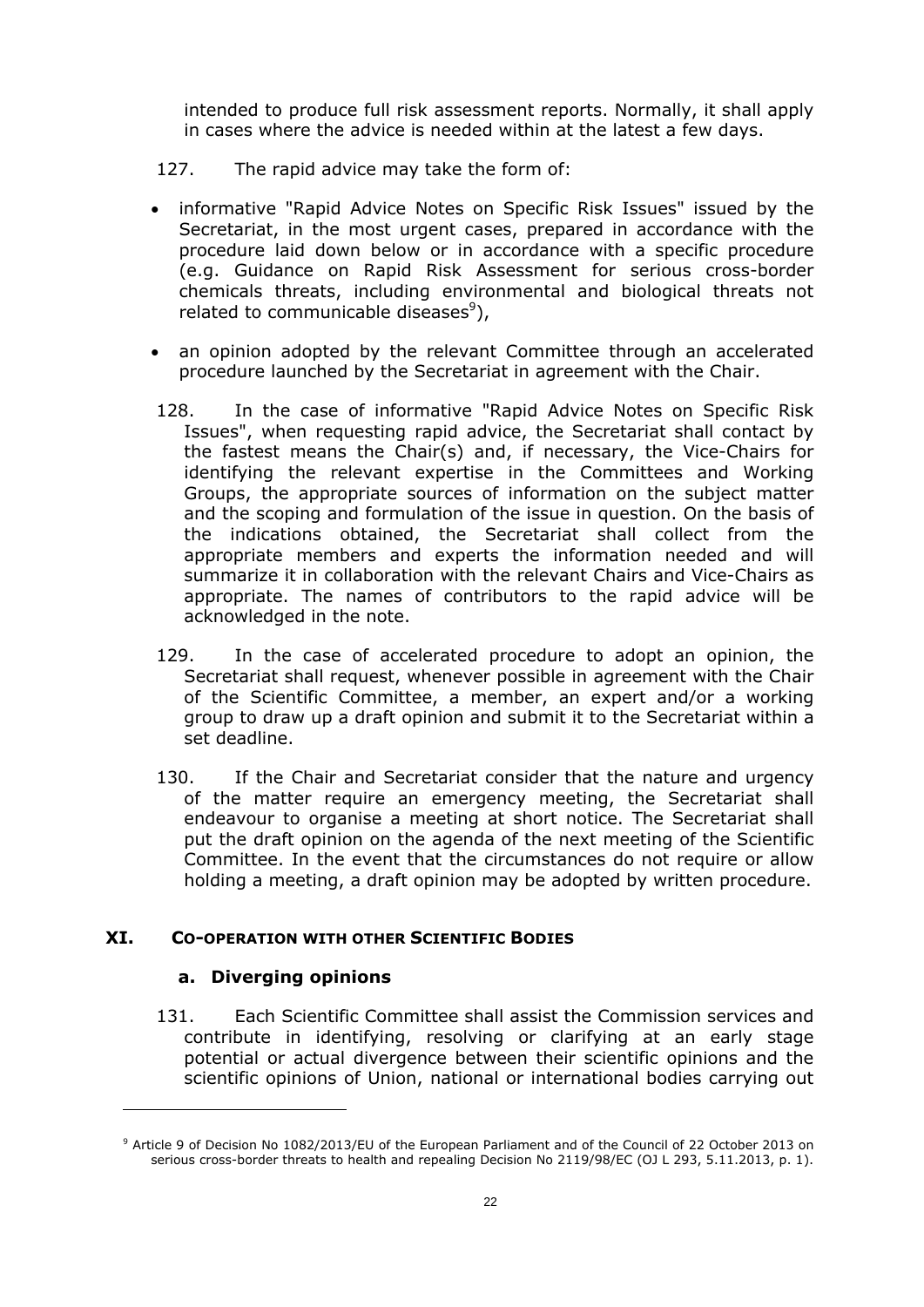similar tasks, on general or specific risk assessment issues. Each Scientific Committee shall assist and contribute in identifying needs and possibilities for coordination of work and collaboration, in particular the need for a joint opinion and/or a joint working group or exchange of experts as members of a working group.

- 132. When a substantive divergence is identified with a Union risk assessment body, the Scientific Committee concerned shall, on the request of the Commission services, cooperate with the body concerned. To this end, the Commission services may convene a meeting between the Scientific Committee and the scientific organs of the bodies concerned. The Scientific Committee shall designate a rapporteur.
- 133. When it is not possible to resolve divergent opinions, a joint document clarifying the contentious scientific issues and identifying the relevant uncertainties in the data shall be submitted to the Secretariat. This document shall be made public.
- 134. In order to help identifying, preventing or managing divergences over scientific opinions, the Secretariat shall seek to agree with Union bodies involved in risk assessment appropriate arrangements which may take the form of common guidelines.

#### <span id="page-22-0"></span>**b. Co-operation with other EU, national, international and non-EU bodies**

- 135. The Scientific Committees shall assist the Commission services in establishing and maintaining collaboration relationships with other relevant Union, national or international bodies.
- 136. In particular, the Scientific Committees shall assist the Commission services on scientific technical matters requiring coordination and cooperation with other Union bodies charged with risk assessment, notably with the European Food Safety Authority (EFSA), European Chemicals Agency (ECHA), European Centre for Disease Prevention and Control (ECDC), and European Medicines Agency (EMA).
- 137. In order to ensure that this cooperation is effective:
	- the Commission services may organise meetings of the Secretariat and members of the Scientific Committees with the Secretariat and Members of other Union risk assessment bodies;
	- the Scientific Committees may ask for the assistance of members of the Scientific Committees or panels of other Union bodies as external experts if the question submitted has a bearing on the field of competence of one or more of the Scientific Committees and overlaps with the competence of other Union risk assessment bodies.
- 138. The Commission services may request and organise joint work of the Scientific Committees with the relevant Union, national or international bodies including bodies outside the European Union.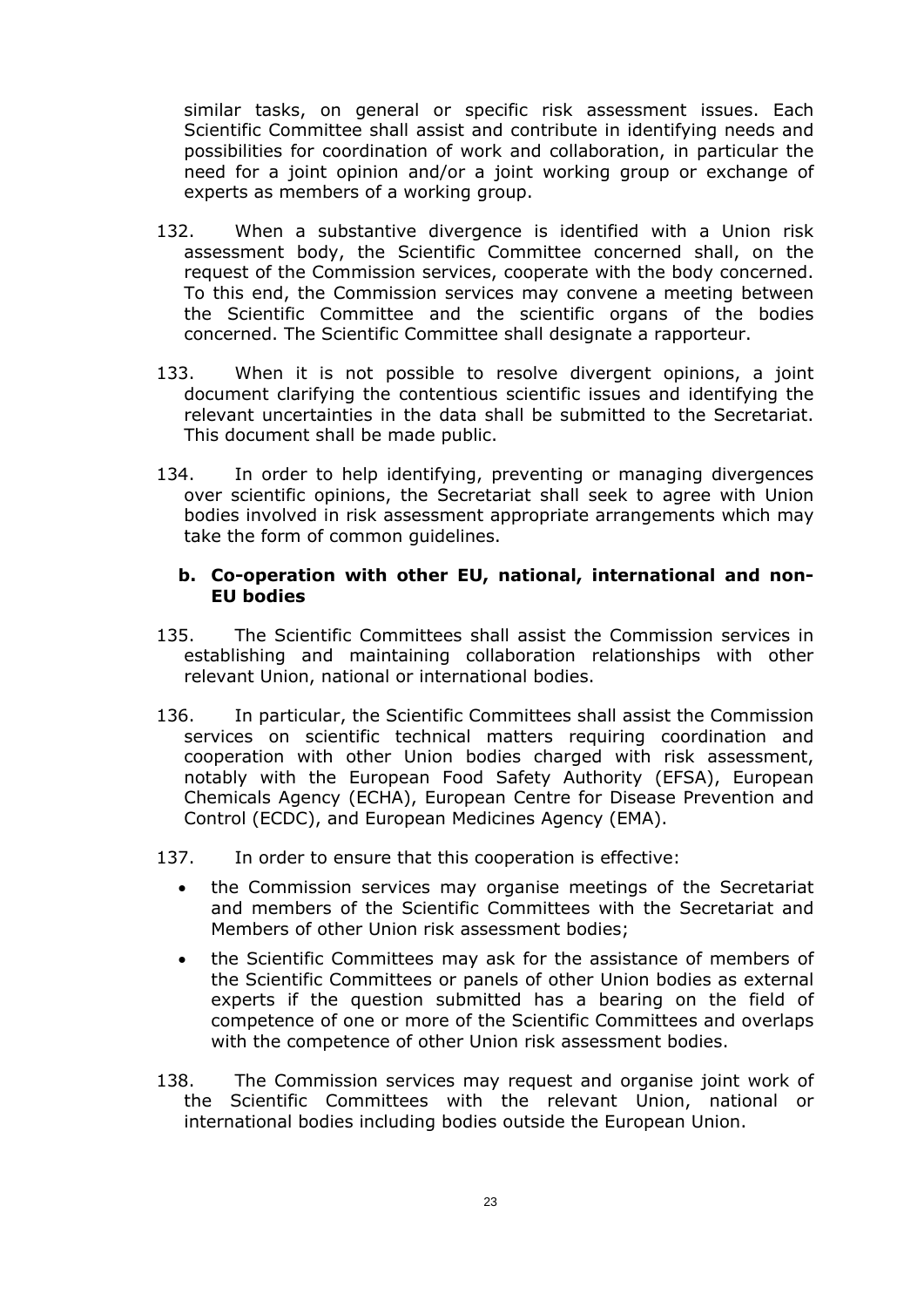- 139. The Commission services may in particular request the Scientific Committees to produce joint opinions with other Union bodies, upon agreement with such bodies. In such a case, the relevant mandate submitted by the Secretariat shall specify the sharing of tasks and responsibilities and the arrangements for the organisation of the work and adoption of the joint opinion.
- 140. Requests for collaboration from other scientific bodies shall be addressed to the Chairs through the Secretariat. Depending on the subject and nature of the request, they shall be considered by the Inter-Committee Coordination Group or the relevant Committee. The Secretariat shall define and manage the practical aspects and take the appropriate contacts.
- 141. The Secretariat may establish appropriate arrangements, which may take the form of common guidelines, with other EU bodies involved in risk assessment on sharing scientific data. These guidelines shall be agreed by bodies participating in the exchange mechanism and approved by the Inter-Committee Coordination Group.

#### <span id="page-23-0"></span>**XII. ROLE OF THE SECRETARIAT**

- 142. The Secretariat shall be responsible for providing scientific and administrative support necessary to facilitate the efficient functioning of the Scientific Committees, to monitor compliance with the Rules of Procedure, particularly in relation to the requirements for excellence, independence, commitment, confidentiality and transparency, to ensure communication on the Committees' activities, the appropriate stakeholder dialogue, publication of the opinions and other relevant documents. Moreover, the Secretariat shall provide support to the Committees and organise and apply quality control of the opinions as far as completeness, consistency, clarity, correspondence with requests and with editorial standards are concerned. Specific duties shall include in particular:
- a) ensuring best use of resources and the planning to meet priorities and time limits,
- b) ensuring that requests for opinions comply with the relevant requirements,
- c) allocating the mandate to the relevant Committee(s) and, where appropriate, in collaboration with the requesting Commission service, organising scientific meetings, hearings, consultations, collaboration with other bodies,
- d) avoidance of overlapping or inconsistent opinions between Scientific Committees and other Union risk assessment bodies,
- e) co-ordinating the administrative, scientific and technical work carried out within and between the Committees and their respective working groups, in consultation with the Chairs and Vice-Chairs where appropriate,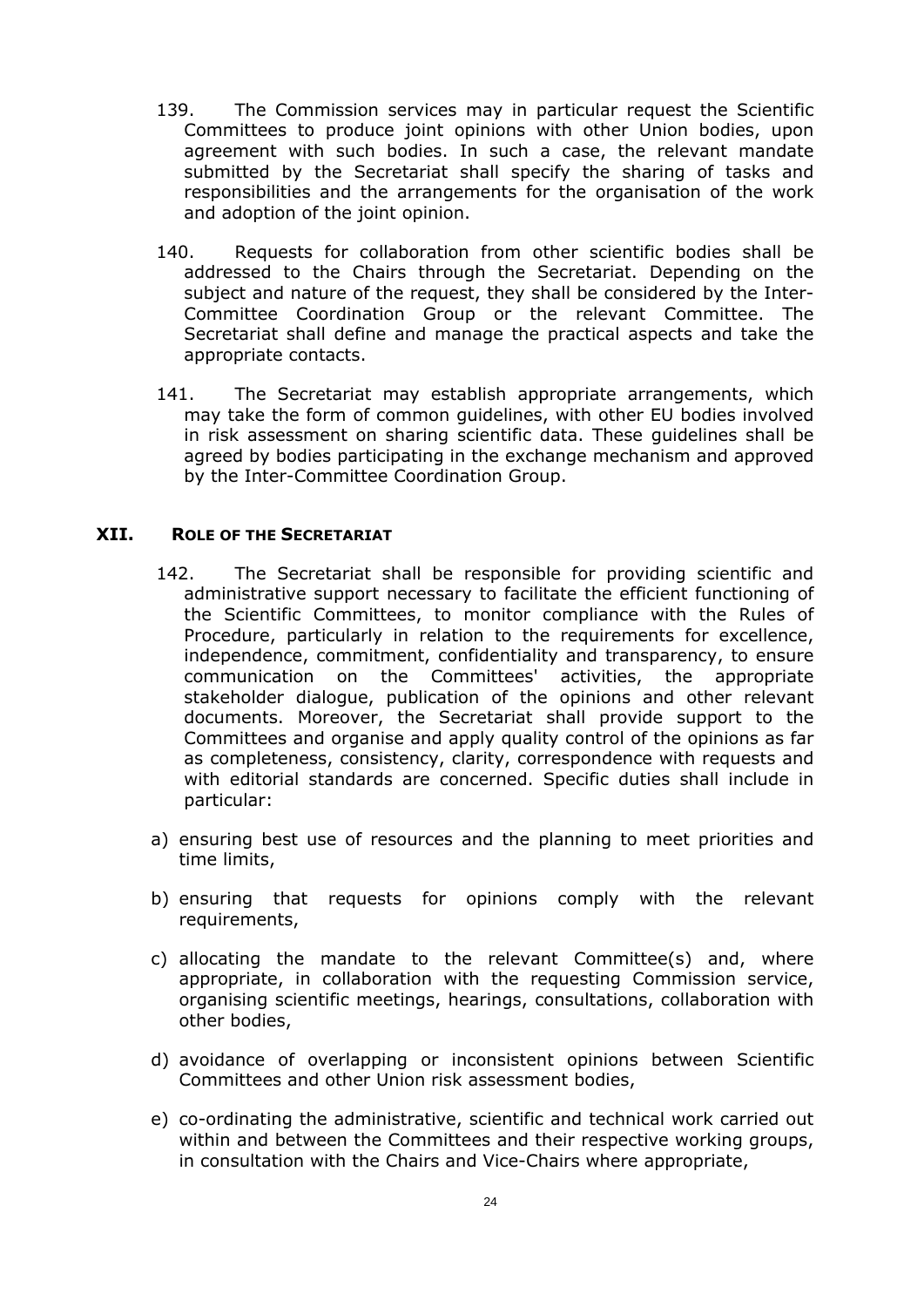- f) providing information on the legislative/policy aspects of the questions with the help of the relevant and interested Commission services and ensuring that relevant background information is made available to the Scientific Committee and working groups.
- g) assisting in identifying the appropriate experts to be invited in working groups,
- h) coordinating communication between the Committees and Commission services in relation to Committees' activities, including feedback from the Commission services on the adopted opinions,
- i) assisting the Chairs of the Committees and their working groups in the preparation of the draft opinions in particular by monitoring, assessing and reporting to the Committees, before adoption, the quality of draft opinions, in particular in relation to correspondence with the mandate, completeness, clarity and coherence, editorial standards, as well as conformity to the principles of excellence, independence and transparency and the other relevant principles and standards referred to in these Rules of Procedure,
- j) assuring the scientific and technical coordination of the activities of the Scientific Committees in relation to the activities of other Union and international bodies involved in scientific risk assessment,
- k) deciding, in agreement with the interested Commission services, about the publication of memoranda, position statements, documents resulting from scientific meetings and thematic workshops,
- l) monitoring compliance of members and experts with participation criteria and informing the Commission services as appropriate,
- m) providing administrative support in relation to calculation of a special allowance for members and experts, in accordance with the rules laid down in the Decision.

#### <span id="page-24-0"></span>**XIII. TRAINEES**

143. In order to contribute to capacity building in the area of risk assessment, trainees may be admitted to the meetings of the Scientific Committees, in agreement with the Secretariat.

#### <span id="page-24-1"></span>**XIV. REPRESENTATION OF THE SCIENTIFIC COMMITTEES**

144. The Secretariat may invite the Chairs and Vice-Chairs to represent the Scientific Committees in external events, contacts, missions, etc., as appropriate. Chairs of working groups and rapporteurs may be designated by the Secretariat to make presentations of the opinions to which they have contributed. Other members and experts may be invited by the Secretariat to attend events, meetings, etc. in relation to the work of the Scientific Committee's, but shall not speak on behalf of the Committees, unless explicitly requested to do so by the Secretariat.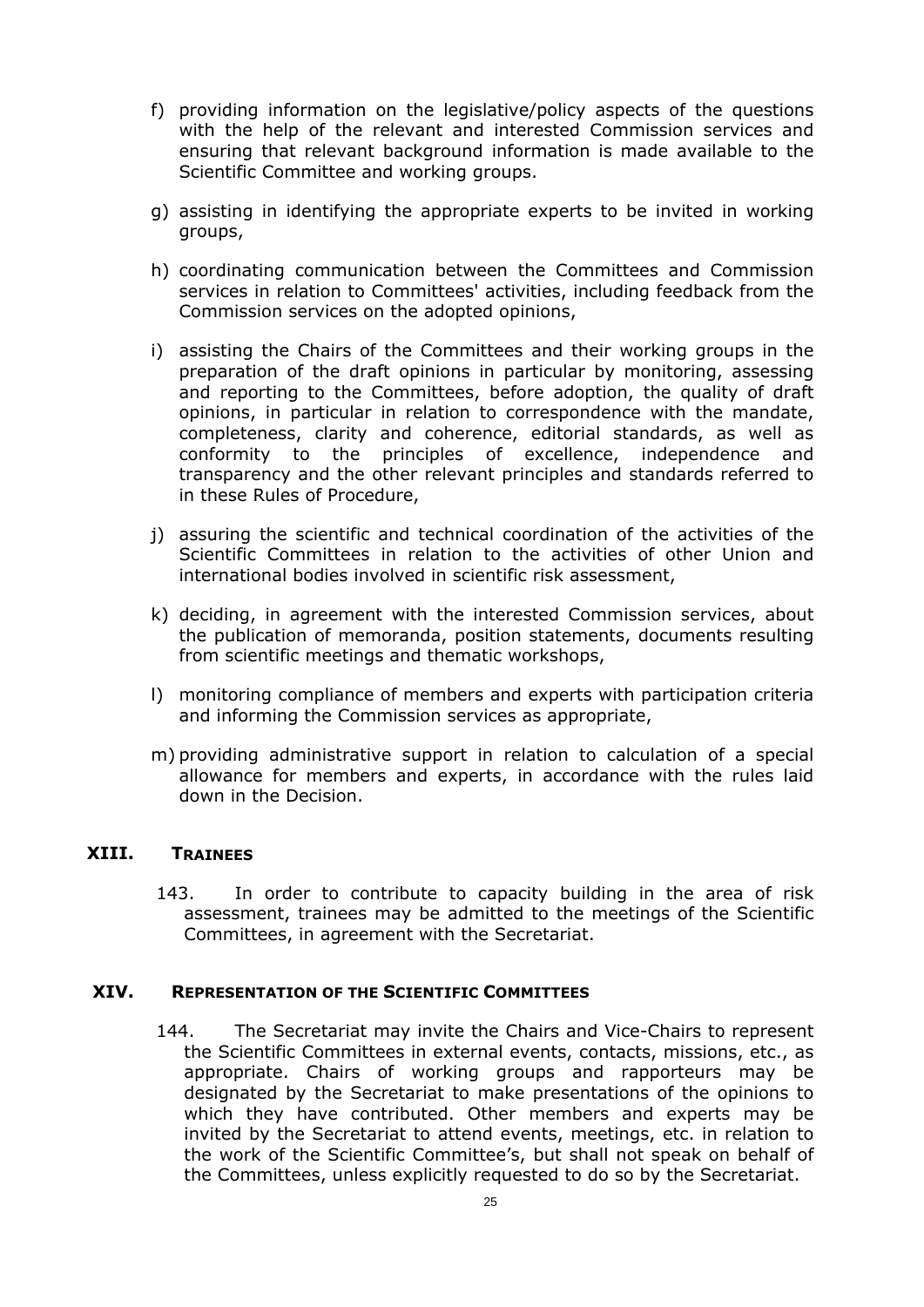## <span id="page-25-0"></span>**XV. THEMATIC WORKSHOPS, SCIENTIFIC MEETINGS, NETWORKS**

#### 145. Thematic workshops shall be organised by the Secretariat:

- at the request of the Commission services, or
- at the own initiative of a Committee, in agreement with the Commission services.
- 146. The objective of such workshops may be to present an opinion, review data and scientific knowledge on particular risks or broad risk assessment issues. These workshops may involve members and experts, including experts from Union, national or international bodies carrying out similar tasks.
- 147. Workshops at the initiative of a Scientific Committee shall be organised by the Secretariat subject to consultation of the interested Commission services, availability of funds and adequate planning.

## <span id="page-25-3"></span><span id="page-25-2"></span>**XVI. TRAVEL EXPENSES AND SPECIAL ALLOWANCE FOR MEMBERS AND EXPERTS, CHAIRS AND RAPPORTEURS**

- 148. Travel and subsistence expenses incurred by members and experts in connection with Scientific Committee meetings and other activities are reimbursed in accordance with the provisions in force at the Commission.
- 149. Members and experts are entitled to a special allowance for their activities related to the work of the Committee and working groups as set out in Article 15 of the Decision.
- 150. Special allowance directly linked to attendance of meetings of Committees and working groups or agreed external meetings shall be based on the attendance list. Participation through audio or video link shall be highly encouraged and authorised by the Secretariat.
- 151. Special allowance for Chairs of the Committees and of the working groups shall be proportionate to the extra workload requested from them consisting in preparatory and follow-up work before and after the plenary and working group meetings and the coordination work carried out with the Secretariat, members and rapporteurs.
- <span id="page-25-1"></span>152. Special allowance for rapporteurs shall be proportionate to the extra workload requested from them, in accordance with the modalities laid down in the Decision. Payment of the special allowance shall be made after adoption of the final opinion by the relevant Scientific Committee.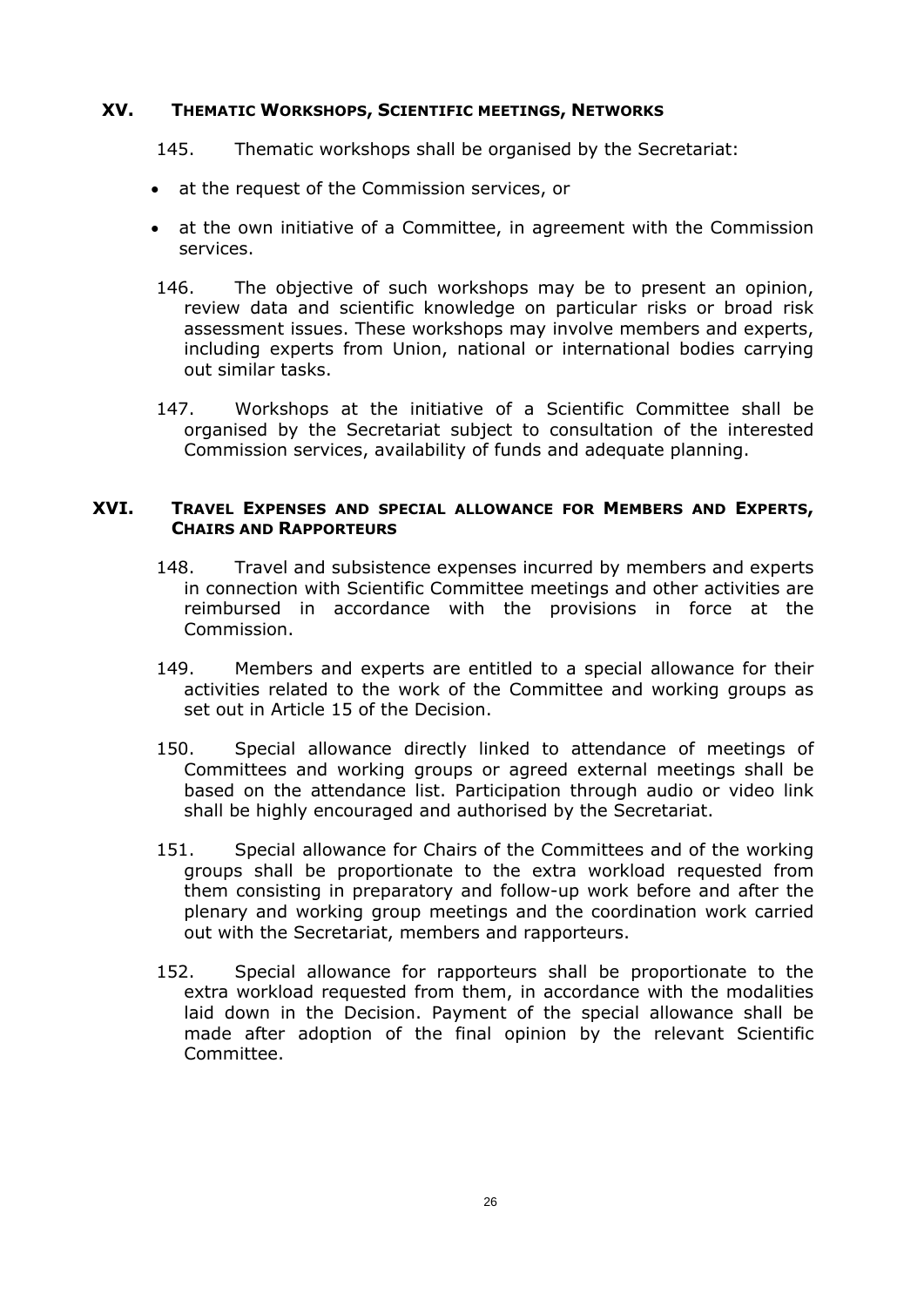153. The amount of special allowance paid to members and experts shall be published if it exceeds EUR 15 000 for the task performed, in accordance with the Rules of Application of the Financial Regulation.<sup>10</sup>

 $\overline{a}$ 

 $^{10}$  Article 287(5) and (6) of the Commission Delegated Regulation (EU) No 1268/2012 of 29 October 2012 on the rules of application of Regulation (EU, Euratom) No 966/2012 of the European Parliament and of the Council on the financial rules applicable to the general budget of the Union (OJ L 362, 31.12.2012, p. 1).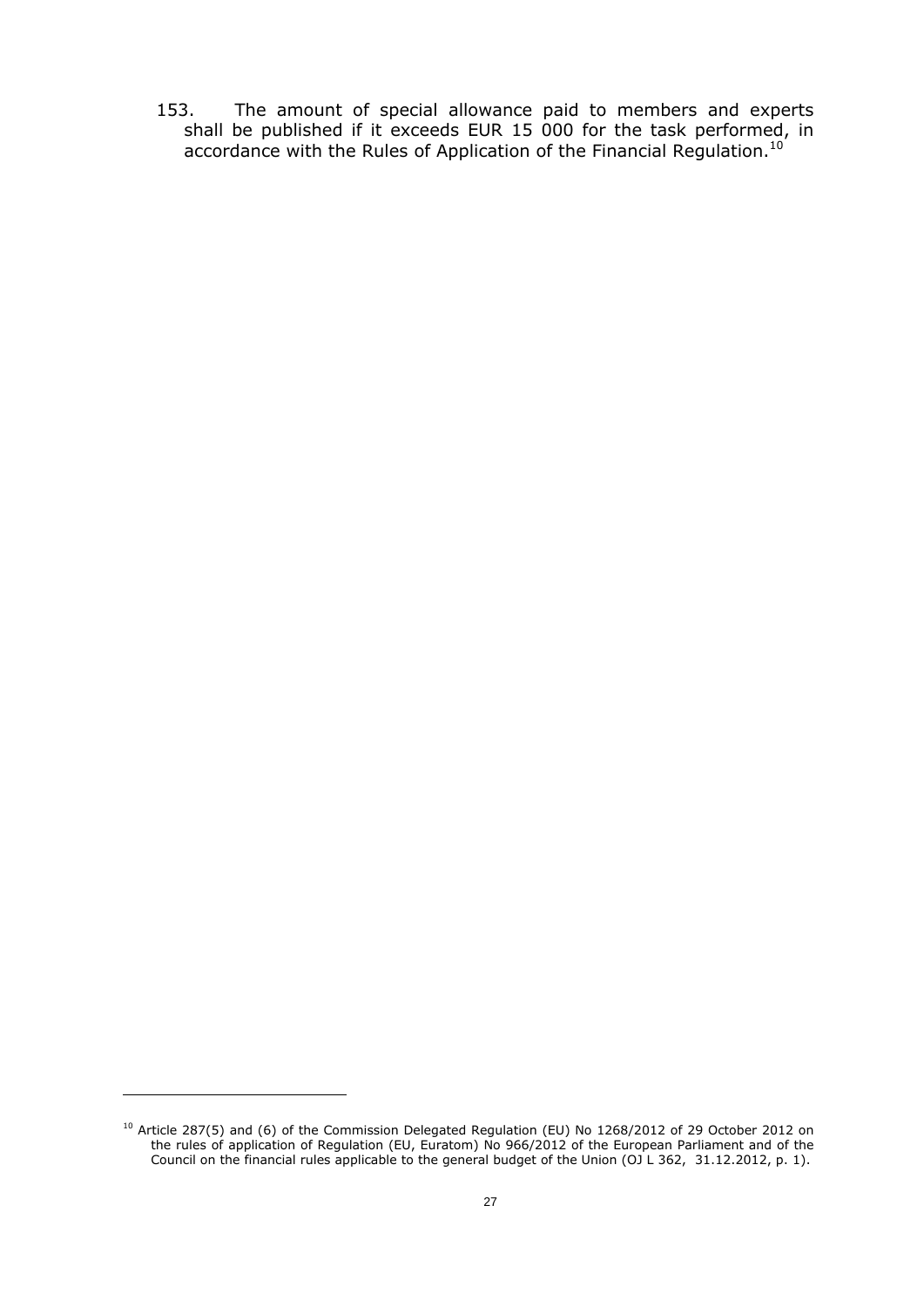# <span id="page-27-0"></span>**ANNEX I - PRINCIPLES AND STANDARDS FOR SCIENTIFIC ADVICE ON RISKS**

# **A. PROCESS**

## **1. Transparency of processes**

Both the processes applied and the opinions themselves must have a high degree of transparency.

As far as the process is concerned, this requirement applies in particular to the way in which the relevant expertise is identified and organised, including the procedures for the identification and selection of experts in the Committees and working groups, the procedures for the identification and acquisition of the relevant data and information, the weight of evidence, the role of the different actors intervening in the process, the consultations held and the decision making procedures.

# **2. Access to the best experts**

The Committees should strive to involve or to consult the most qualified experts on the issue considered, while ensuring compliance with independence requirements. Experts should be selected taking also into account pluralism of views and multi-disciplinarily and, as far as possible, geographical origin distribution and gender balance.

# **3. Proactive search for scientific collaboration**

As far as reasonably feasible and appropriate in light of the objectives of the consultation and time constraints, consultation and collaboration with other scientific organisations dealing with the subject addressed by a Committee should be proactively sought. In particular, risk assessments available on the subject addressed should be looked for and the results duly considered.

#### **4. Effective organisation and planning**

Planning and organisation of work should be realistic and proportionate to the scope and objectives of the request for an opinion. In this respect, the Chair of the Scientific Committee and the Chair of the working group are critical to identify and remedy, together with the Secretariat, problem situations (non availability of experts for meetings, delays in delivering drafts, etc.) that may be detrimental to the quality and timely delivery of outputs.

# **5. Collegiality and pluralism**

The process should be organised and managed in such a way as to enable the full involvement and contribution of all participants. The role of the Chair of the Scientific Committee in facilitating the process is critical. The opinion should properly reflect the contributions of the participants. In the case where consensus is not reached, different positions of experts in the working groups shall be reported to the relevant Committee while minority positions of Committee members shall be attributed and included in the opinion together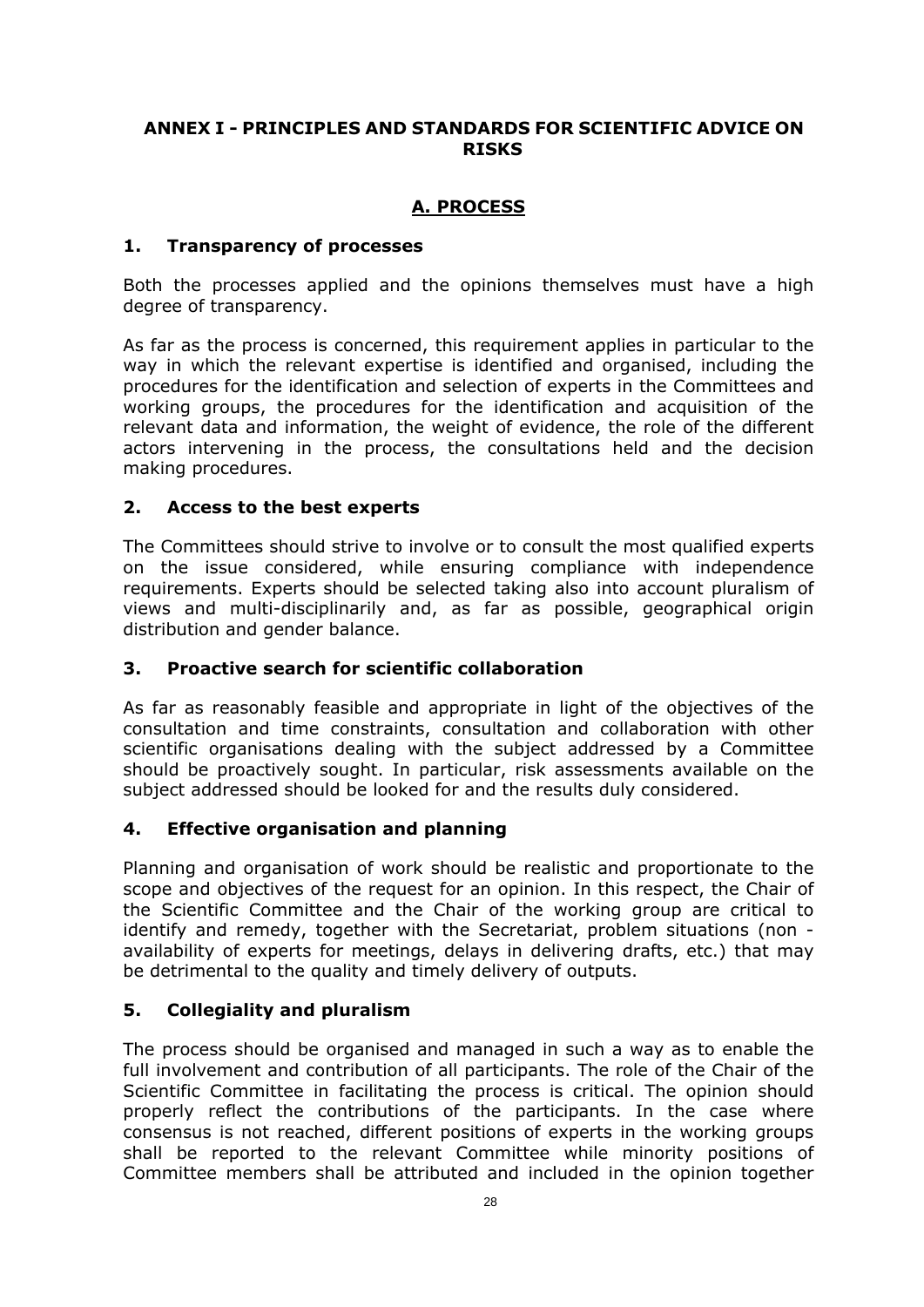with supporting argumentations.

# **6. Effective dialogue**

Dialogue with stakeholders will be organised in such a way that the input received can contribute to the quality, clarity and completeness of the opinion. To the extent possible, the Committees shall provide clarification as to why a particular scientific contribution was or was not considered and taken on board in a manner that appropriately documents the transparency of the process.

# **B. METHODS**

# **7. Definition of objectives and scope**

The scope and objectives of the risk assessment should be clearly defined in the mandate, in collaboration between the requesting Commission service and the Committee.

# **8. Transparency of opinions**

Transparency should be ensured on all aspects of an opinion, including data and methods used and calculations and assumptions made, in such a way that the risk assessment performed and its conclusions are understandable and reproducible.

# **9. Use of best data**

The risk assessment should be based on the best reasonably obtainable data and information at the time of the consultation. Limitations related to the data used, in particular due to time or other practical constraints, must be explained. Strategies and procedures for identifying and acquiring data and information shall be documented and sources of data shall be clearly identified in the opinion.

# **10. Best practice methodological approach**

Risk assessment methods and procedures applied shall correspond to best international practices and accepted standards. In cases where a Committee considers it appropriate to use novel or non-validated methodological approaches in the development of an opinion, the Committee shall ensure that it clearly documents and explains the reasons/benefits for using such a method as well as its potential limitations.

Specific guidelines on the methodological approach to be used, (e.g. how to weight evidence, or assess uncertainties), may be elaborated by the Committee in the form of memoranda or notes of guidance that shall take into consideration best practices used for risk assessment.

# **11. Clarity on weight of evidence**

The development of a scientific opinion ought to be the result of the critical evaluation of data/evidence and expert judgement. It is therefore essential that both the evidence and the expert judgement are properly presented, explained,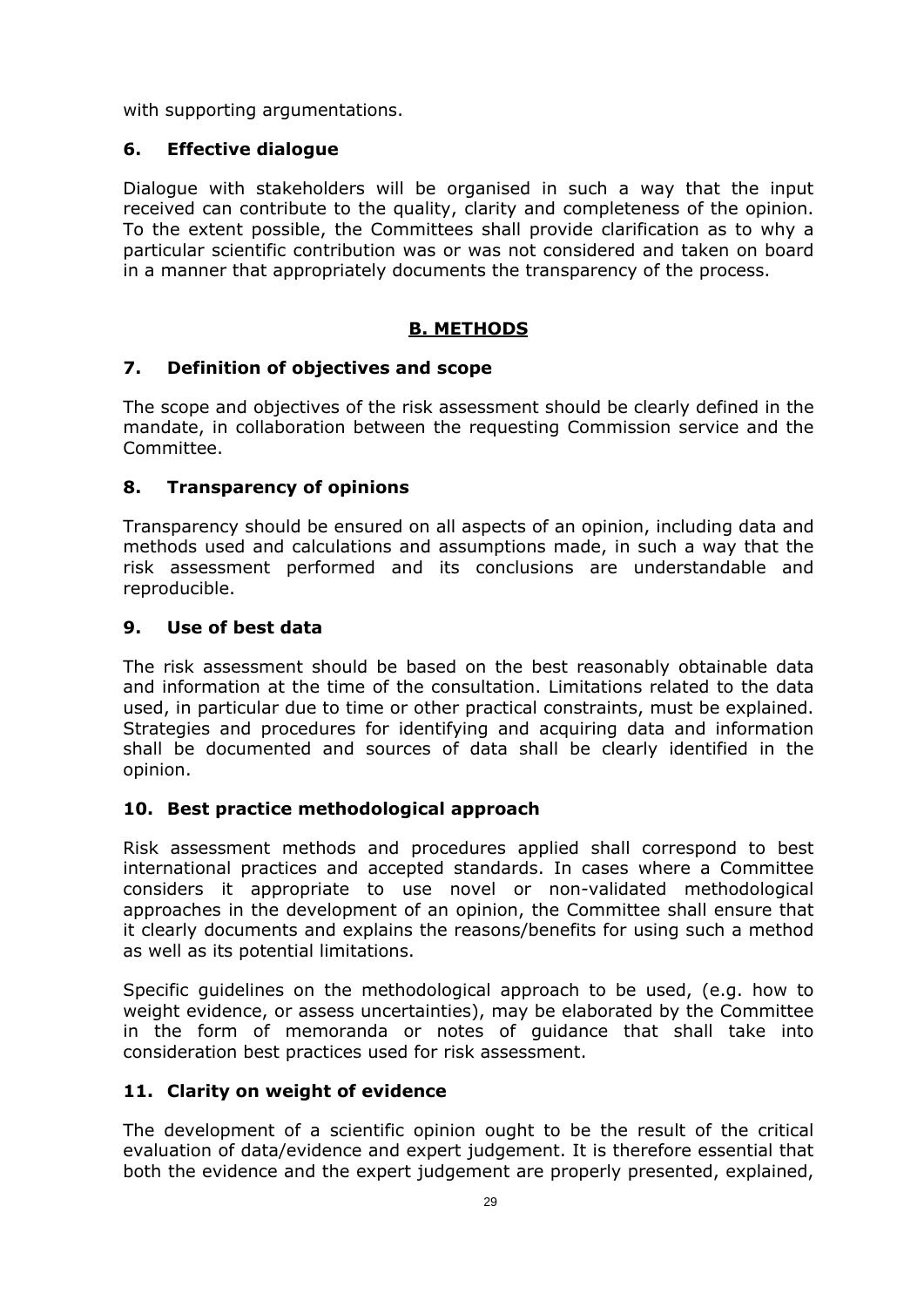and documented in each opinion.

The specific criteria (quantity, quality, strength, relevance, etc.) for critically evaluating data and scientific information that have led to decisions on whether to include or exclude them, or partially take them into account by attributing to them a certain weight, shall be clearly explained. Their application in the specific case considered shall also be documented and explained in the opinion.

The criteria used for attributing a weight to the various streams of evidence in order to determine the existence of risks, and characterise them, and to draw conclusions, as well the application of those criteria should also be explained.

In a similar manner, the expert judgement should be properly explained and documented to clearly demonstrate the contribution of evidence and of expert judgement in the opinion and its conclusions.

# **12. Qualitative and quantitative assessment**

Risk assessment should be, as far as relevant and scientifically and practically possible, quantitative. When qualitative assessment is made, the narrative assessment should provide an unequivocal description and characterisation, of the nature, extent, probability, and magnitude of the risk.

In particular, ranges (or bounds) and scenario/sensitivity analyses may be used as rather simple ways to provide information about the uncertainty of the measured risks.

## **13. Systematic identification and assessment of uncertainties and variability**

The uncertainties related to the various aspects and stages of the risk assessment shall be, as far as possible, systematically identified, analysed and documented.

Uncertainties, limitations, and assumptions, as well as their relative importance and their influence on the results of the assessment, shall be treated and expressed as far as possible quantitatively. Equally, all relevant sources of variability as well as their influence of the assessment of risks shall be identified, analysed, documented, treated and expressed, as far as possible, quantitatively.

Use of point estimates as well as factors used for accounting for uncertainties should be explained and justified and the influence of the assumptions made assessed and explained.

# **14. Use of confidential data compatible with clarity**

While respecting the applicable confidentiality requirements, the opinions should provide sufficient information on the data on which they are based in order to allow understanding the rationale of their conclusions.

#### **15. Avoidance of risk management statements**

Both the questions posed in a mandate and the replies provided in the opinion,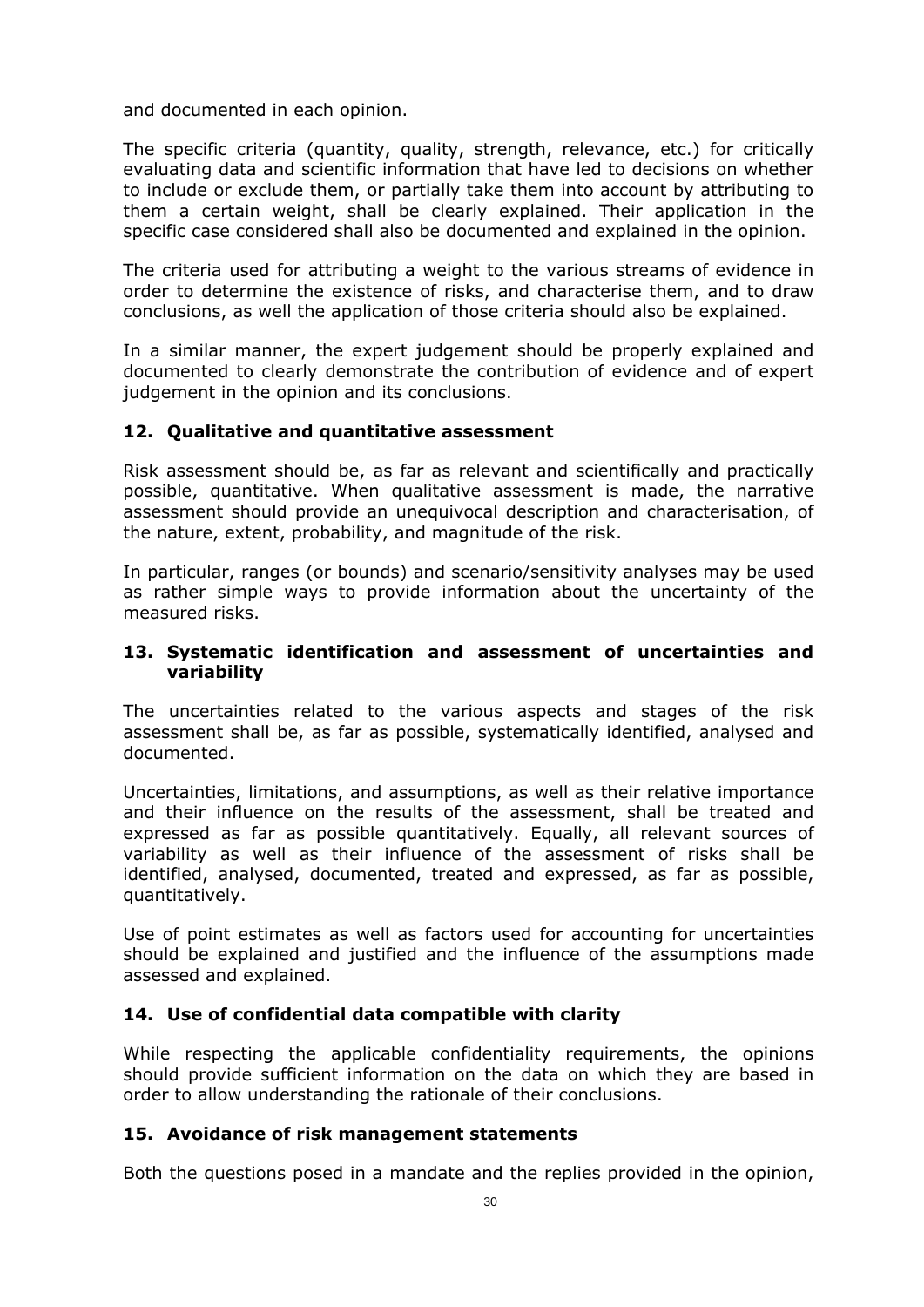shall not address risk management aspects. The opinions shall not recommend risk management measures.

Nevertheless, if so requested in a mandate, an opinion may assess (including comparatively) the effectiveness of specified measures in terms of risk reduction.

## **16. Avoidance of considerations not related to health, safety and environmental risk aspects**

Risk assessment opinions should not address or be influenced by economic, social, ethical aspects or other aspects different from human health, safety and environmental risks.

Nevertheless, if so requested, an opinion may address risk-risk and risk-benefit aspects when the benefits in question are related to health, safety or the environment.

# **17. Expression of risks**

Risks should be expressed quantitatively as far as scientifically and practically feasible, account taken of the data and knowledge available. Uncertainty and variability of the risk estimate should be presented contextually. Expression of risks includes its nature, scope and distribution, probability, and magnitude.

Framing risks, if appropriate, in particular referring to notions of acceptability of certain risks using terms like "acceptable risk", "normal risk", "serious risk", "safe" etc. should be avoided and preference should be given to descriptive terms deriving from the results of the risk assessment (i.e. versus the margin of safety, probability and severity of effects etc.). Notions of ranking or acceptability of risks should only be introduced based on an approach and criteria that have been previously agreed with the risk managers.

#### **18. Setting risks in the appropriate context**

As far as relevant, a scientific opinion should help readers to put the results of the assessment in the appropriate perspective, notably when the scope of the opinion is limited and does not enable a comprehensive view of the risks (e.g. in case of assessments not taking into account multiple sources, cumulative or synergistic effects etc.).

#### **19. Clarity on limitations due to the state of scientific knowledge and data availability**

When relevant, scientific opinions should explain the limitations related to the state of scientific knowledge and/or the data and information available, and the influence of such limitations on their conclusions.

# **C. COMMUNICATION**

#### **20. Clarity of Opinions**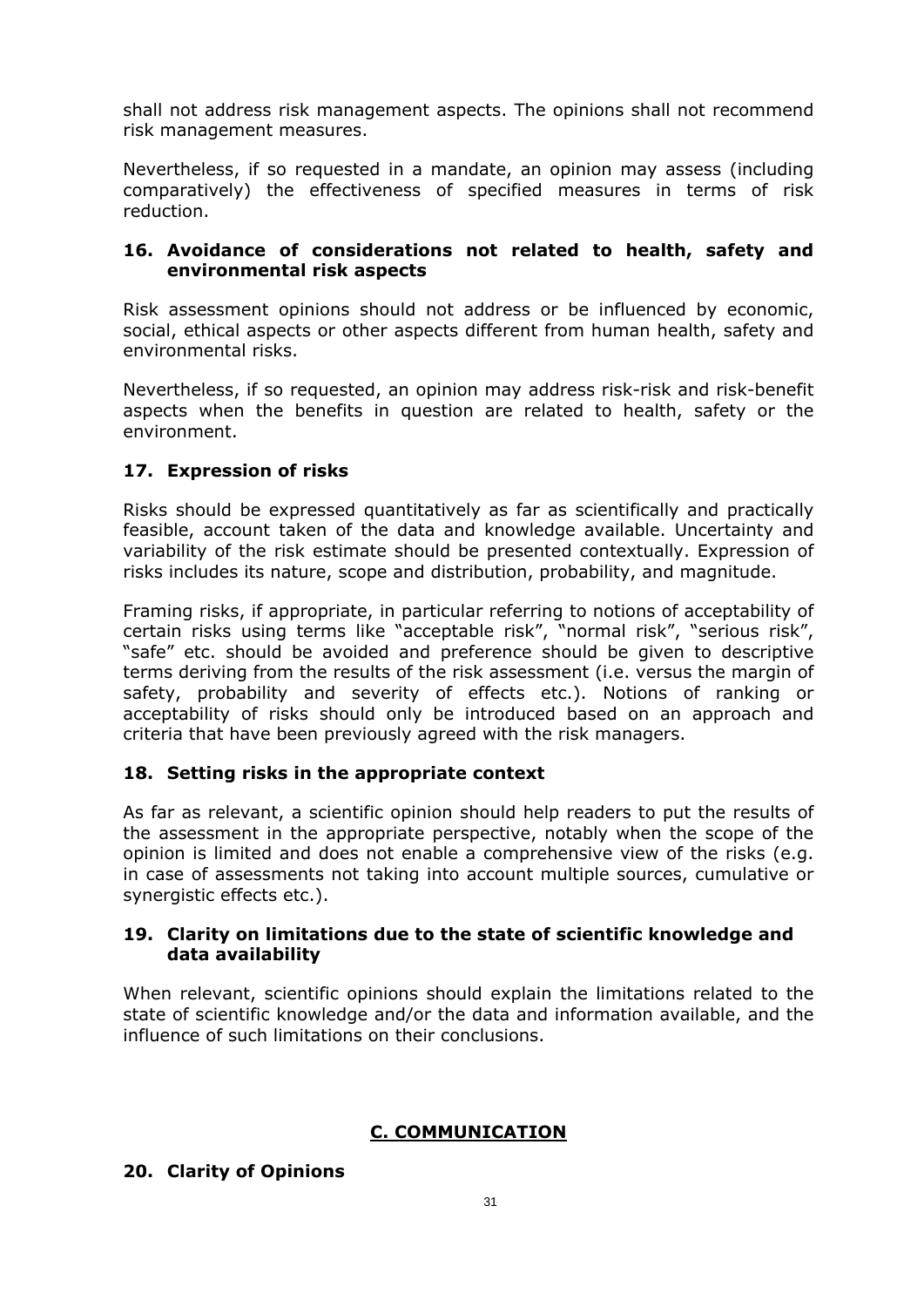Risk assessment opinions should be drafted in a clear and understandable way and include a self-standing executive summary providing sufficient information on the issue and its background, the process, the uncertainties, the conclusions and their meaning and limitations.

The conclusions should address the issues and questions of the mandate and correspond to its scope and objectives. They should provide a clear characterisation of the risks accompanied by narrative presenting the relevant qualifications.

# **21. Harmonised and clear terminology**

Terms used should be, as far as possible consistent with harmonised and generally accepted terminology. When necessary in order to prevent misunderstandings, a glossary or definitions should be introduced. Particular care should be taken in order to ensure consistency of the terminology used across opinions of the Scientific Committees.

# **22. Internal coherence of opinions**

The conclusions must be based on and be consistent with the data, calculations and developments presented or referred to in the other parts of the text.

# **23. Completeness of opinions**

The opinions should include all the information necessary for the understanding and, as far as possible, reproducibility of processes and results. All the important steps, assumptions, calculations made should be documented.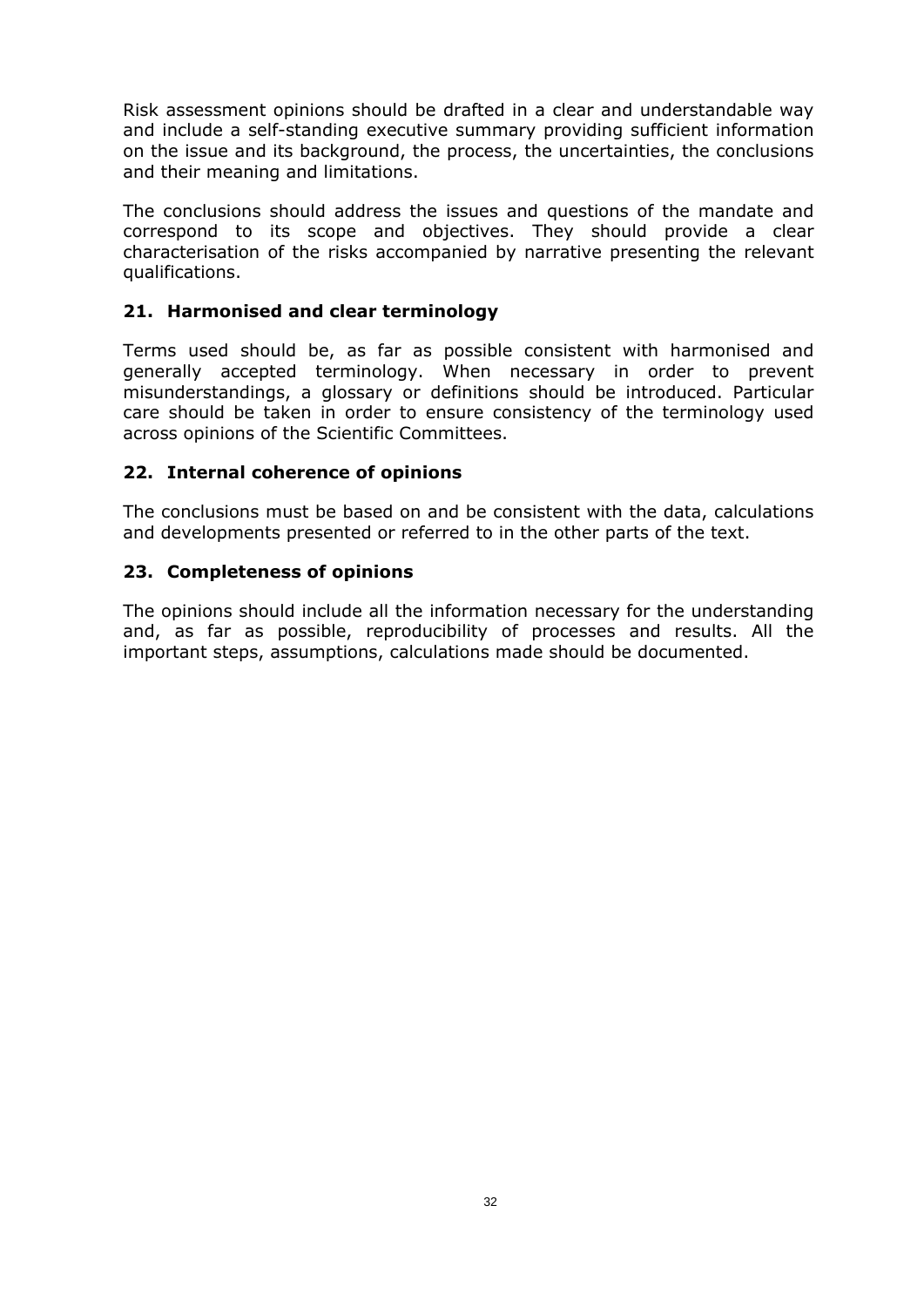# <span id="page-32-0"></span>**ANNEX II - GUIDANCE TO DECLARATION OF INTERESTS AND DOI FORM**

#### **INTRODUCTION**

 $\overline{a}$ 

- 1. This guidance relates to the implementation of the provisions on independence and transparency of Commission Decision C(2015) 5383 (the Decision)
- 2. It aims at giving clear indications on how to declare any interest that could affect the ability of the expert to act in the public interest.
- 3. According to the Decision, the responsibility for declaring all relevant interests is placed on the individuals completing their declaration.
- 4. Experts are nominated to the Scientific Committees of the European Commission as independent experts, strictly in their personal capacity and not as representatives of public or private bodies, organizations or states.
- 5. An "interest" declared is not automatically considered to create a conflict of interest<sup>11</sup>. It is well understood that, in general, individuals who are involved in a particular process have an inherent professional interest in the subject and in being involved in the process as such. In particular, interests of an intellectual nature are considered as essential to safeguard the quality and overall objectivity of the scientific work.
- 6. This Guidance covers the Declaration of Interests to be filled in by the Members of the Scientific Committees before the start of their mandate and every subsequent year of their mandate (the Annual Declaration of Interests ADoI) and the Specific Declaration of Interests (SDoI), required from all experts participating in Working Groups.
- 7. The ADoI is a written declaration which has a broad scope and describes all the interests that could conceivably give rise to a conflict in the general operation of the Scientific Committee. This declaration has to be done on an annual basis, at the beginning of the year.
- 8. The SDoI is linked to a specific subject matter and enables to assess whether a conflict of interest exists in the context of the specific activity (Opinion to be produced by the Working Group). It is to be filled in before the start of the work of every Working Group by all members of the WG. It should be updated whenever a new relevant interest occurs and at least annually. In addition, ad hoc SDoIs may be requested from Working Group experts who are not SC members when they are asked to participate to special events on behalf of the SC (e.g. hearings at the EP, meetings with stakeholders, etc).
- 9. Declarations of Interest are declared by an expert as an indication of where

 $11$  'Conflict of interest' means any situation where an expert has an interest that may compromise or be reasonably perceived to compromise the expert's capacity to act independently and in the public interest when providing advice to the Commission in relation to the subject of the work performed by the group or sub-group in question.' Commission Communication on Horizontal rules of expert groups XXXX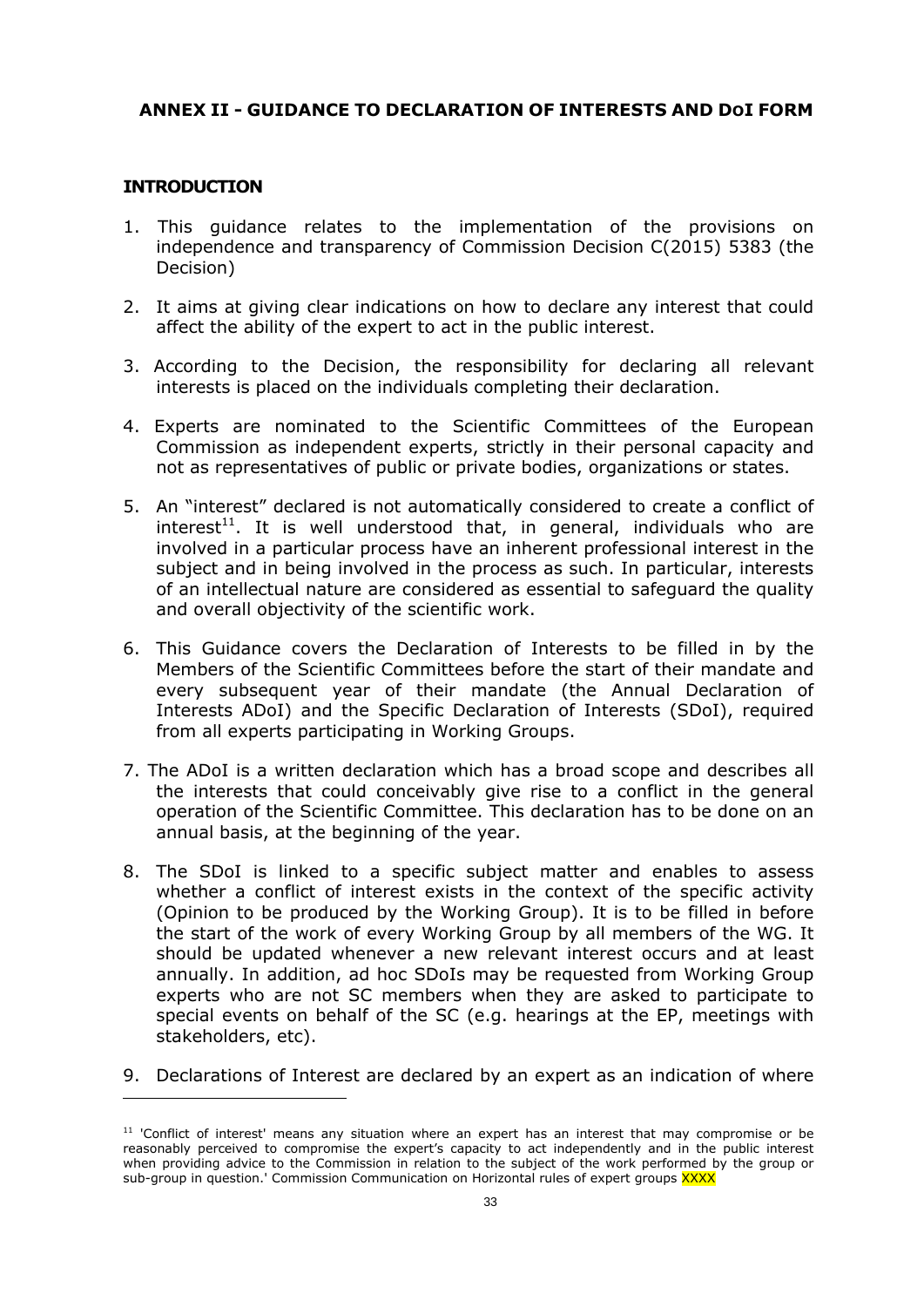conflicts of interest could arise and do not require from the author to assess whether there is actually a conflict. The assessment of whether there is a potential conflict is performed by the Secretariat and peers, in consultation with the Chair and the other members of the Scientific Committees where appropriate.

# **WHAT TO DECLARE?**

Members of the Scientific Committees and external experts shall declare current and activities in the past 5 years (as specified under "other definitions" below) in the ADoI and SDoI (same form). The Commission recognizes that high quality and up-to-date scientific expertise is by nature based on prior experience, connection to the scientific world and involvement in current research. Therefore, having an interest does not necessarily mean having a conflict of interest.

#### **1. Ownership of shares or other financial investments.**

Any financial interests in a company or other entity operating in a business that can be affected directly by the opinions of the Scientific Committee. This includes holding of any form of equity, bonds, partnership interests<sup>12</sup> in the capital of a company and which amounts to more than 10 000 EUR per legal entity or entitling to a voting right of 5% or more in such entity? The holding of financial interests connected with a pension scheme or other complex investment funds would not be considered a financial interest, provided that the individual has no influence on its financial management.

# **2. Membership in a Management Body or equivalent structure.**

Any participation in the internal decision-making of a company, trade association or other private entity such as a non-profit organisation dealing with issues related to the field of activity of the Committee or Working Group .(e.g. board membership, directorship).

#### **3. Membership in another Scientific Advisory Body**

The person concerned is participating or has participated in the works of a Scientific Advisory Body with an interest in the field of activity of the Committee or Working Group with a right to vote on the outputs of that entity.

#### **4. Employment**

 $\overline{a}$ 

All forms of employment, part-time and full-time, either paid or unpaid, in any organisation having activities with an interest in the field of activity of the Committee or Working Group.

# **5. Consultancy/Advice and Legal Representation**

 $12$  When declaring financial interests e.g. stock and shares, only the kind, company name need to be stated.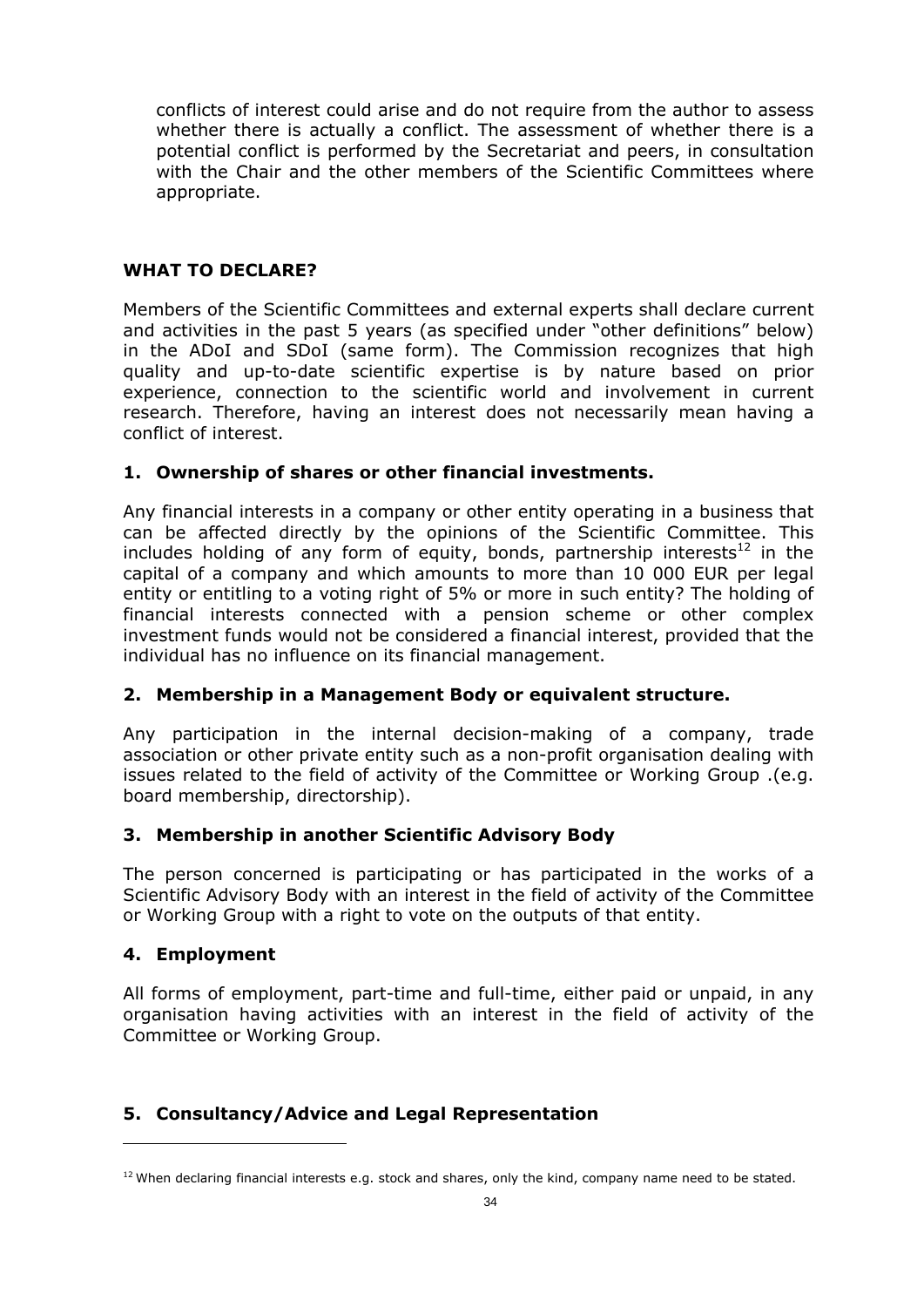Any paid or unpaid, past, present or future activity in which the expert or his depended collaborators provides technical or scientific advice or services in domains of relevance for the work of the Scientific Committee or Working Group.

## **6. Research**

Any current or future influence on the definition of research priorities, the drafting of research programmes or the selection of research projects and current funding of research (also to the research entity to which the expert belongs) in relation to matter or work financed by a private or public entity with an interest in the field of activity of the Committee or Working Group, including grants, rents, sponsorships and fellowships.

# **7. Intellectual property rights (IPR)**

Rights granted to creators and owners of works that are the result of human intellectual creativity that bring personal financial benefit to the expert. Only the IPR falling within the remit of the work of the Scientific Committes need be taken into account. These can be copyrights, patents, trademarks et cetera.

# **8. Public statements and positions**

Any expert opinion or testimony in the field of activity of the Committee or Working Group for a legal entity or other body as part of regulatory, legislative or judicial process. Any office or other position, paid or unpaid, where the expert represented an interest or defended an opinion in the field of activity of the Committee or Working Group.

# **9. Other membership or affiliation**

Any membership or affiliation other than the above which can be perceived with an interest in the field of activity of the Scientific Committees.

#### **10. Interests of close family members**

Known interests as described under points 1 to 8 held by family members and relatives (spouse, parents, children, brothers and sisters) or other persons under the care of the members of the household of the expert. In order to maintain privacy, their names do not need to be declared. The relationship (e.g. wife) does not need to be specified.

#### **11. Other**

Any interest other than the above which can be perceived as a potential source of conflict in an activity included in a Committee's remit.

#### **Other definitions**

Current means ongoing activities.

Past period means activities that are no longer ongoing and which have been completed in the preceding five years.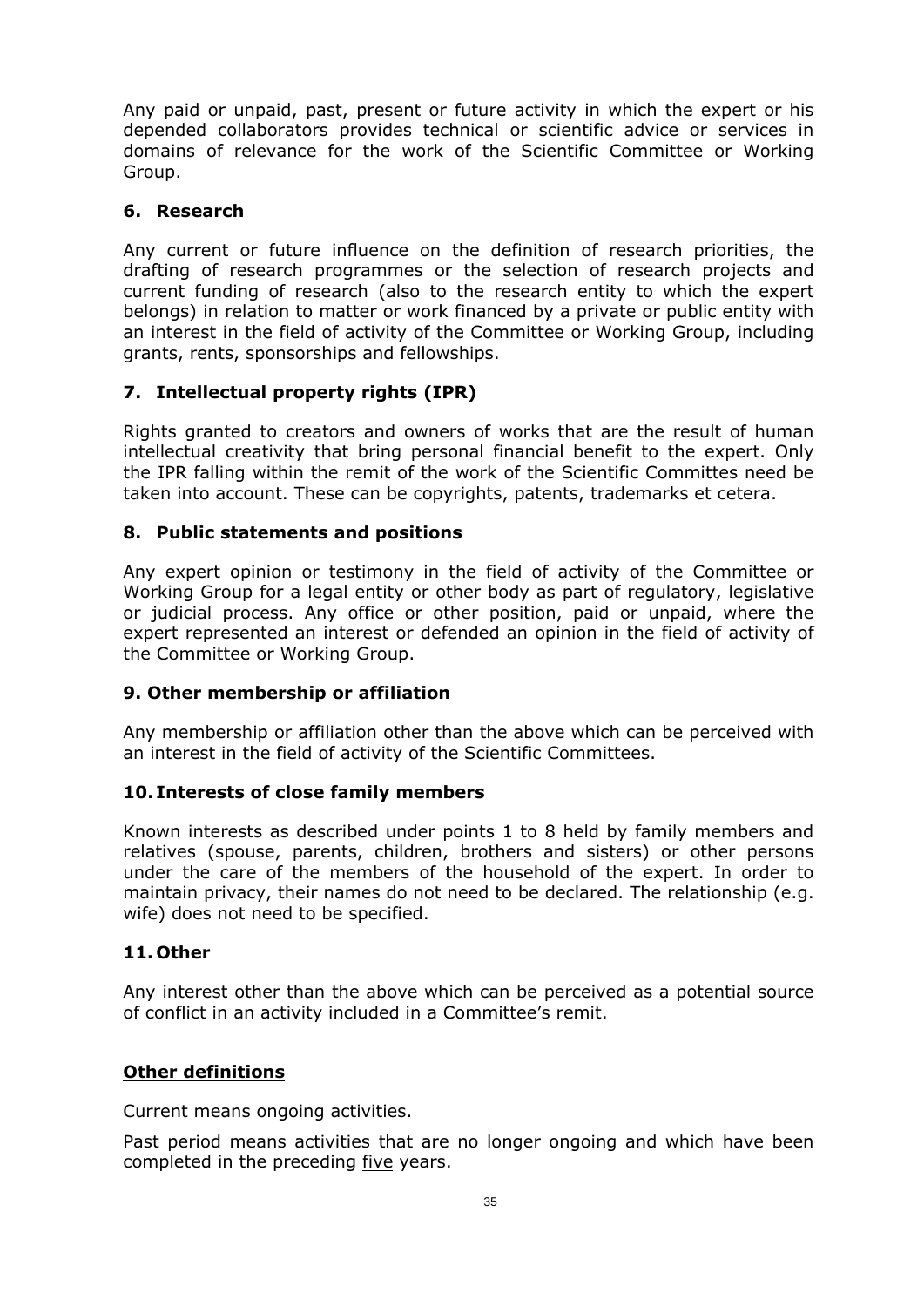Name of entity or organization means name, location and nature of all organisations (private, public, etc.) that relate to a Committee's remit. Thus, for the purpose of the declarations of interests the involvement in public bodies needs to be included as well.

Subject matter is to be interpreted as means the domain in which the activity was or is carried out. Any data collection and any other interest stemming from prior experience or affiliation of the individual with private or public institutions should equally be declared.

# **CONSEQUENCES OF NOT DECLARING AN INTEREST**

Failure to fulfil in a timely and complete manner any of the obligations detailed above will be considered as a *prima facie* breach of trust towards the Commission. As a consequence, the Commission will take any actions deemed necessary, including the dismissal of the concerned persons from the Committee or Working Group.

#### **PUBLICATION**

 $\overline{a}$ 

The **ADols and SDoIs** will be made public in accordance with the provisions on transparency foreseen by the Decision. They will be posted on the web-site of the Scientific Committees<sup>13</sup>. A link from the Register of expert groups to this website will also be provided.

#### **COMPLIANCE WITH PROVISIONS ON PERSONAL DATA PROTECTION**

The Commission shall process Dols pursuant to Regulation (EC) No 45/2001 of the European Parliament and of the Council of 18 December 2000 on the protection of individuals with regard to the processing of personal data by the Union institutions and bodies and on the free movement of such data.

<sup>&</sup>lt;sup>13</sup> [http://ec.europa.eu/health/scientif](http://ec.europa.eu/health/scientific_committees/index_en.htm)ic\_committees/index\_en.htm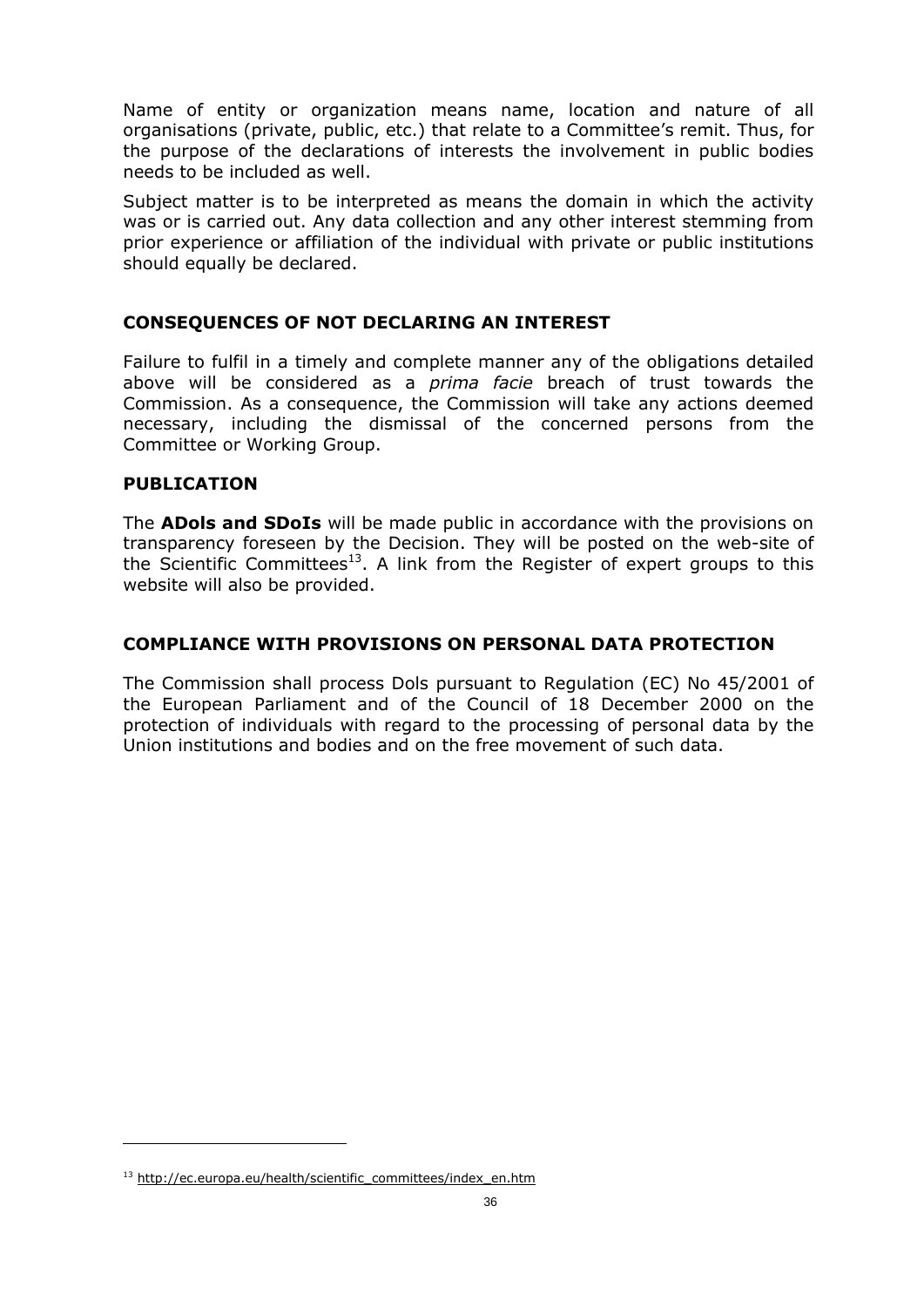## **DECLARATION OF INTERESTS**

| <b>Scientific Committee on</b>                  |
|-------------------------------------------------|
| □ Consumer Safety                               |
| $\Box$ Health, Environmental and Emerging Risks |

Please note that high quality of scientific expertise is by nature based on prior experience and that therefore having an interest does not necessarily mean having a conflict of interest

Name:

Position: Member/ external expert of the Scientific Committee (please delete the non-applicable position)

Title:

Profession:

*[please copy rows as needed for subsequent or parallel activities of the same nature]* 

| <b>Nature of Activities</b>                               | <b>Period</b>        | Organisation                                                                  | <b>Subject matter</b>        |
|-----------------------------------------------------------|----------------------|-------------------------------------------------------------------------------|------------------------------|
| I. Ownership or other<br>investments, including<br>shares | MM/YYYY -<br>MM/YYYY | Companies or<br>organisations in which<br>the financial interest is<br>placed | [Relevant field of activity] |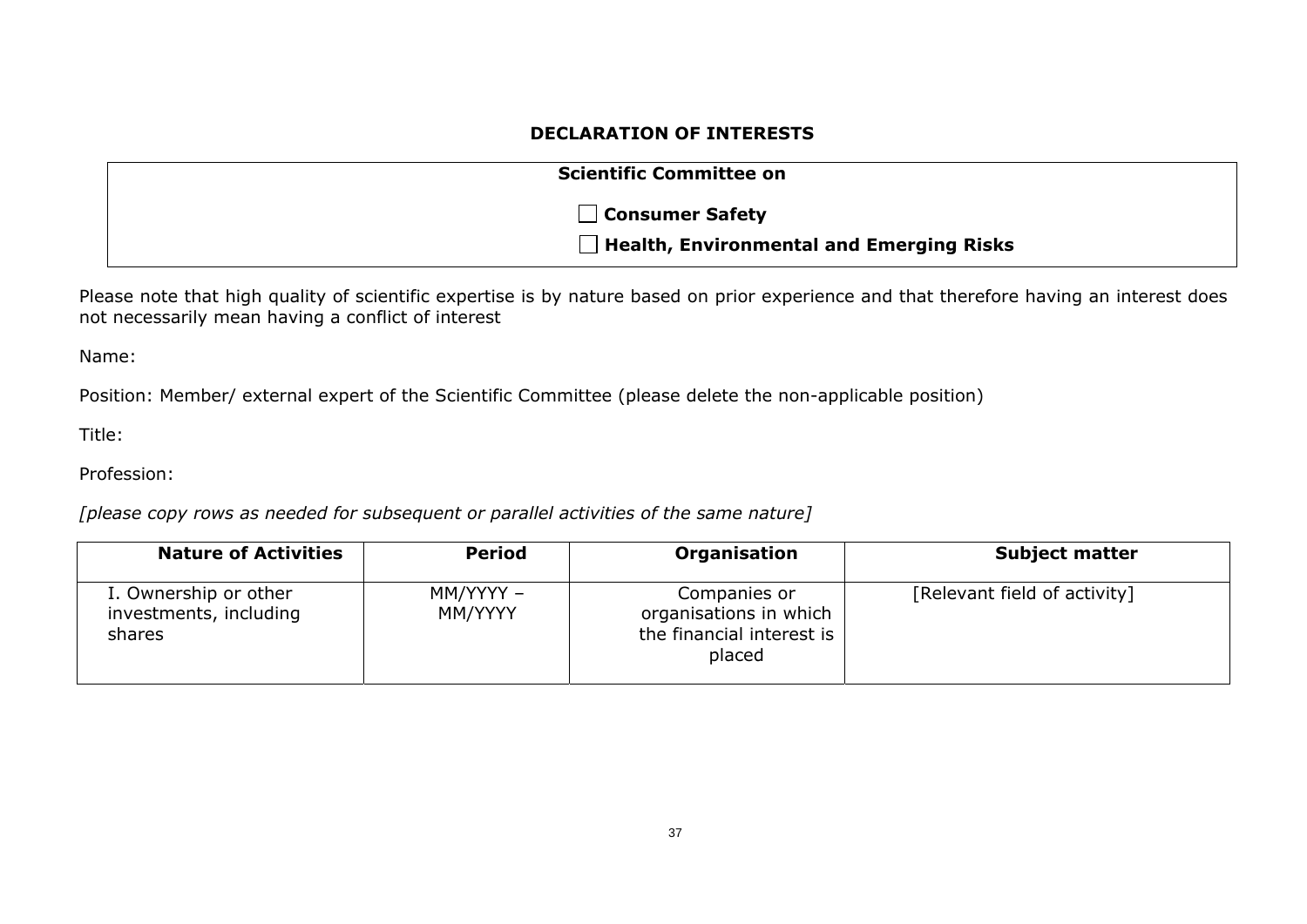| <b>Nature of Activities</b>  | <b>Period</b>        | Organisation            | <b>Subject matter</b>                                      |
|------------------------------|----------------------|-------------------------|------------------------------------------------------------|
| II. Member of a Managing     | MM/YYYY -<br>MM/YYYY | -Name, Place            | Function of expert:                                        |
| Body or equivalent structure |                      | -Type: public, private, | Function of institution:                                   |
|                              |                      |                         | [Describe e.g. role of yourself and of the<br>institution] |
|                              |                      |                         | Link to website of institution:                            |
| III. Member of a Scientific  | MM/YYYY -            | -Name, Place            | Member of Scientific Committee, sub-                       |
| <b>Advisory Body</b>         | MM/YYYY              | -Type: public, private, | committees, working group on                               |
|                              |                      |                         | Function of expert:                                        |
|                              |                      |                         | Function of body:                                          |
|                              |                      |                         | Link to website of body:                                   |
| IV. Employment               | MM/YYYY -<br>MM/YYYY | -Name, Place            | [Describe<br>professional<br>activities<br>in              |
|                              |                      | -Type: public, private, | relation to activities of the SCs]                         |
| V. Consultancy/Advisory      | MM/YYYY -            | -Name, Place            | [Describe role]                                            |
|                              | MM/YYYY              | -Type: public, private, |                                                            |
| VI. Research funding         | MM/YYYY -<br>MM/YYYY | -Name, Place            | [Describe research]                                        |
|                              |                      | -Type: public, private, |                                                            |
| VII. Intellectual property   | MM/YYYY -<br>MM/YYYY |                         |                                                            |
| VIII. Public statements and  | MM/YYYY -            | -Name, Place            | [Describe<br>function,<br>activity,                        |
| opinions                     | MM/YYYY              | -Type: public, private, | website]                                                   |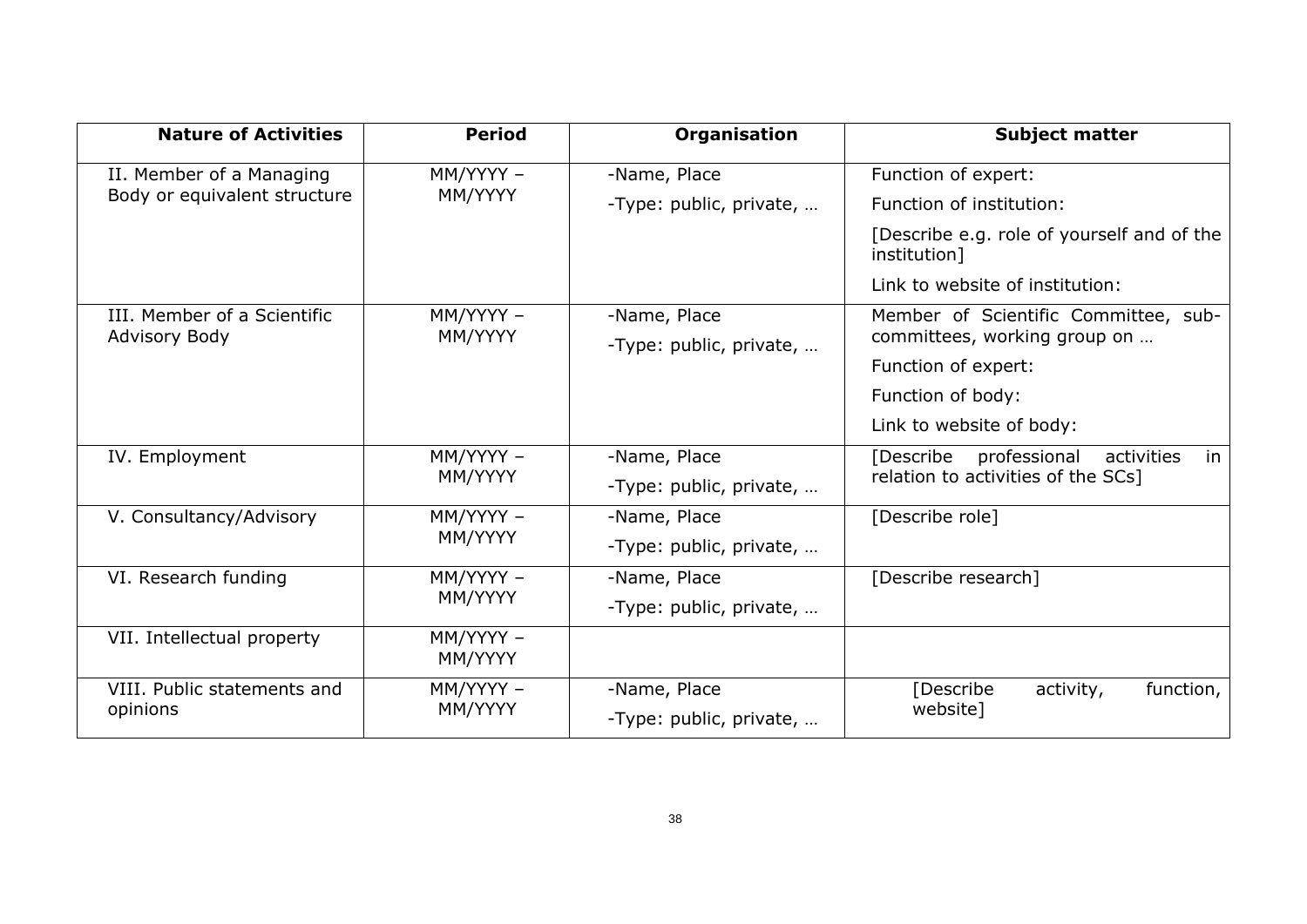| <b>Nature of Activities</b>              | <b>Period</b>        | Organisation                            | <b>Subject matter</b>                             |  |  |
|------------------------------------------|----------------------|-----------------------------------------|---------------------------------------------------|--|--|
| IX. Other membership or<br>affiliation   | MM/YYYY -<br>MM/YYYY | -Name, Place<br>-Type: public, private, | [Describe<br>activity,<br>function,  <br>website] |  |  |
| X. Other                                 | MM/YYYY -<br>MM/YYYY | -Name, Place<br>-Type: public, private, | [Describe<br>activity,<br>function,  <br>website] |  |  |
| XI. Interests of close family<br>members | MM/YYYY -<br>MM/YYYY |                                         | [Describe activity, function]                     |  |  |

I hereby declare on my honour that I have read both the Guidance Document on Declarations of Interests and the Rules and Procedure related to Independence (section V of the Rules of Procedure). I also declare that the information disclosed in this form is true and complete to the best of my knowledge.

Should there be any change to the above information, I will promptly notify the Secretariat of the Scientific Committees and complete a new DOI form including the changes.

I am informed that my personal data are stored, processed and published by the Commission in accordance with Regulation (EC) N° 45/2001.

Date……………………………………………….Signature:

#### \*\*\*\*\*\*\*\*\*\*\*\*\*\*\*\*\*

*Your DOI form shall be made publicly available on the website of the Scientific Committee and on the Register of Commission Expert Groups and Other Similar Entities, as long as you are appointed as member or expert of the Scientific Committees in a personal capacity. Technical measures will be taken to indicate search engines that your DOI form should not appear in search results.*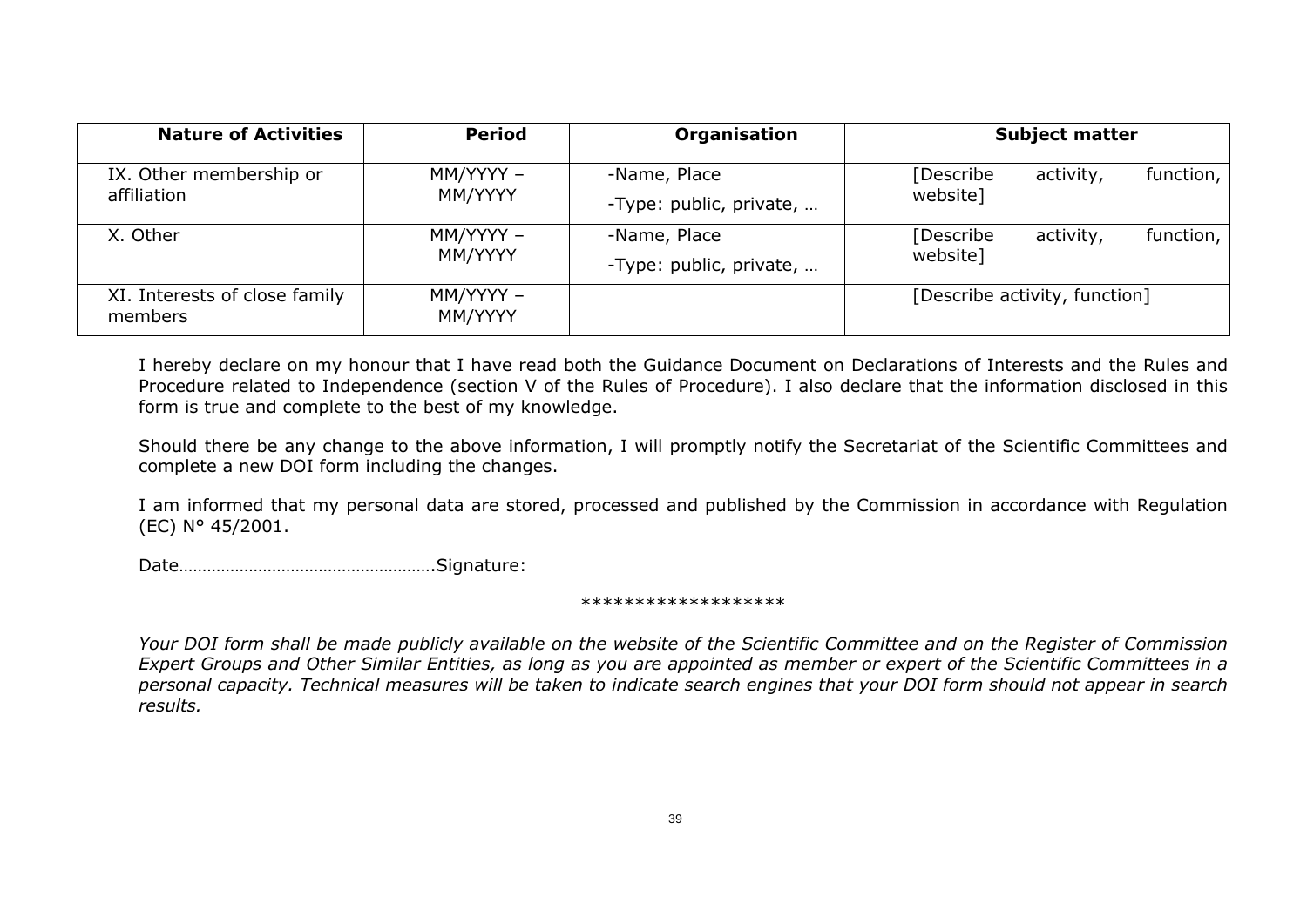# <span id="page-39-0"></span>**ANNEX III – DECLARATION CONCERNING CONFIDENTIALITY**

#### **DECLARATION CONCERNING CONFIDENTIALITY**

#### **Scientific Committee on**

**Consumer Safety** 

**Health, Environmental and Emerging Risks**

#### **Name**:

| <b>Position:</b> | Member of the Committee |  |
|------------------|-------------------------|--|
|                  | External expert         |  |
|                  | Ad hoc expert           |  |

I hereby declare that:

1. I am aware of my obligation to respect confidentiality. I know that I am obliged not to divulge information acquired as a result of the work of the Scientific Committees, or one of its working groups. I shall also respect the confidential nature of the scientific opinions expressed by members or experts of the Committee during discussions in Committee or in working groups. I undertake not to disclose such information even after my participation in the work of the Scientific Committees has ceased. I am aware the Commission's security rules for protecting European Union classified information and sensitive non-classified information, as laid down in Commission Decisions (EU, Euratom) 2015/443 $^{14}$ and 2015/444.<sup>15</sup>

2. Should the undersigned receive confidential information or restricted information in the course and context of her/his duties for the Scientific Committees, it shall be treated under conditions of strict confidentiality, be used exclusively for the purpose for which it was made available to him/her and it shall not be divulged to any third party.

The above implies that the undersigned:

 $\overline{a}$ 

- $\triangleright$  will not divulge, publish or otherwise make available to any third party information received from Scientific Committees, without prior written consent of the Scientific Committees, also not after completion of the event or assignment involved in with the Scientific Committees. The duty of confidentiality exists vis-à-vis any third party, including employees, employers or affiliates or the general public;
- $\triangleright$  will not use information received from the Scientific Committees for a personal benefit or that of any third party;

<sup>&</sup>lt;sup>14</sup> Commission Decision (EU, Euratom) 2015/443 of 13 March 2015 on Security in the Commission (OJ L 72, 17.3.2015, p. 41).

<sup>&</sup>lt;sup>15</sup> Commission Decision (EU, Euratom) 2015/444 of 13 March 2015 on the security rules for protecting EU classified information (OJ L 72, 17.3.2015, p. 53).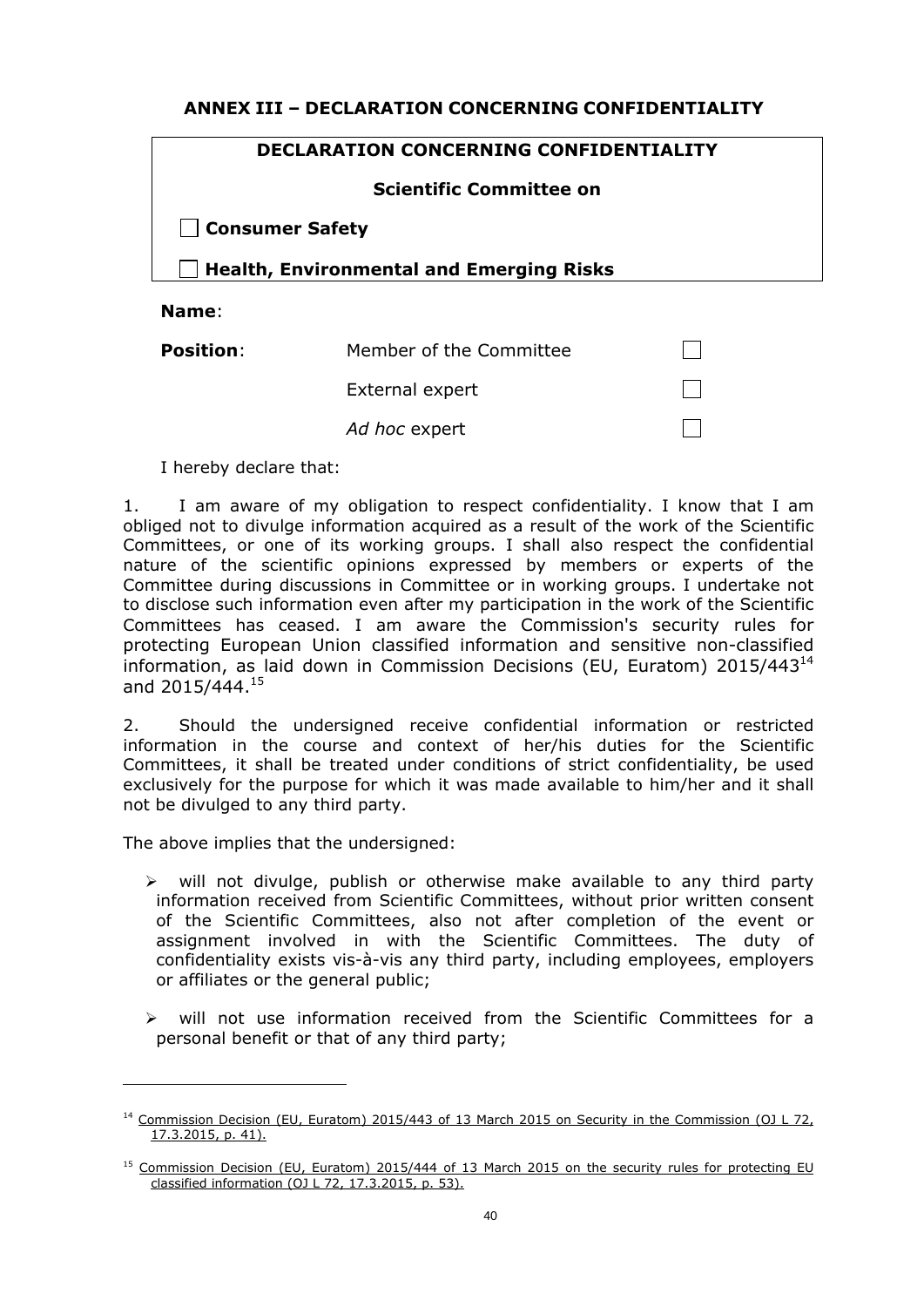$\triangleright$  will ensure safe storage of the confidential information and restricted information, applying appropriate security measures if the information is managed electronically and not retain the information for longer than needed for the completion of the assignment or event with the Scientific Committees.

Done at: Date: Date:

Signature: ………………………………………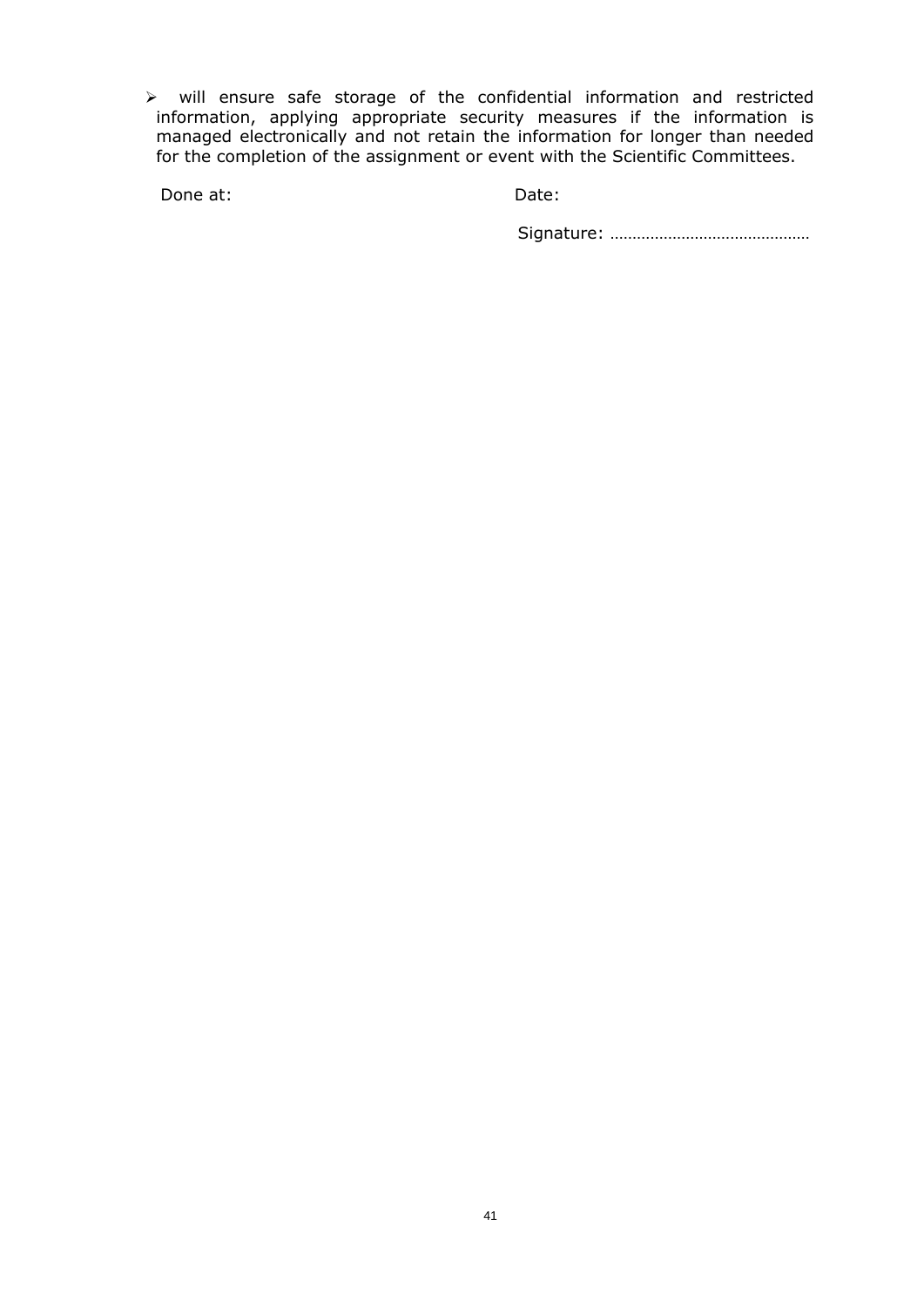# **ANNEX IV – DECLARATION OF COMMITTMENT**

<span id="page-41-0"></span>

| <b>Scientific Committee</b><br>on               |
|-------------------------------------------------|
| □ Consumer Safety                               |
| $\Box$ Health, Environmental and Emerging Risks |

Name:

Position: Member of the Committee

External expert

# **1- Commitment**

While contributing to Scientific Committees activities, I undersigned shall:

 $\triangleright$  Act independently in the public interest and to make complete declarations of any direct or indirect interests that might be considered prejudicial to my independence;

 $\Box$ 

- $\triangleright$  Attend meetings regularly and contribute actively to the work of the Scientific Committees;
- $\triangleright$  Respect the Commission internal security policy and measure made available to me;
- $\triangleright$  Always set an exemplary conduct in all activities linked to Scientific Committees;
- ¾ Comply with Scientific Committees' rules on Declarations of Interest and Independence;
- $\triangleright$  Comply with the rules on reimbursement of travel expenses and payment of special allowance in place in the Commission;
- $\triangleright$  Acknowledge the rules on protection of personal data as detailed in point 2 of the present Declaration;
- $\triangleright$  Ensure appropriate use of scientific publications provided by the Scientific Committees and respect copyrights as explained in point 3 of the present Declaration;
- $\triangleright$  When communicating with media, stakeholders or the general public on a matter that falls within the Scientific Committees' remit, always contact the Scientific Committees' Secretariat.

**Duration**: The validity of the present Declaration is limited to the term of Scientific Committees from the date of signature, unless the expert or member informs the Scientific Committees' Secretariat on the termination of her/his activities within Scientific Committees.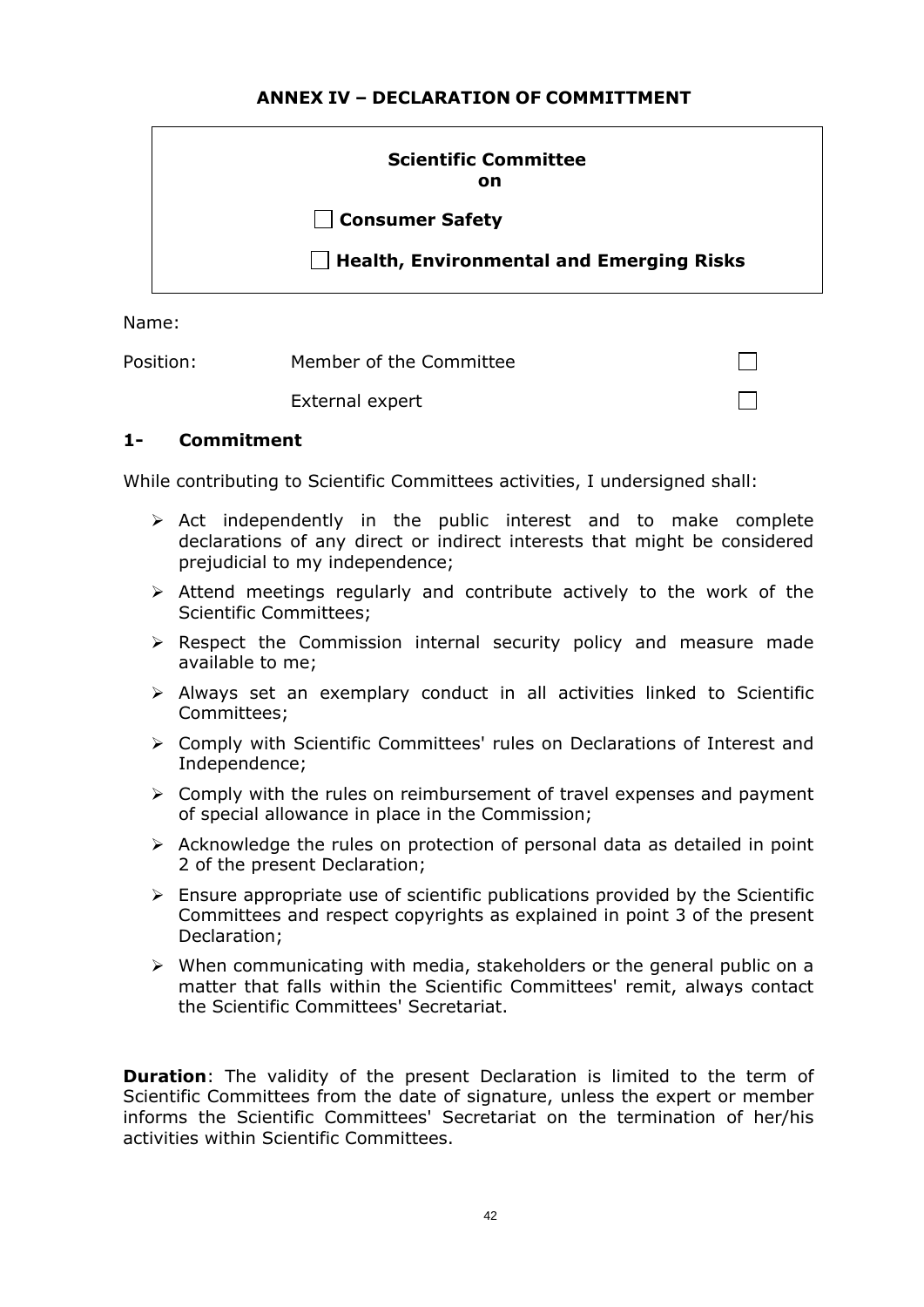# **2- Personal data processing & respect of privacy**

- ¾ Regulation (EC) N° 45/2001 of the European Parliament and of the Council of 18 December 2000 on the protection of individuals with regard to the processing of personal data by the Union institutions and bodies and on the free movement of such data applies to Scientific Committees' activities. The present Declaration constitutes a legal act in the sense of Article 23 of the aforementioned Regulation and the undersigned is considered to be a processor of personal data on behalf of Scientific Committees in the sense of Article 2(e) of the Regulation. As a processor of personal data, the undersigned is subject to the following obligations:
- $\triangleright$  To process the data received in the context of the assignment with Scientific Committees solely for the purpose for which it was transmitted;
- ¾ To act only on instruction of Scientific Committees' Secretariat, in its capacity of controller with regard to any personal data processing in the context of the assignment with Scientific Committees;
- $\triangleright$  To ensure the confidentiality and security of personal data processing in the sense of Articles 21 and 22 of the Regulation, without prejudice to the obligations regarding confidentiality and security laid down in the national data protection legislation of the EU Member State, in which the undersigned is having her/his residence;
- ¾ To follow specific instructions of Scientific Committees' Secretariat in the case of transfer of personal data to any third party, therefore observing appropriate security safeguards to avoid unauthorised processing and disclosure.

# **3- Copyrights and library working tools provided by Scientific Committees**

In case the undersigned is involved in the preparation of scientific outputs, she/he may receive from Scientific Committees' Secretariat scientific publications and journals protected by copyrights as hand-outs or via e-mail.

The undersigned will be allowed to make limited use of journals and scientific publications while engaged in Scientific Committee's activities, as laid down in Decision, but shall not:

- $\triangleright$  Distribute copies of articles and journals to third parties;
- $\triangleright$  Use articles or journals for commercial purposes;
- $\triangleright$  Use the materials for other purposes than related to the tasks of the Scientific Committees' as laid down in the Decision C(2015)5383.

Done at Date

Signature: …………………………………………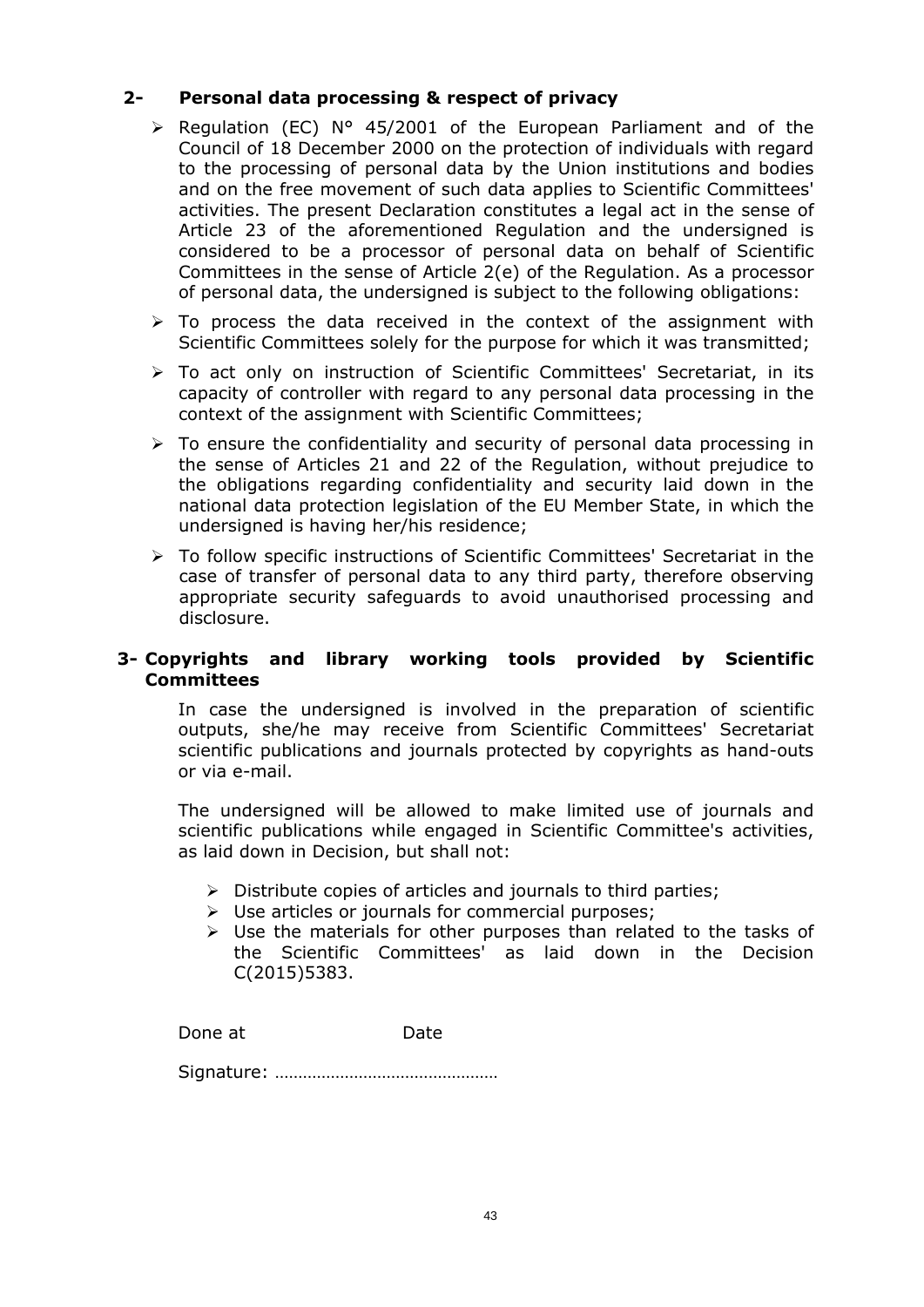# **ANNEX V- STAKEHOLDER DIALOGUE PROCEDURES**

# <span id="page-43-0"></span>**1. Introduction**

These procedures are intended to enable structured, balanced, ordered and manageable engagement with stakeholders in the process of elaboration of scientific opinions by the Scientific Committees, SCHER and SCCS, whilst ensuring the effectiveness of the process and compliance with the principle of independency and transparency.

These procedures are not intended to be used for each opinion and will be applied taking into account the expected added value in each specific case and the need for sound management of the limited resources available.

Stakeholder interaction will particularly be encouraged on issues that are:

- relevant to several Member States,
- of potentially high importance for human health and/or environmental protection,
- not closely related to a particular product of company,
- not previously addressed by any Scientific Committee.

While these procedures are part of the Commission's efforts to engage with stakeholders in a spirit of openness and accountability, it should be clear that the work of the Scientific Committees is, and must remain, independent of any influence. These procedures must therefore, not be seen as, and must not be used to interfere with the internal work of the Committees, claiming a right or trying to be involved in such work or exerting pressure on Committees' members. The overall aim of these procedures is to contribute to ensure the highest quality of the scientific opinions adopted by the Committees. In case of any evidence of significant risks for the independence of the Committees due to the application of these procedures, the Commission will discontinue their application in part or in total, as appropriate.

The procedures apply to the following stages:

- suggestions for new topics which the Commission services may consider to submit to a Scientific Committee,
- finalisation of mandates,
- calls for data and information,
- scientific input during the preparation of the opinion,
- public consultations on a preliminary opinion,
- scientific comments on existing opinions.

Stakeholders may subscribe to an IT alert system which will enable them to receive an alert each time a new item is published and a consultation is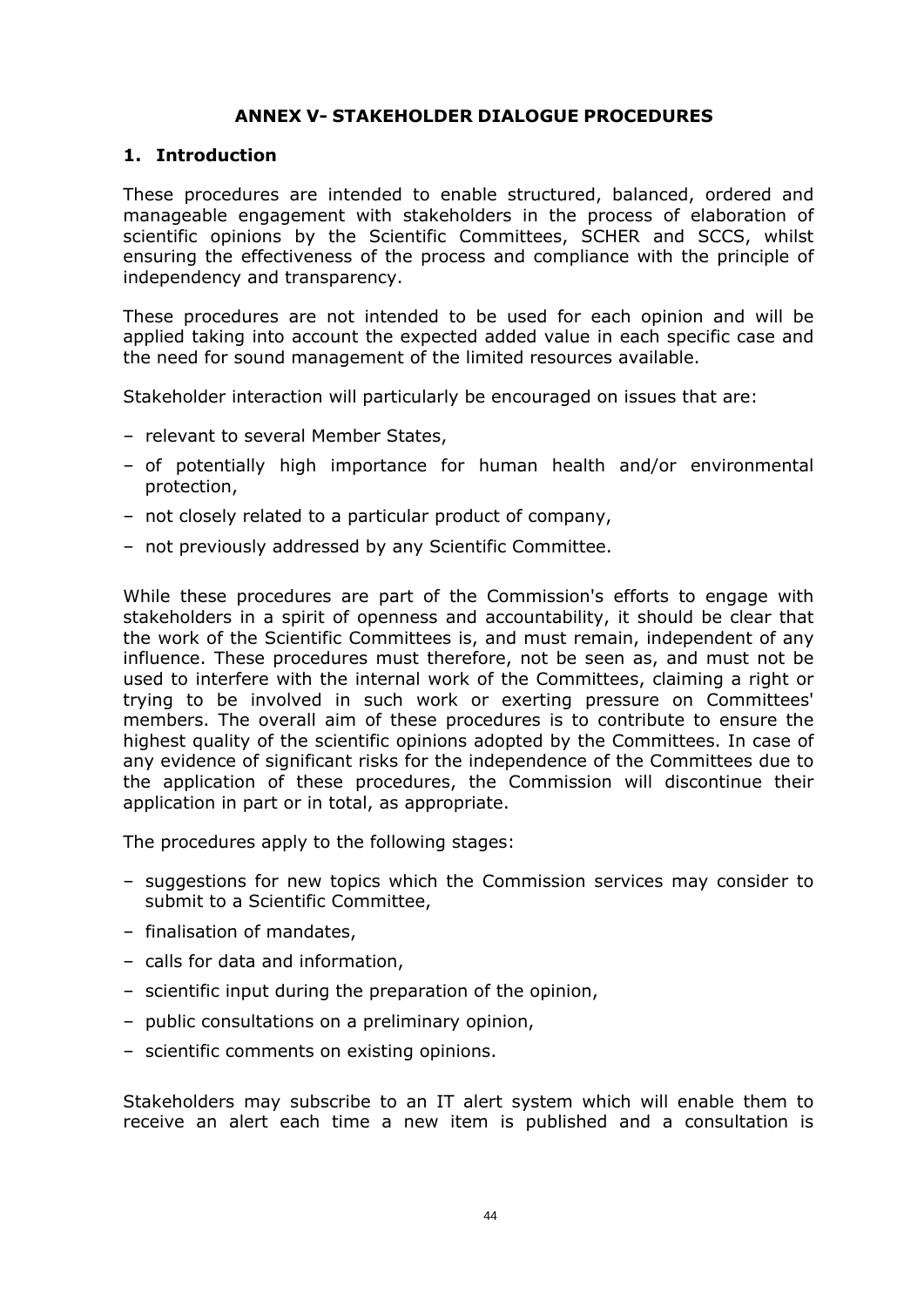$l$ aunched $16$ .

 $\overline{a}$ 

Only submissions sent to the appropriate functional mailbox [SANTE-C2-](mailto:SANTE-C2-SCIENTIFIC-COMMITTEES@ec.europa.eu) [SCIENTIFIC-COMMITTEES@ec.europa.eu](mailto:SANTE-C2-SCIENTIFIC-COMMITTEES@ec.europa.eu) and complying with all the other conditions mentioned below will be considered. In all other cases, the Committees will not be in a position to consider the submission.

# **2. Suggestions to the Commission services for new Opinions of the Scientific Committees**

In order to maximise the potential of the Scientific Committees, the motivated and documented suggestions<sup>17</sup> for new topics to be assessed by the Scientific Committees may be submitted to the Secretariat, provided the suggested topics do not fall under the competence of European Union bodies like, in particular, ECHA, EMA, ECDC or EFSA. The suggestions will therefore be considered under the following conditions:

- the issue is related to competences of the EU in the health and environmental areas,
- the issue falls under the competence of one of the Committees, both in terms of nature and specific content,
- the background, interest, importance for the EU and the Commission in particular are demonstrated with solid arguments,
- the issue concerns scientific risk assessment, not risk management or policy matters, and the questions proposed concern scientific issues,
- the importance of the issue in terms of health and environmental risks is documented,
- the issue is clearly and completely defined. In particular, the questions for the Committee are clearly formulated,
- the issue and the questions are formulated in neutral terms, without explicitly or implicitly suggesting a particular answer or asking for the endorsement of a predefined thesis or hypothesis,
- the suggestion does not aim at obtaining reconsideration of a recent opinion on which consultations have been closed (unless important published scientific results and the urgency of the matter require such reconsideration),
- adequate data and scientific knowledge (published literature etc.) exist and are provided, enabling the Committee to develop an opinion.

If the above conditions are met, the Secretariat, in collaboration with the other interested Commission services, will examine the suggestion, taking into account the degree of relevance, importance and priority of the issue (in general and in relation to Commission priorities and policy orientations), as well

<sup>&</sup>lt;sup>16</sup> [http://ec.europa.eu/health/scientific\\_committees/rss/all\\_latest\\_updates\\_en.rss](http://ec.europa.eu/health/scientific_committees/rss/all_latest_updates_en.rss)

<sup>17</sup> Suggestions for possible topics should be submitted by e-mail to the following address: [SANTE-C2-](mailto:SANTE-C2-SCIENTIFIC-COMMITTEES@ec.europa.eu) [SCIENTIFIC-COMMITTEES@ec.europa.eu.](mailto:SANTE-C2-SCIENTIFIC-COMMITTEES@ec.europa.eu) The name, title, organization, postal address, telephone number and e-mail address of the sender should appear in the text or the cover note of the submissions. "Suggestion of new Opinion" in the subject line of the e-mail should be included.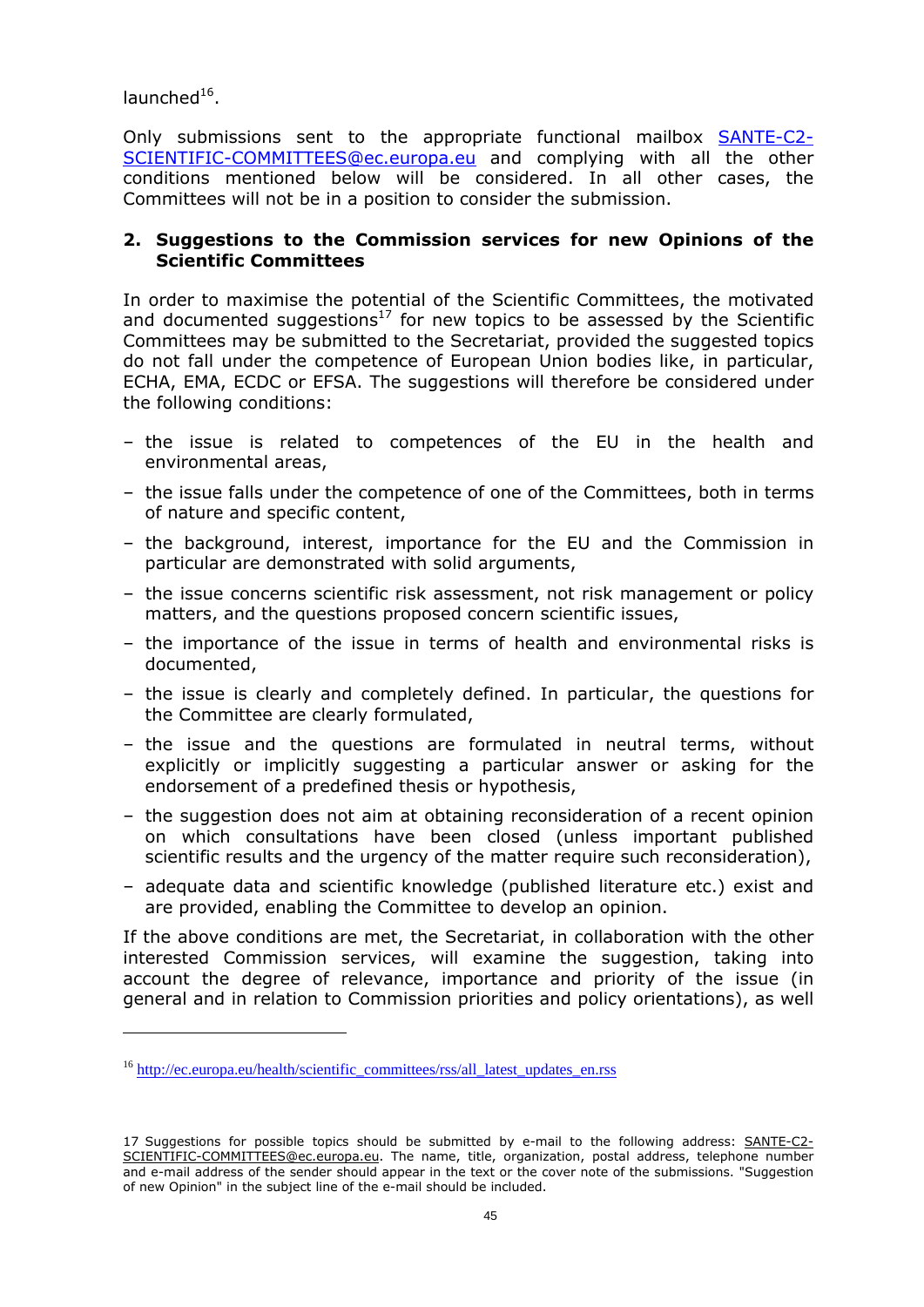as any practical limitation in light of possible difficulties and other priorities.

If the Commission services decide to take the proposal on board, the suggested questions might be revised and/or amended by the interested departments.

The Commission services will decide upon the appropriate Committee which will deal with the mandate.

The proponent will be informed of the decision and its motivations.

This procedure does not create any right for stakeholders to have the proposed issues accepted by the Commission services and examined by the Scientific Committees.

#### **3. Finalisation of new mandates**

 $\overline{a}$ 

All new mandates are published at the following internet address: [http://ec.europa.eu/health/scientific\\_committees/all\\_mandates/index\\_en.htm](http://ec.europa.eu/health/scientific_committees/all_mandates/index_en.htm) 

For issues of broader significance or wider public interest, the Secretariat, when so agreed by the requesting Commission service, may submit draft mandates to public consultation. In selecting mandates for a public consultation, the Commission departments will take into account the expected added value of such consultation for the completeness and clarity of the questions as well as the need to ensure sound management of the limited resources available. The draft mandates could still be refined in light of the comments received. In such a case, a final version of the mandate will replace the draft one.

Comments on the draft mandates shall be submitted in general within 20 working days from the date of publication, unless a shorter period is fixed due to the urgency of the matter<sup>18</sup>. After such a period, in general, the Secretariat shall not be in a position to ensure consideration or follow up further comments.

The comments and proposals will be considered provided that they meet the following conditions:

- they are expressed in a clear way, related to the questions in the mandate and the relevant scientific matters and shall not relate to policy and risk management issues,
- any modification requested must be motivated by documented scientific considerations and must be related to the aims, background and subject matter of the mandate,
- any modification must be presented in a neutral way and be related to risk assessment, not risk management,
- the reasons, relevance and importance of the issues raised must be clearly explained,
- in case the comments involve an extension of the scope of the mandate,

<sup>18</sup> This condition would not strictly apply for emerging risks for which only limited data is usually available. The condition would be to provide the available elements allowing for the identification of an emerging risk or safety issue.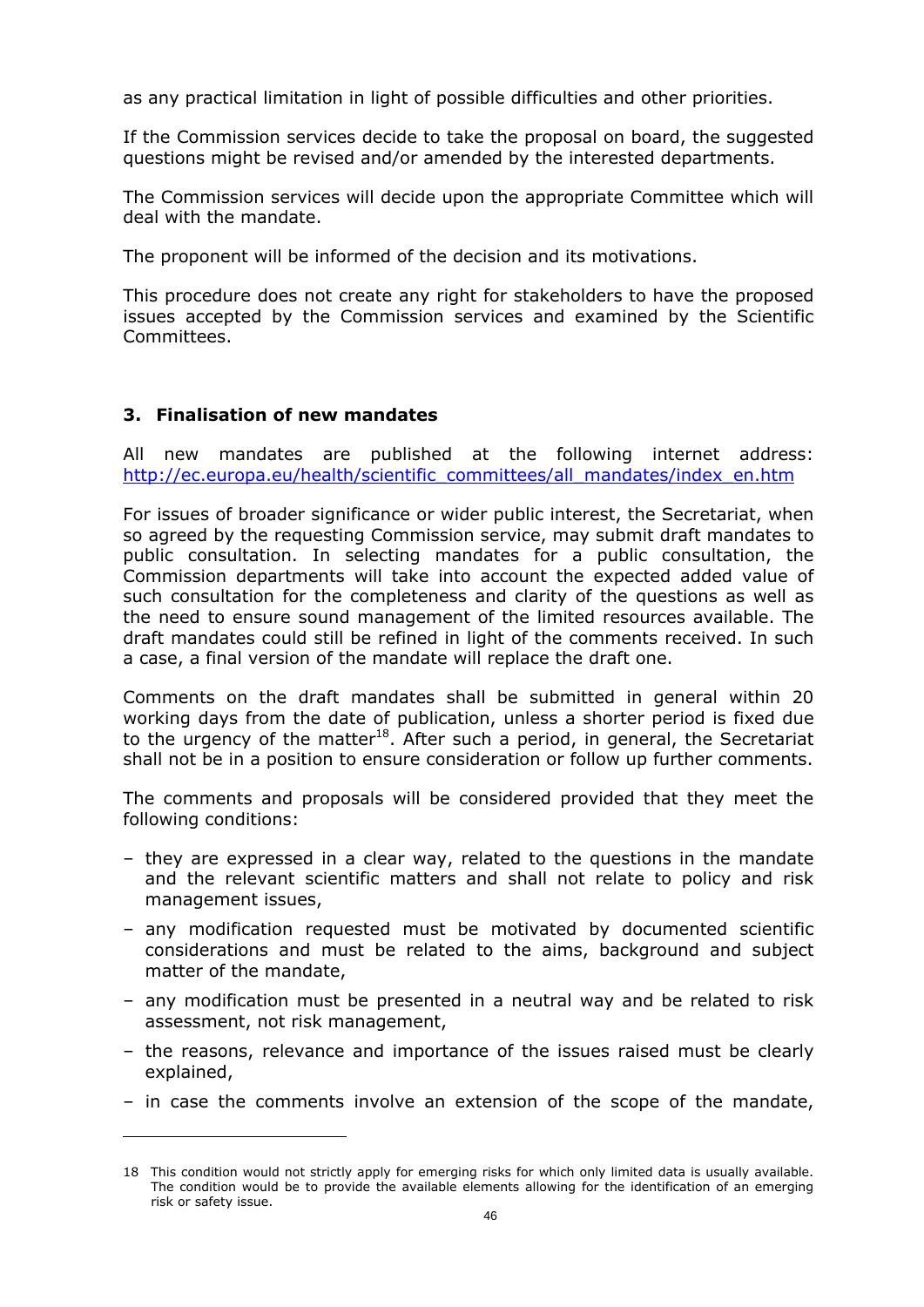adequate data and scientific knowledge exist and is provided to enable the Committee to advise on the suggestion and the Commission services to decide.

If the above conditions are met, the Commission services concerned will examine the comments, taking into account the degree of relevance, importance and priority of the matter (in general and in relation to Commission priorities and policy orientations), and the practical implications on the Commission and Scientific Committee priorities and resources.

If the proposal is accepted, questions may be revised and/or amended, as deemed necessary by the Commission services.

The Commission services may decide on a case-by-case basis to meet with the proponents in order to discuss the comments presented if they are of particular interest.

The results of the consultation will be summarized on the Scientific Committees' website.

This procedure does not entail any right for stakeholders to have their proposals accepted.

# **4. Call for information**

Opinions prepared by the Scientific Committees deal exclusively with scientific risk assessment aspects. The objective of a Call for information is to ensure that all relevant scientific information is available to the Scientific Committee for its assessment.

In general, only submissions directly related to the Call and complying with its specifications may be considered<sup>19</sup>. Any document shall be submitted as indicated in the Call.

No research of referenced documents or websites will be carried out. The name, title, organization, postal address, telephone number and e-mail address of the sender should appear in the text of the e-mail.

It should be noted that a submission shall not be considered if:

- it is submitted after the deadline set out in the call,
- it does not correspond to the scope and format specified in the call and in these procedures.

An automatic system to acknowledge receipt is foreseen but no further individual reply will be made.

<sup>19</sup> Format of submission: in order to facilitate the assessment of contributions, the following structure should be used:

 <sup>1)</sup> Scientific Journal Articles: Last name of first author, publication year, short name of journal topic

 <sup>2)</sup> Other submissions: Please use the same structure but replace journal name by specifying the sort of publication (e.g. report, book chapter etc.)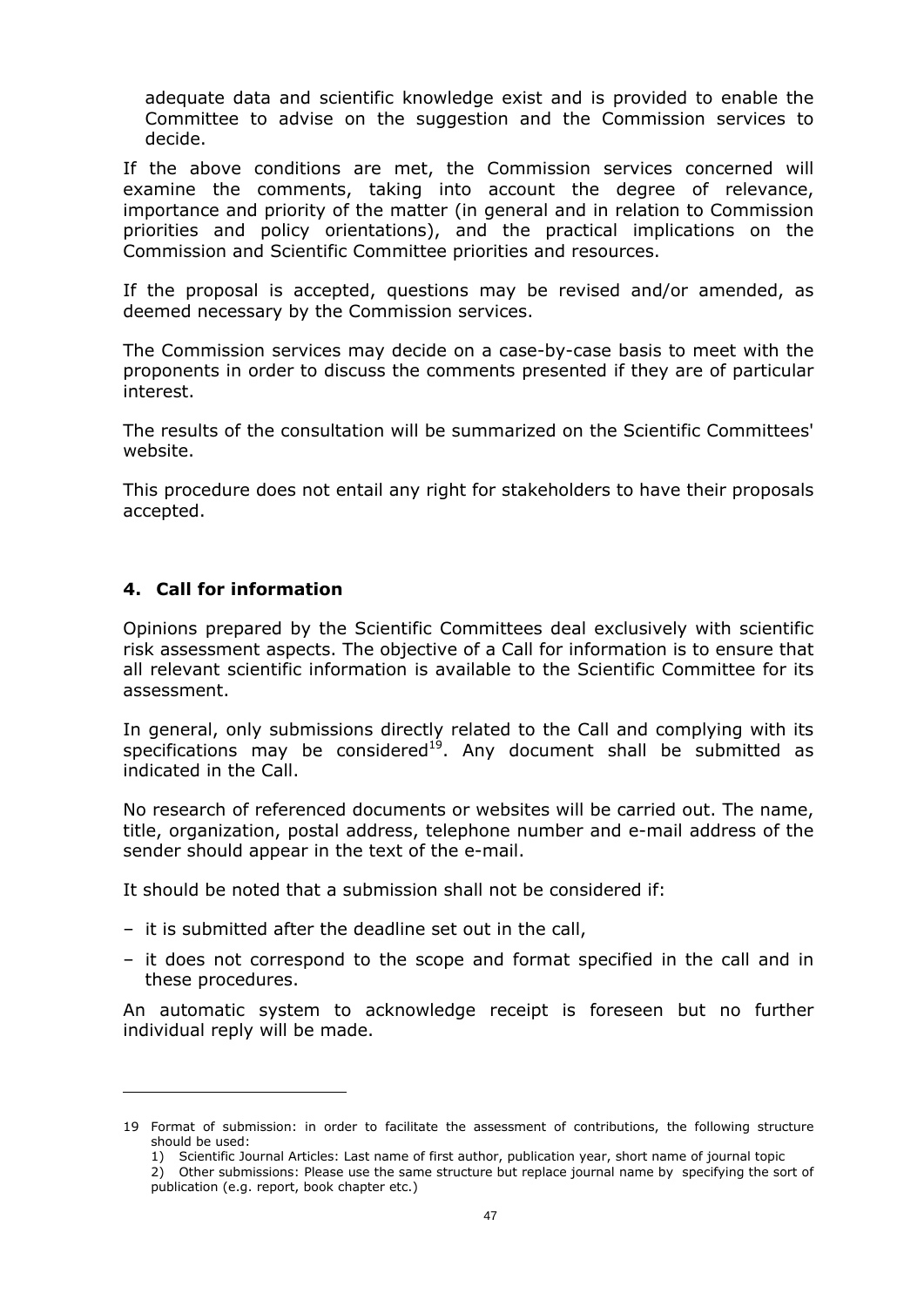Confidential data:

- the submission of confidential data should be accompanied by appropriate documentation to justify the confidentiality requirement,
- a statement confirming/permitting that the data may be considered in the risk assessment carried out by the scientific committee and that at least a summary of the data provided may be presented in the opinion.

# **5. Scientific input during the preparation of the opinion**

# **5.1. Organisation of hearings**

Technical hearings with stakeholder representatives, applicants, or other third parties may be organised:

- at the initiative of the Scientific Committees, if they consider it necessary for the completion of a scientific opinion,
- at the initiative of the Commission services in agreement with the Scientific Committees;
- upon request of a stakeholder who makes a valid *prima facie* case. A relevant element is the ability to offer relevant scientific data and analysis not otherwise available to the Committee. Requests shall be accompanied by a clear scientific justification for the hearings and be supported by credible scientific documentation. The Secretariat will assess the request in cooperation with the Commission services and the Scientific Committee. The precise organisation of the hearing will be decided on a case-by-case basis. The requesting party will be informed of the conclusions.

The relevant Committee will decide who will represent the Committee at the hearing.

The persons attending the hearings should be scientists with appropriate expertise in the field who can present and understand the scientific arguments.

The Secretariat and the Chair shall ensure that the persons attending such hearings limit their presentations to scientific matters related to the subject (for example, to provide additional scientific evidence, discuss interpretation of data or clarify data). Invitees shall under no circumstances engage in public relations or lobbing activities.

The members of the Scientific Committees shall not take any decisions during hearings.

In conformity with the generally applicable obligation to respect confidentiality in all the aspects of the work of the Scientific Committees, members and experts shall exercise care during hearings to avoid giving information to competitors or other interested parties regarding specific products where this information is not public.

Open public hearings might also be organised at the initiative of the Scientific Committees or the Commission services (with the agreement of the Scientific Committee concerned). The objectives of such hearings will be to gather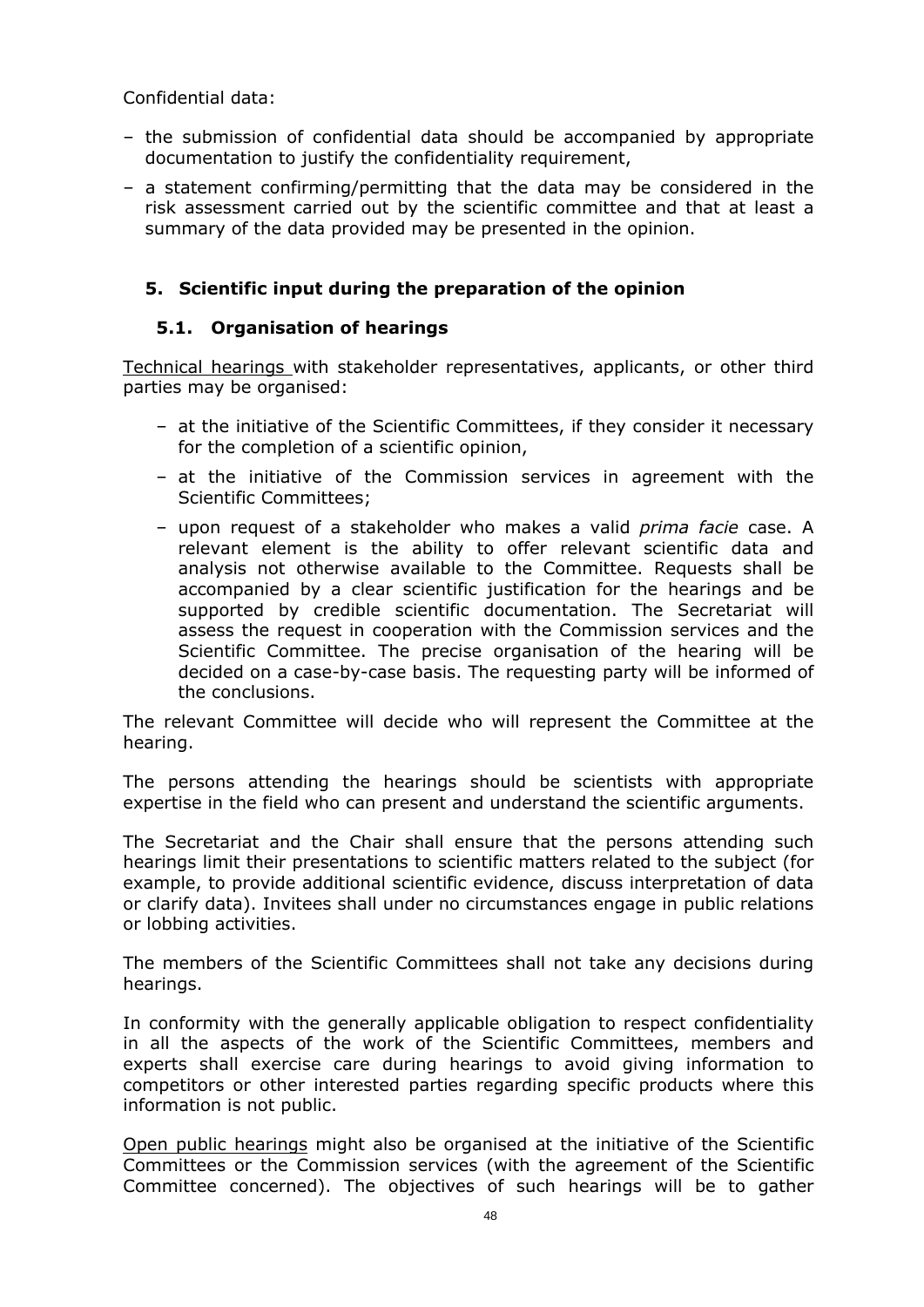specific comments, suggestions, explanations or contributions on the scientific basis of a particular preliminary opinion.

Open hearings can be organised as stand-alone independent events or in conjunction or with the other data/information gathering activities of the Scientific Committees (call for information, public consultation on preliminary opinion, commenting period).

In those cases, the following procedures will be followed:

- the Secretariat will publish on the website the information about the public hearing together with the invitation to interested parties to register,
- registration will be open for a minimum period of 30 days,
- when registering, potential participants will be asked to provide full professional details, to specify the subject they wish to address in the hearing and to submit a 1-2 page technical justification for their request,
- approval for participation to the hearing will be decided by the Commission services on the basis of the following criteria:
	- interested participants should be scientists or technical experts with appropriate expertise in the field who are able to present and understand the scientific arguments,
	- interested participants have clearly identified the subject matter they would wish to contribute to and have provided sufficient technical justification,
- all registered participants will be informed at least two weeks before the hearing,
- the Secretariat will publish on the Committees' website the final programme of the hearing together with the participants' names,
- during the hearing, the Secretariat and the Chair shall ensure that participants limit their presentations to scientific matters related to the specific matters indicated in their registration,
- invitees shall under no circumstances engage in public relations or lobbing activities,
- the members of the Scientific Committees shall not take any decisions during hearings,
- during hearings, members and experts shall avoid giving information to competitors or other interested parties regarding specific products if this information is not public.

#### **5.2. Public consultation and commenting period on preliminary opinions**

#### Public consultation

The Scientific Committees may decide to submit a preliminary opinion to a public consultation in case the Committee and the Commission services consider that it would enhance the quality of the work.

The objective of public consultations is to gather specific comments and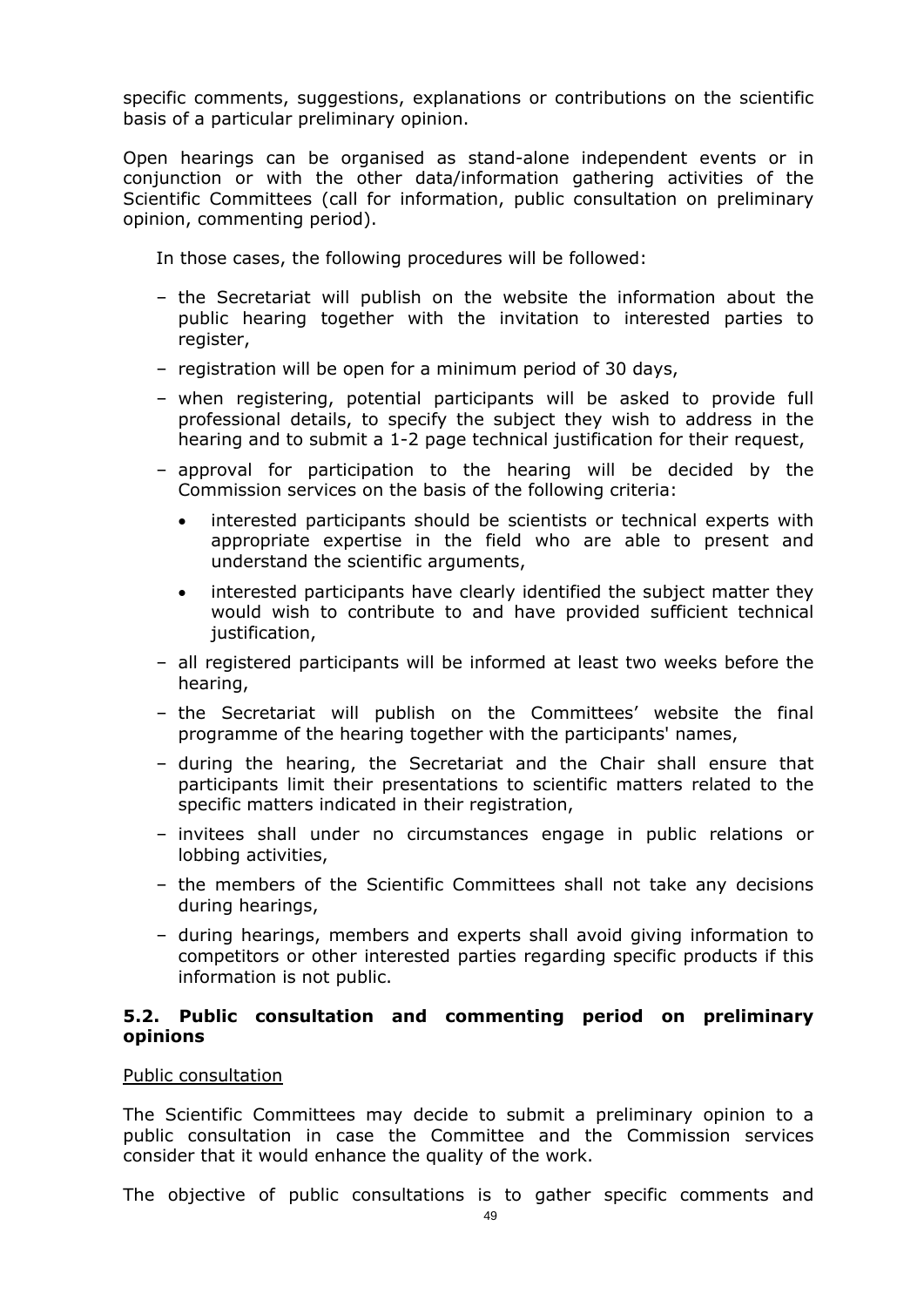suggestions on the scientific basis of the opinion, as well as any other relevant scientific information regarding the questions addressed, in order to allow the Scientific Committees to focus on issues which need to be further analysed.

This consultation process shall not deal with policy or risk management needs and measures. In addition, this particular consultation procedure should not be confused with other consultations launched by the Commission services regarding policy or regulatory matters, for which a different scope, as well as rules and procedures apply.

Public consultation shall be open for a minimum period of 4 weeks.

In general, only submissions directly referring to the content of the preliminary opinion and relating to the issues that the report addresses will be considered. Furthermore, only studies and data which are published or accepted for publication in peer reviewed scientific reports or journals will be taken into consideration.

Any document referred to shall be attached as indicated in the call. No researching of referenced documents or websites will be carried out.

A submission will not under any circumstances be considered if:

- it is submitted after the deadline set out in the call,
- it is presented in any other form than the template provided,
- it exceeds the maximum length indicated for each section, or contains comments which do not correspond to the indicated title of that particular section,
- it contains information on individual cases or any other material not included in published reports,
- it contains complaints against institutions, personal accusations, irrelevant or offensive statements or material. Complaints should be made according to the existing procedures,
- it is related to policy or risk management aspects.

An automatic system to acknowledge receipt is foreseen and no further individual reply will be made.

The Commission services may decide, on a case-by-case basis, to publish the submissions corresponding to the criteria of the consultation, unless the author has explicitly opposed publication of his or her contribution.

The Scientific Committee will consider all the relevant submissions related to the scope of the public consultation and will decide if and in how each of the contributions should be taken into account in the formulation of the final opinion.

The Scientific Committee shall include a section on the results of the consultation, summarising in general terms the main issues arising from the consultation and how they are addressed in the opinion. A separate document listing all the contributions received and the responses of the Scientific Committee may be produced.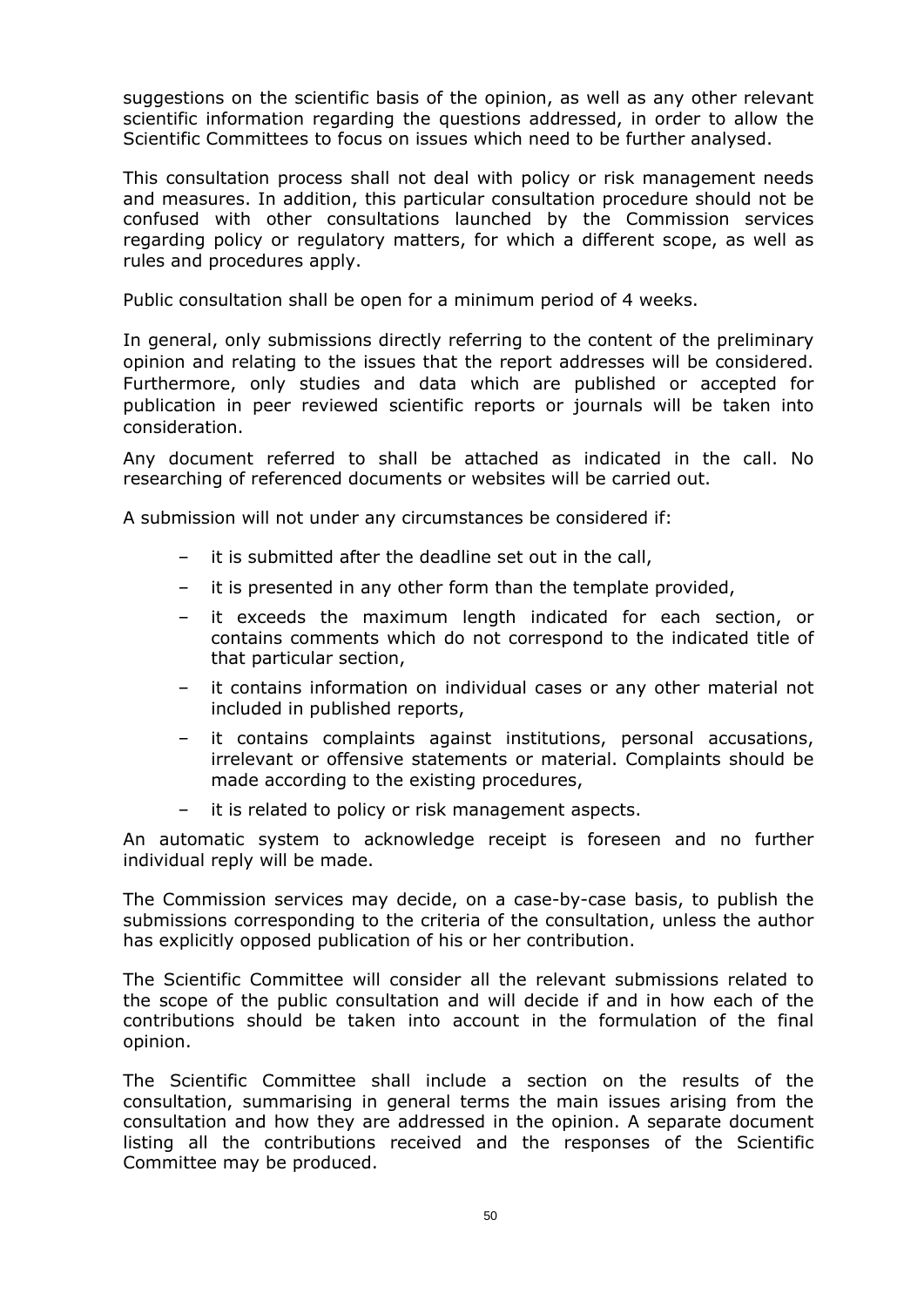# Commenting period

In other cases, such as those described in point 53 of the rules of Procedure, the Scientific Committees may decide to submit a preliminary opinion to a commenting period to seek comments from the applicant and other interested parties before the finalisation of the opinion.

The objective of this consultation is to gather specific comments and suggestions on the scientific basis of the opinion, as well as any other relevant scientific information regarding the questions addressed, in order to allow the Scientific Committees to focus on issues which need to be further analysed.

The commenting period shall be open for a minimum period of 4 weeks.

In general, only submissions directly referring to the content of the preliminary opinion and relating to the issues that the report addresses will be considered. Furthermore, only studies and data which are published or accepted for publication in peer reviewed scientific reports or journals will be taken into consideration.

Any document referred to shall be attached as indicated in the call. No researching of referenced documents or websites will be carried out.

As a general rule, comments received are not published, due to the confidentiality nature of the comments and information provided.

No aspect of the public consultation or commenting period procedures and their actual application may be invoked as a reason to delay the adoption of, modify or reconsider a scientific opinion.

# **5.3. Revision of existing opinions**

As a rule, the opinions of the Scientific Committees on a particular subject will be considered closed and not subject to revision for a period of 3 years.

After that period and in order to keep the Scientific Committee opinions up-todate with new scientific knowledge, the Scientific Committees may, at their own initiative, at the request of the Commission services or at the request of stakeholders, consider it appropriate to revise an existing opinion in light of new evidence.

The revision of an existing opinion will be initiated on the basis of the following criteria:

- new data or information is provided in response to the explicit needs expressed by the Scientific Committees in an existing opinion,
- substantial new evidence was made available in the public domain that, in the view of the Scientific Committee or the Commission services, is worth evaluating with a view to update an existing opinion,
- stakeholders, international organisations, third countries, submit adequate data indicating a possible change in the level of safety for human health and the environment for a particular stressor subject of an existing opinion,